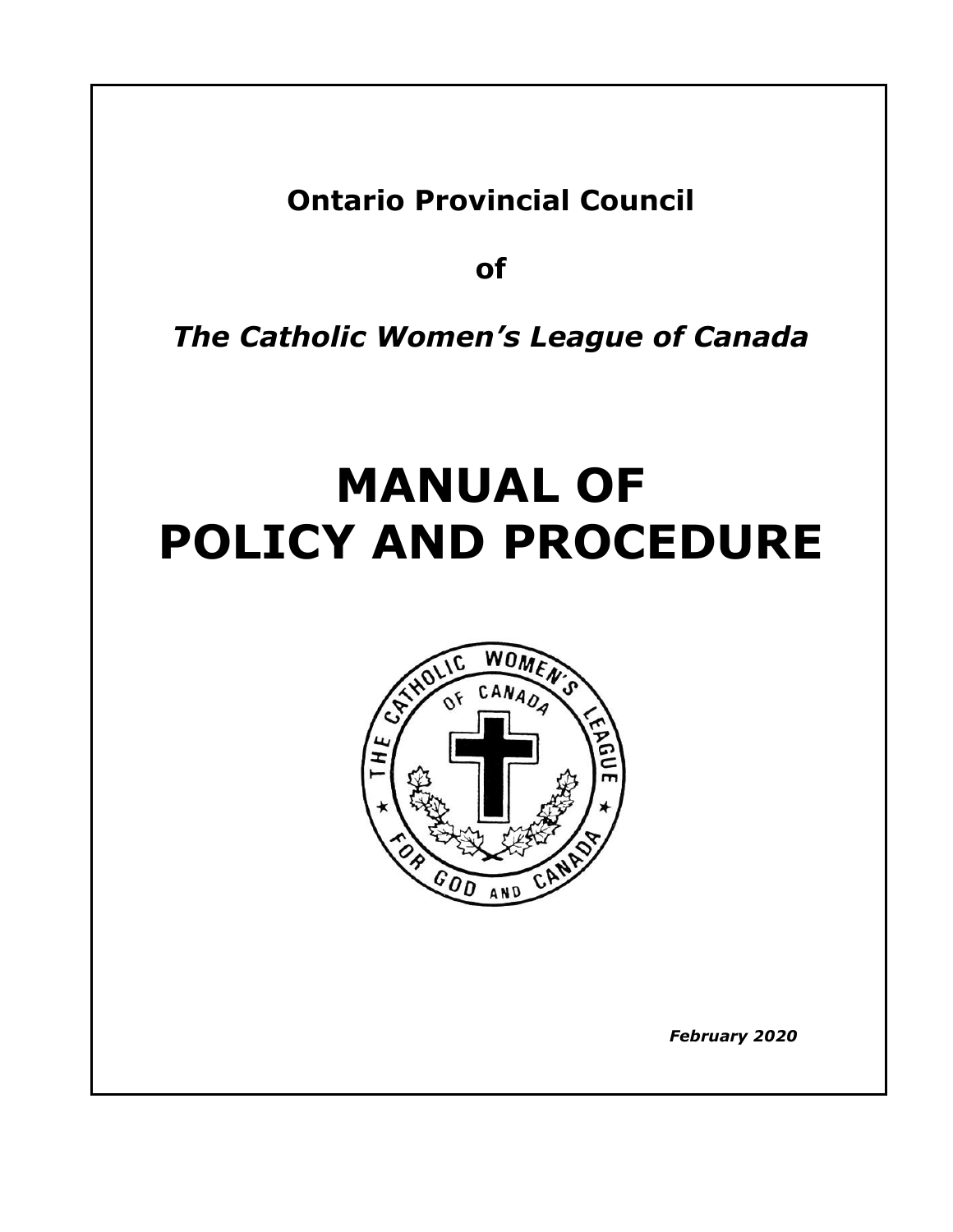### **FORWARD**

| The Spiritual Advisor of the Ontario Provincial Council2                         |  |
|----------------------------------------------------------------------------------|--|
|                                                                                  |  |
|                                                                                  |  |
|                                                                                  |  |
|                                                                                  |  |
|                                                                                  |  |
|                                                                                  |  |
|                                                                                  |  |
|                                                                                  |  |
|                                                                                  |  |
|                                                                                  |  |
|                                                                                  |  |
| 1.5 Access to Manual of Policy and Procedure, Guidelines and Convention Guide102 |  |
|                                                                                  |  |
|                                                                                  |  |
|                                                                                  |  |
|                                                                                  |  |
|                                                                                  |  |
|                                                                                  |  |
|                                                                                  |  |
|                                                                                  |  |
|                                                                                  |  |
|                                                                                  |  |
|                                                                                  |  |
|                                                                                  |  |
|                                                                                  |  |
|                                                                                  |  |
|                                                                                  |  |
|                                                                                  |  |
|                                                                                  |  |
|                                                                                  |  |
|                                                                                  |  |
|                                                                                  |  |
|                                                                                  |  |
| 2.1                                                                              |  |
| 2.2                                                                              |  |
| 2.3                                                                              |  |
| 2.4                                                                              |  |
| 2.5                                                                              |  |
| 2.6                                                                              |  |
|                                                                                  |  |
|                                                                                  |  |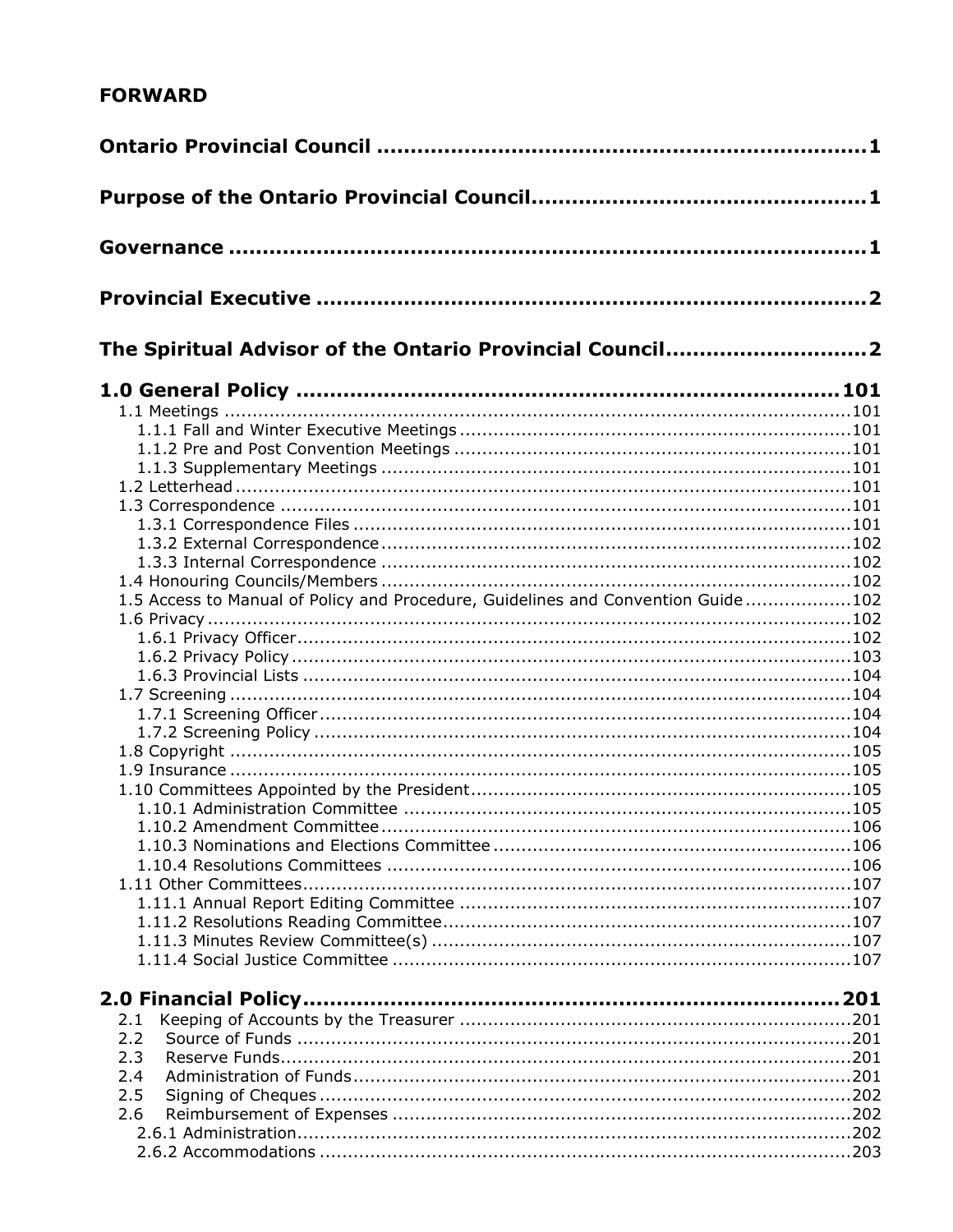| 2.7.7 Gifts, Honoraria, Expenses for Invited Presenters at the Annual Provincial Convention206 |      |
|------------------------------------------------------------------------------------------------|------|
| 2.7.8 Gifts, Honoraria, Expenses for Invited Presenters at Executive Meetings and Workshops    |      |
|                                                                                                |      |
|                                                                                                |      |
|                                                                                                |      |
|                                                                                                |      |
|                                                                                                |      |
|                                                                                                |      |
|                                                                                                |      |
|                                                                                                |      |
|                                                                                                |      |
|                                                                                                |      |
|                                                                                                |      |
|                                                                                                |      |
| 3.0 Bishop Bernard F. Pappin Memorial Bursary Fund 301                                         |      |
|                                                                                                |      |
|                                                                                                |      |
|                                                                                                |      |
|                                                                                                |      |
| 4.1 Provincial Convention                                                                      |      |
|                                                                                                |      |
|                                                                                                |      |
|                                                                                                |      |
|                                                                                                |      |
|                                                                                                |      |
|                                                                                                |      |
|                                                                                                |      |
| 4.1.8 Printing Liturgy and Convention Program Book(s) and Banquet Program 404                  |      |
|                                                                                                |      |
|                                                                                                |      |
|                                                                                                |      |
|                                                                                                |      |
|                                                                                                |      |
|                                                                                                |      |
|                                                                                                | .401 |
|                                                                                                |      |
|                                                                                                |      |
|                                                                                                |      |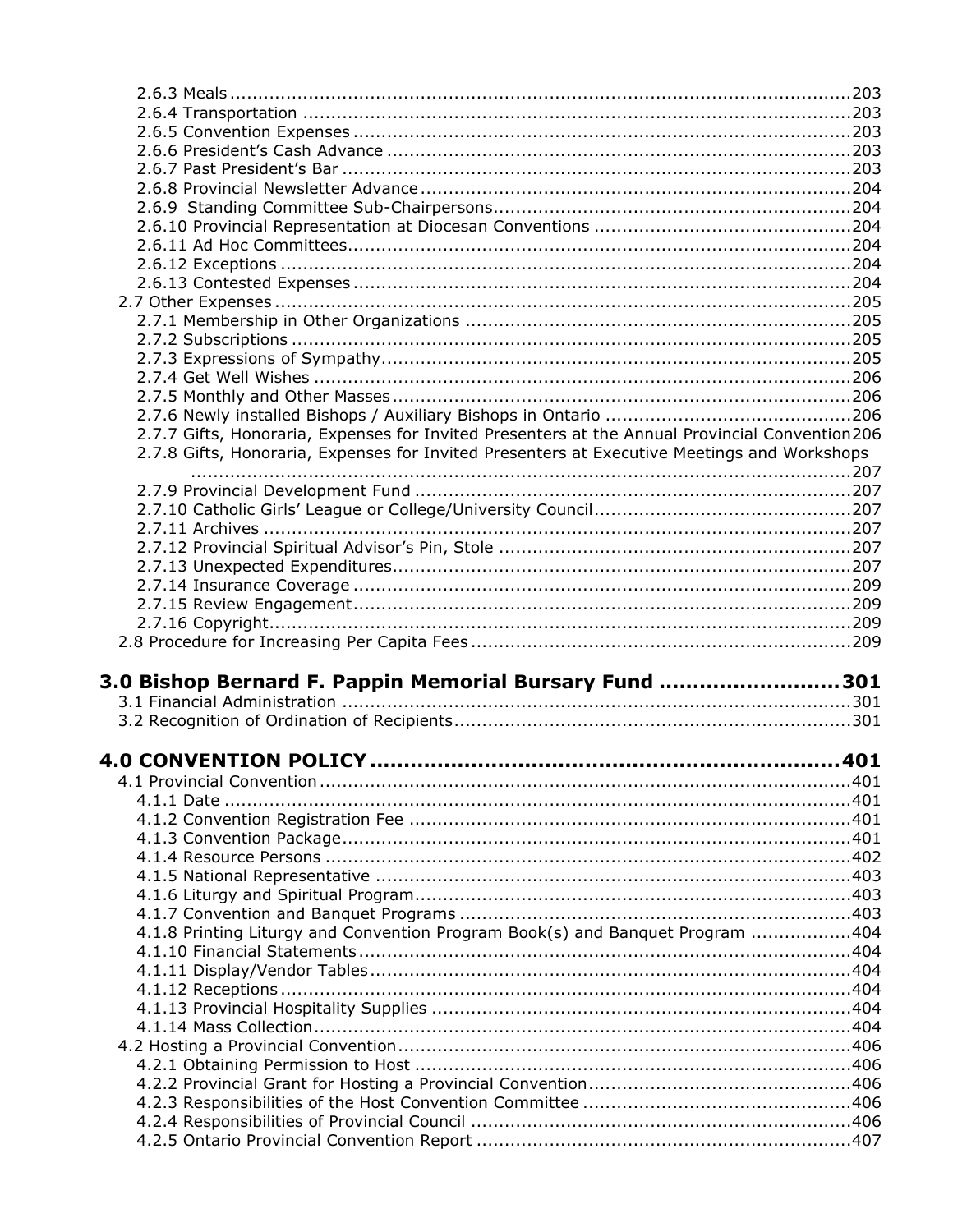## **APPENDICES**

| Privacy Table                                            | $A.1.6.2 - 01$ to $A.1.6.2 - 08$ |
|----------------------------------------------------------|----------------------------------|
| Screening Information Form                               | A.1.7.1-01 to A.1.7.1-02         |
| Provincial Council Claim Form                            | $A.2.5 - 01$                     |
| Provincial Council Diocesan Convention Claim Form        | A.2.5.10                         |
| Provincial Development Fund (Guidelines and Application) | A.2.6.9-01 to A.2.6.9-02         |
| Provincial Development Fund (Budget)                     | A.2.6.9-02                       |
| Provincial Development Fund (Final Report)               | A.2.6.9-03                       |
| Provincial Development Fund (Financial Summary)          | $A.2.6.9-04$                     |
| Bishop Bernard F. Pappin Memorial Bursary Fund           | $A.3.1 - 01$ to $A.3.1 - 03$     |
| <b>Provincial Convention Checklist</b>                   | $A.4.1 - 01$                     |
| Provincial Convention Registration Form                  | $A.4.1.3 - 01$                   |
| <b>Convention Credential Forms</b>                       | $A.4.1.3-02$ to $A.4.1.3-03$     |
| Standing Rules for the Ontario Provincial Convention     | $A.4.1.7 - 01$                   |
| Social Justice Award (Nomination Form)                   | $A.8.1 - 01$                     |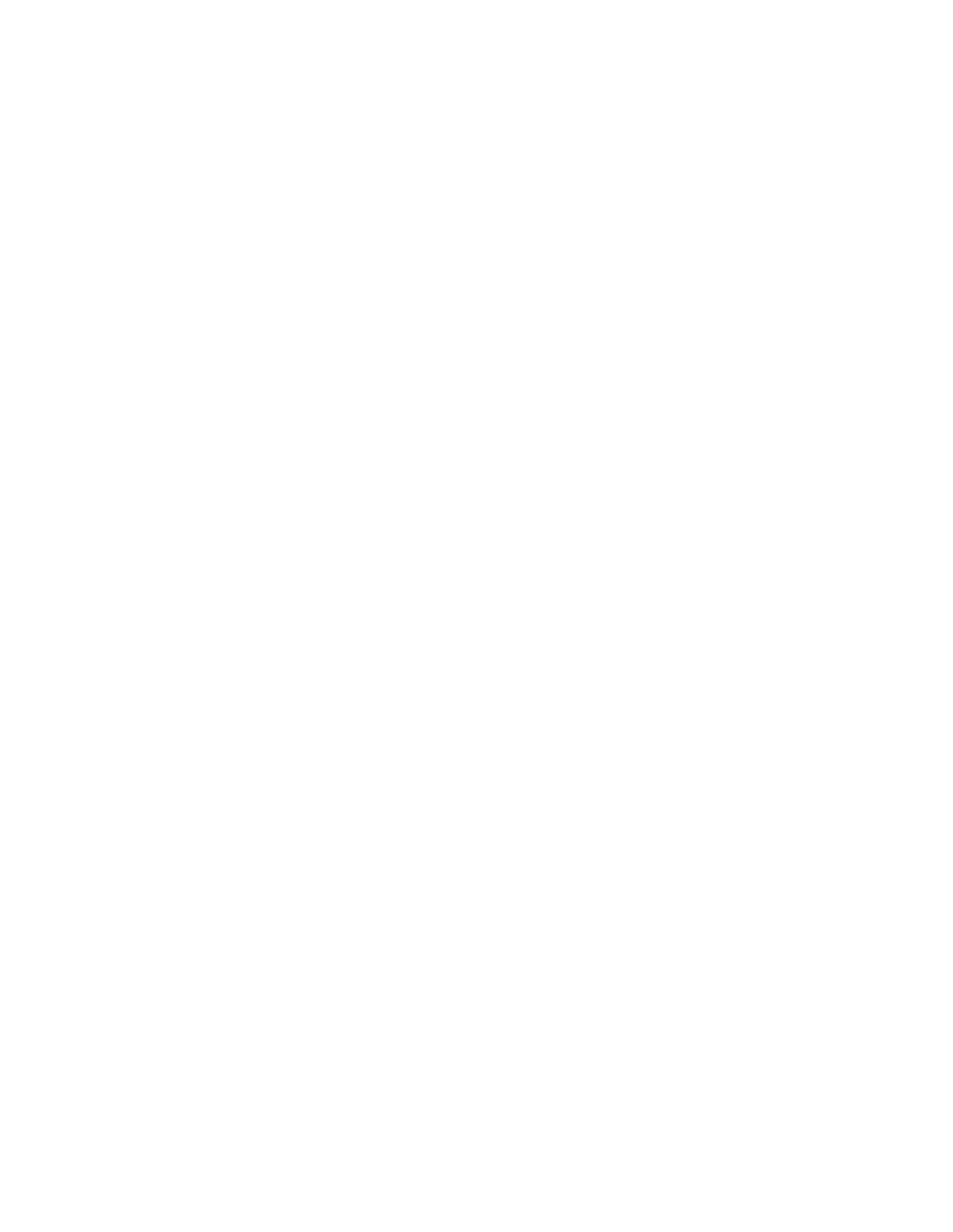## **Ontario Provincial Council of The Catholic Women's League of Canada**

## **MANUAL OF POLICY AND PROCEDURE**

## **FOREWORD**

## **Ontario Provincial Council**

This council is known as the Ontario Provincial Council of The Catholic Women's League of Canada, hereinafter called the provincial council.

The Ontario Provincial Council was chartered by The Catholic Women's League of Canada on January 31, 1948.

## **Purpose of the Ontario Provincial Council**

- · to implement The Catholic Women's League objectives and policy in the province
- · to represent The Catholic Women's League members of Ontario at the national level
- · to co-ordinate the diocesan councils in the province

-

- · to be a link between the diocesan councils in Ontario and the national council for reporting, for resolutions and for those matters requiring an instructed vote at the national convention
- · to disseminate information and direction from the national council to the diocesan councils in the province
- · to provide direction, inspiration and encouragement to The Catholic Women's League members and councils in the province
- · to submit resolutions and briefs on provincial matters as required
- · to maintain contact with the Assembly of Catholic Bishops of Ontario (ACBO)

### **Governance**

The provincial council is governed by the current *Constitution & Bylaws* of The Catholic Women's League of Canada, the *National Manual of Policy and Procedure*, where applicable and by the *Ontario Provincial Council Manual of Policy and Procedure.*

*Policy and Procedure* and *Guidelines* documents have been established regarding the operations of the Ontario Provincial Council with specific expectations for each executive member and committee, the spiritual advisor, all publications and the website. The *Convention Guide* details convention procedures for the annual Ontario provincial convention.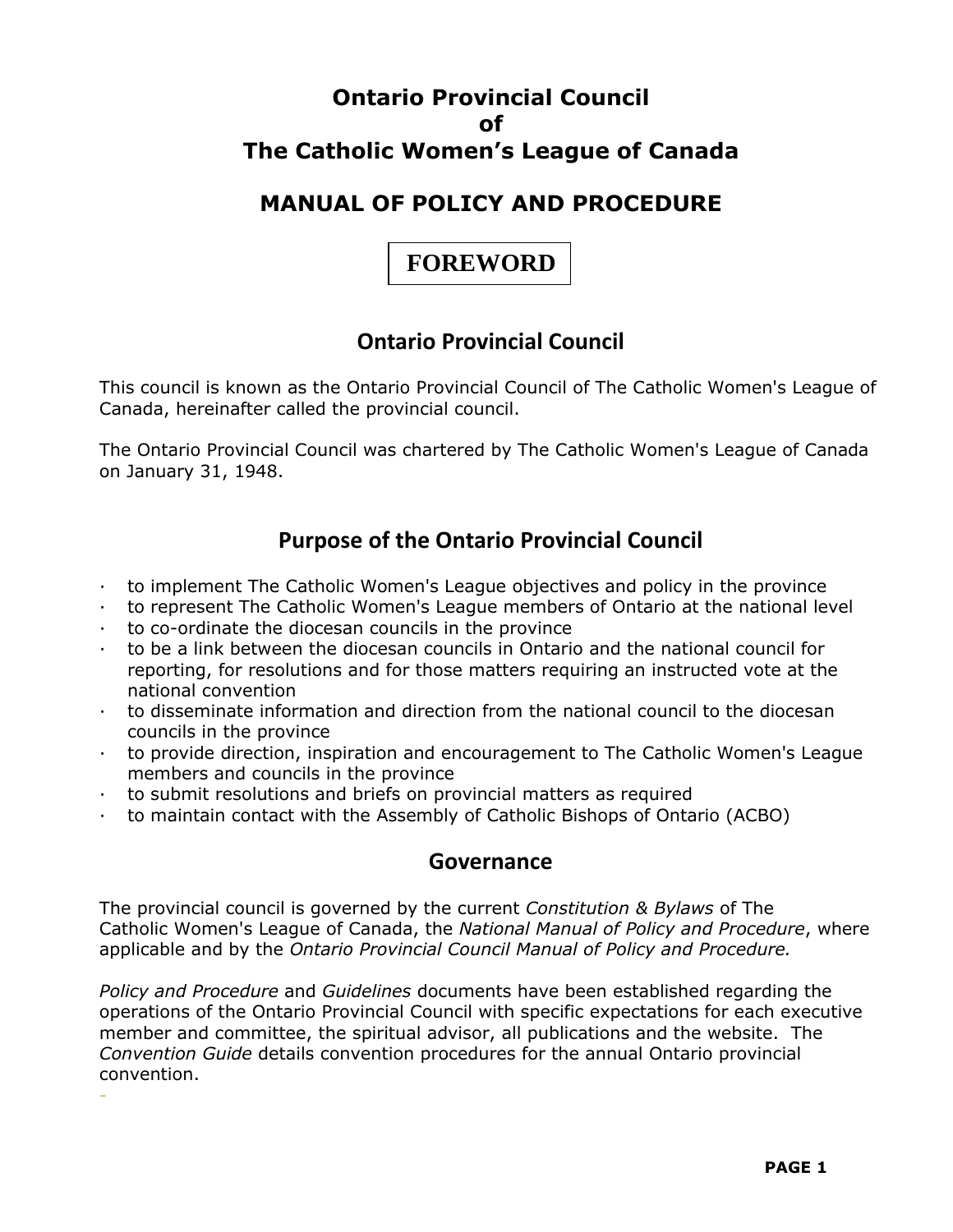## **Provincial Executive**

#### **Refer to Part VIII – Section 2 (b),** *Constitution & Bylaws 2013*

#### **Elected Officers**

The elected officers of the provincial council shall be: president, president-elect, first vice-president, second vice-president, recording secretary, treasurer, past president and five chairpersons of standing committees.

#### **Administrative Assistant**

The newly elected president shall appoint an administrative assistant to the president. The administrative assistant must be a member in good standing. She shall attend all executive meetings and conventions. She shall be able to participate in discussion but will not vote on any matters. Her expenses will be covered as per provincial financial policy. This position does not include eligibility for election to provincial council.

#### **Diocesan Presidents**

The presidents of the thirteen (13) diocesan councils shall be members of the provincial executive.

#### **Standing Committees**

The provincial council shall have eight standing committees: spiritual development, organization, Christian family life, community life, education & health, communications, resolutions and legislation.

## **The Spiritual Advisor of the Ontario Provincial Council**

The spiritual advisor of the provincial council shall be a bishop of the diocese in which the president resides, as per the following motion:

"It was moved by Archbishop Wilhelm and seconded by Bishop A. Carter that the Bishop of the Diocese in which the C.W.L. President lives should be the Provincial Director of the organization. Carried"

(Minutes, Catholic Conference of Ontario Bishops September 1970, VIII)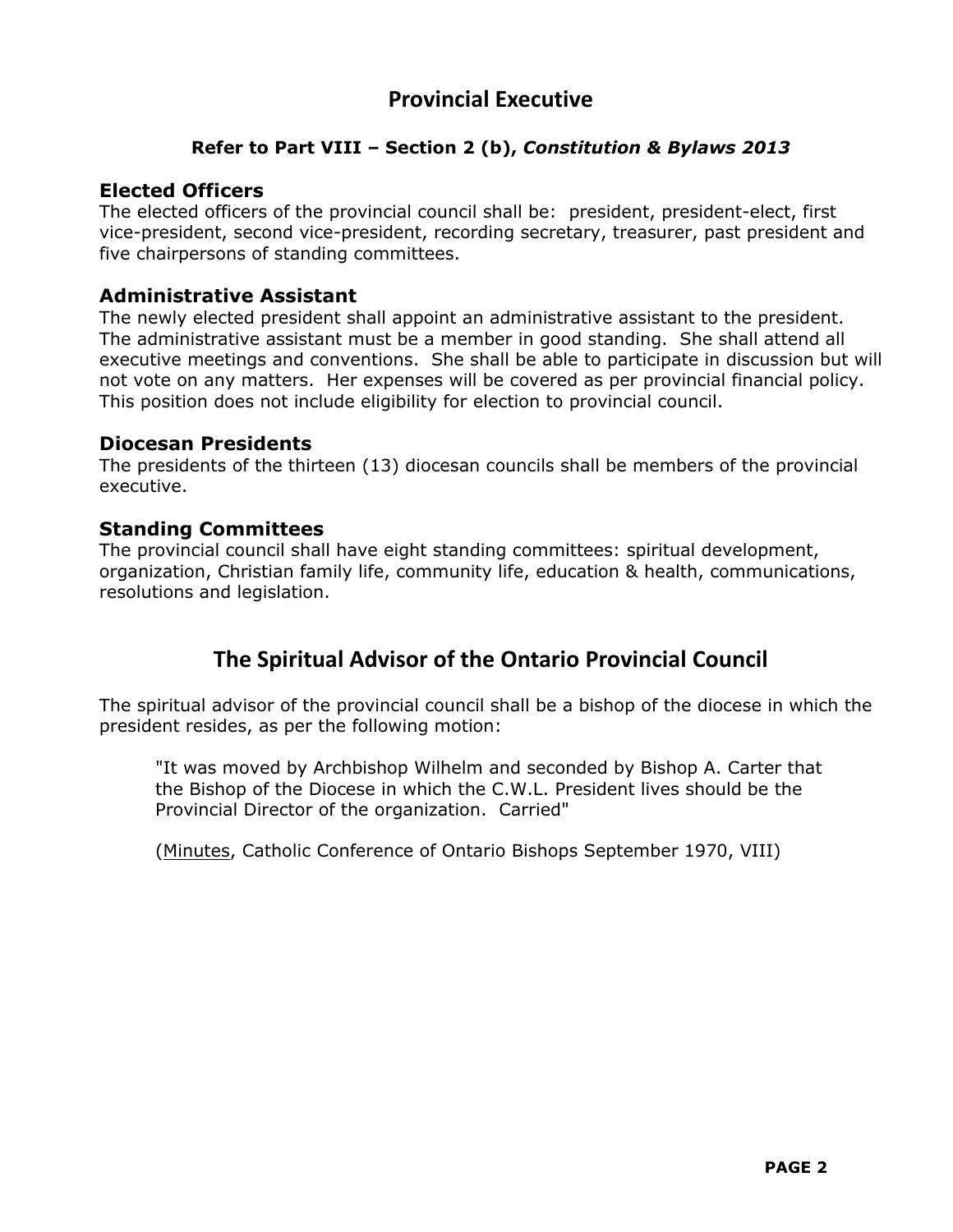## **1.0 General Policy**

#### **1.1 Meetings**

 Due notice having been given, a majority of the members of the executive shall constitute a quorum.

#### **1.1.1 Fall and Winter Executive Meetings**

The fall and winter executive meetings shall be scheduled on the first Friday of October and February whenever possible.

#### **1.1.2 Pre and Post Convention Meetings**

The pre and post convention meetings shall be scheduled immediately prior to and immediately following the annual convention.

#### **1.1.3 Supplementary Meetings**

Full executive or committee meetings may be held at an agreed-upon location or electronically, by telephone, teleconference, video-conference, WEB-cam, email, on line secured chat line or other method which enables effective communication between provincial executive members or other invited participants. The president, in consultation with the administration committee, shall define the tools used.

#### **1.2 Letterhead**

The official letterhead stationery shall bear the League crest (green) and council name. Use of official letterhead must be approved by and copied to the president.

The president's personal stationery shall have her contact information added to the official letterhead.

#### **1.3 Correspondence**

#### **1.3.1 Correspondence Files**

A meeting correspondence file, including a list of the correspondence in the file received or sent by the president or others after the date of the previous meeting, shall be available for reading at the executive meetings. Only correspondence deemed noteworthy by the president shall be read at the meeting. Executive members shall have the privilege of questioning any correspondence found in the file and may request a copy.

Following the meeting, this correspondence will be placed in the two-term correspondence file.

Access to restricted correspondence included in the two-term file may be granted only by the provincial president, after consultation with the administration committee.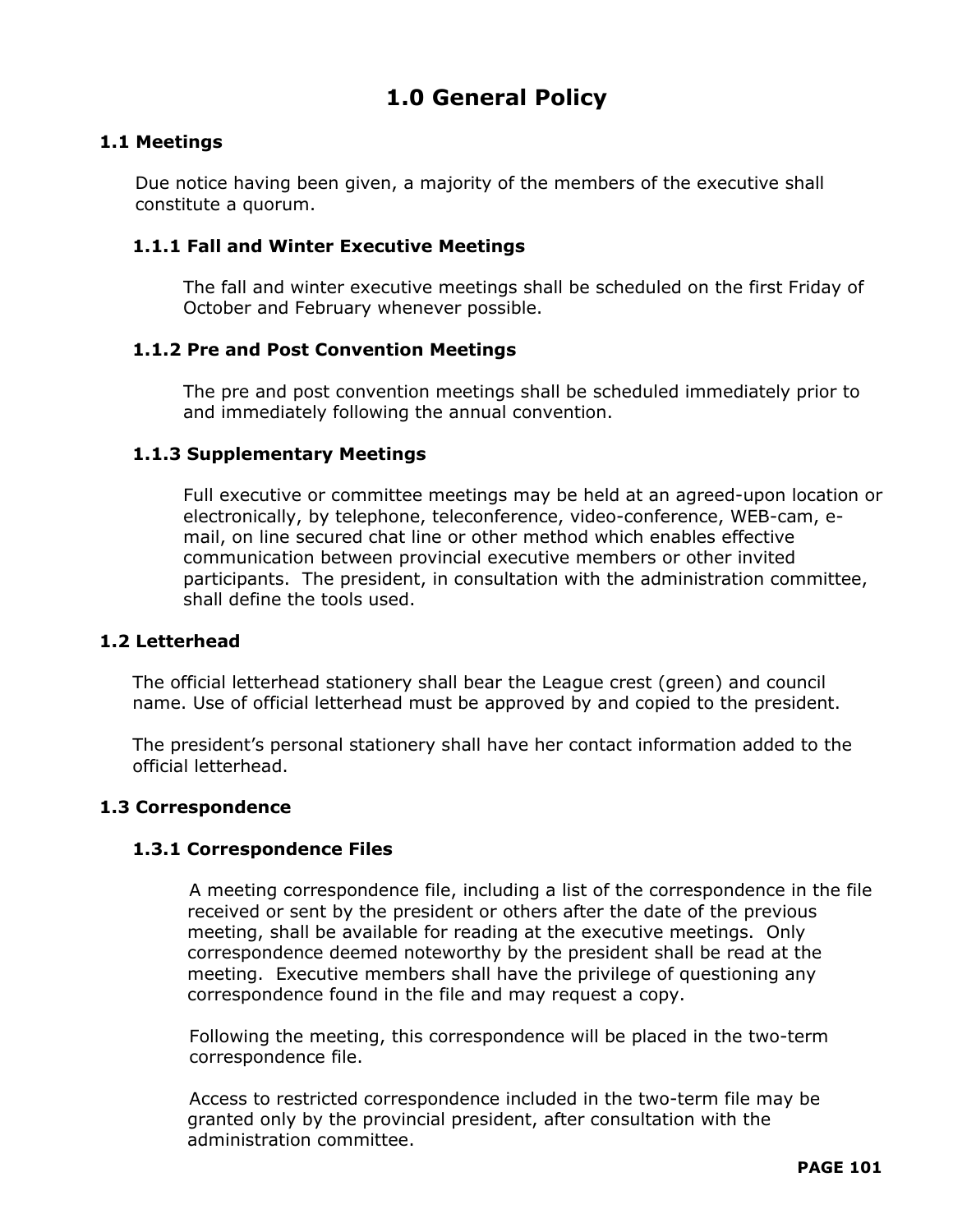The president and administrative assistant will cull this two-term file at the end of term, with correspondence relevant to current business retained and given to the incoming president and administrative assistant. All correspondence over four years old will be destroyed except for significant correspondence which will be retained for archives and given to the past president. Restricted correspondence will be placed in a sealed envelope, indicating the subject matter, date, marked restricted and signed by the president.

#### **1.3.2 External Correspondence**

All correspondence to be sent to organizations or individuals outside the League must first be sent to the president for her review and approval. Letters sent outside the League shall be sent on official letterhead stationery signed by the president or an officer authorized by her to sign over the president's signature block.

#### **1.3.3 Internal Correspondence**

Internal correspondence includes all forms of communication (including email) with parish, diocesan and national counterparts and provincial executive. Internal correspondence does not need to be on official letterhead.

#### **1.4 Honouring Councils/Members**

Upon request, the provincial council shall recognize significant anniversaries of councils or members by a congratulatory letter or certificate forwarded by the president.

#### **1.5 Access to Manual of Policy and Procedure, Guidelines and Convention Guide**

The *Provincial Manual of Policy and Procedure, Provincial Guidelines* and *Convention Guide* are available on the Ontario Provincial website.

#### **1.6 Privacy**

When the Ontario provincial council creates paper or computer files that contain personal information on members or others, the method of collecting, protecting and using that information must comply with the Personal Information Protection and Electronic Documents Act (PIPEDA) which is federal legislation passed in 2001 and fully implemented on January 1, 2004.

#### **1.6.1 Privacy Officer**

The president shall appoint a privacy officer from members of the current executive.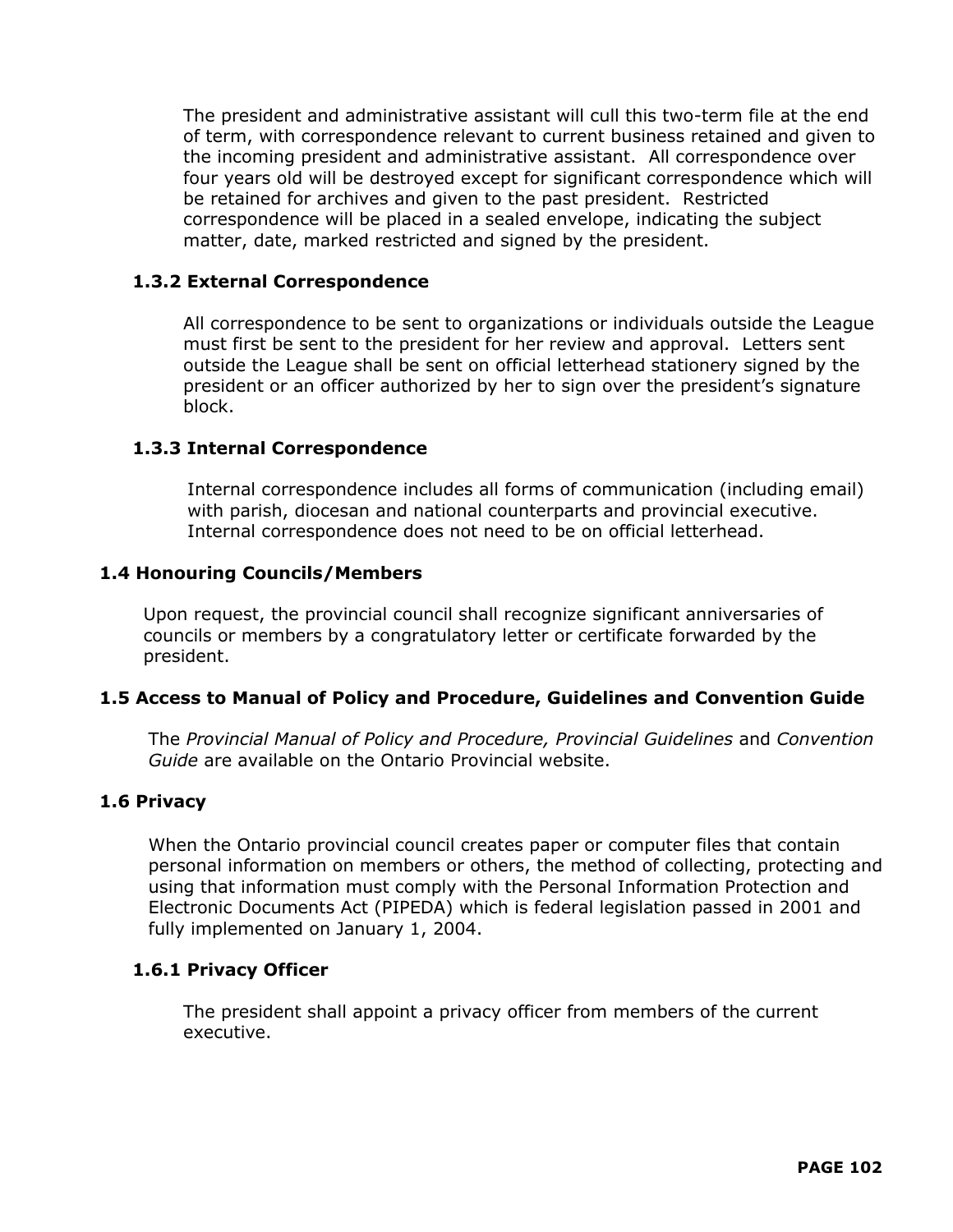#### **1.6.2 Privacy Policy**

The provincial executive is responsible for ensuring that a well-formulated privacy policy exists to protect the personal information provided to it, by members and others.

All personal information collected by the provincial council will be consented to, accessed, used, retained and eventually destroyed as shown in Appendices 1.6.2-01 to A1.6.2-08.

The privacy notice must be readily accessible and available when personal information is first collected. It will be found on:

- a) the request form for contact information collected annually from members of the Ontario provincial executive, diocesan officers, and provincial appointees
- b) the Ontario Provincial Council Screening Information Form, acceptance forms and resume forms provided to members eligible to stand for office at the provincial level
- c) the Bishop F. Pappin Memorial Bursary application
- d) the convention forms
- e) requests for life member contact information and history

Implied consent shall be used for all personal information collected, with the exception of the Ontario Provincial Council Screening Information Form, which will use expressed written consent.

Personal information will only be disclosed to third parties, external and internal (CWL councils at another level) for the purposes identified in the notice and with the implicit consent of the individual. Before personal information may be used for a purpose other than what is specified in the notice, expressed permission must be obtained from that individual.

When sending information electronically by mass mailing, the originator will use the blind carbon copy (bcc) feature to hide the individual email addresses.

Personal information, such as the address, phone number, email address of members shall not appear on:

- · directives
- documents put on the Ontario Provincial Council website or
- articles in the provincial newsletter

**Exception:** Provincial convention registration material may contain the address, email and phone number of the convention committee contact.

The privacy officer will address all privacy related complaints and disputes once notified in writing.

Should the complaints and disputes not be resolved satisfactorily, the complainant may appeal to the provincial administration committee for resolution**,** by writing to the provincial president.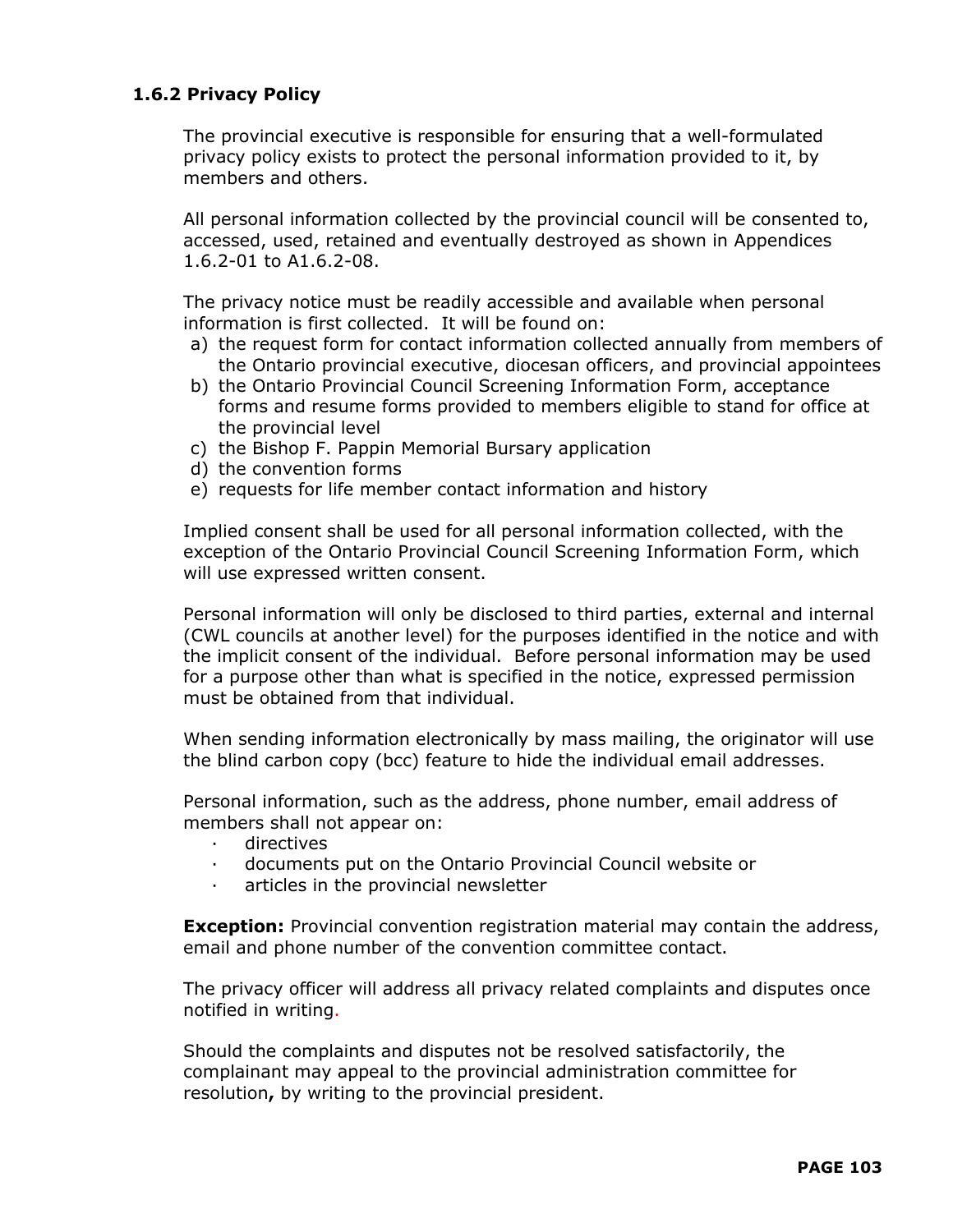The privacy officer will periodically review all privacy complaints and disputes in conjunction with the bi-annual revision of the *Provincial Manual of Policy and Procedure.*

The provincial executive will examine the compliance with privacy policies and procedures annually.

#### **1.6.3 Provincial Lists**

The provincial directory, subscription lists and life members list are available for use as outlined in the privacy table and not for public distribution or access. When an individual is no longer part of the Ontario Provincial Council, all files (electronic and hard copy) must be passed on to the incoming individual and/or destroyed and/or deleted as required by the OPC policies and guidelines. Personal contact information cannot be retained for personal use, particularly email addresses on personal computers, unless express permission is provided by the individual whose personal information is retained. (see Appendices A1.6.2-01 to A1.6.2-08).

#### **1.7 Screening**

Following guidelines established by Public Safety Canada and initiatives of the Assembly of Catholic Bishops of Ontario (ACBO), the Ontario Provincial Council has determined that the signing authorities are deemed to be high trust positions requiring screening before election to these offices. It was further agreed that any candidate for the position of president-elect would require screening before election.

https://www.publicsafety.gc.ca/cnt/rsrcs/pblctns/bpg-scrng-vls/index-en.aspx

#### **1.7.1 Screening Officer**

The president will appoint a provincial screening officer who is a life member and not part of the current executive for a renewable two-year term. The life member being proposed for this position must first successfully complete the high-risk screening process.

#### **1.7.2 Screening Policy**

The Ontario Provincial Council of The Catholic Women's League of Canada has determined it prudent to screen the president, president-elect, recording secretary and treasurer who are signing officers i.e., high trust members of the executive. The screening officer, appointed by the provincial president, will perform the screening as part of the election process.

Individuals will be reimbursed by provincial council for the cost of the police check**.**

Screening information is private and strictly confidential. Members will not have access to their information. Individual police checks will remain active for five years.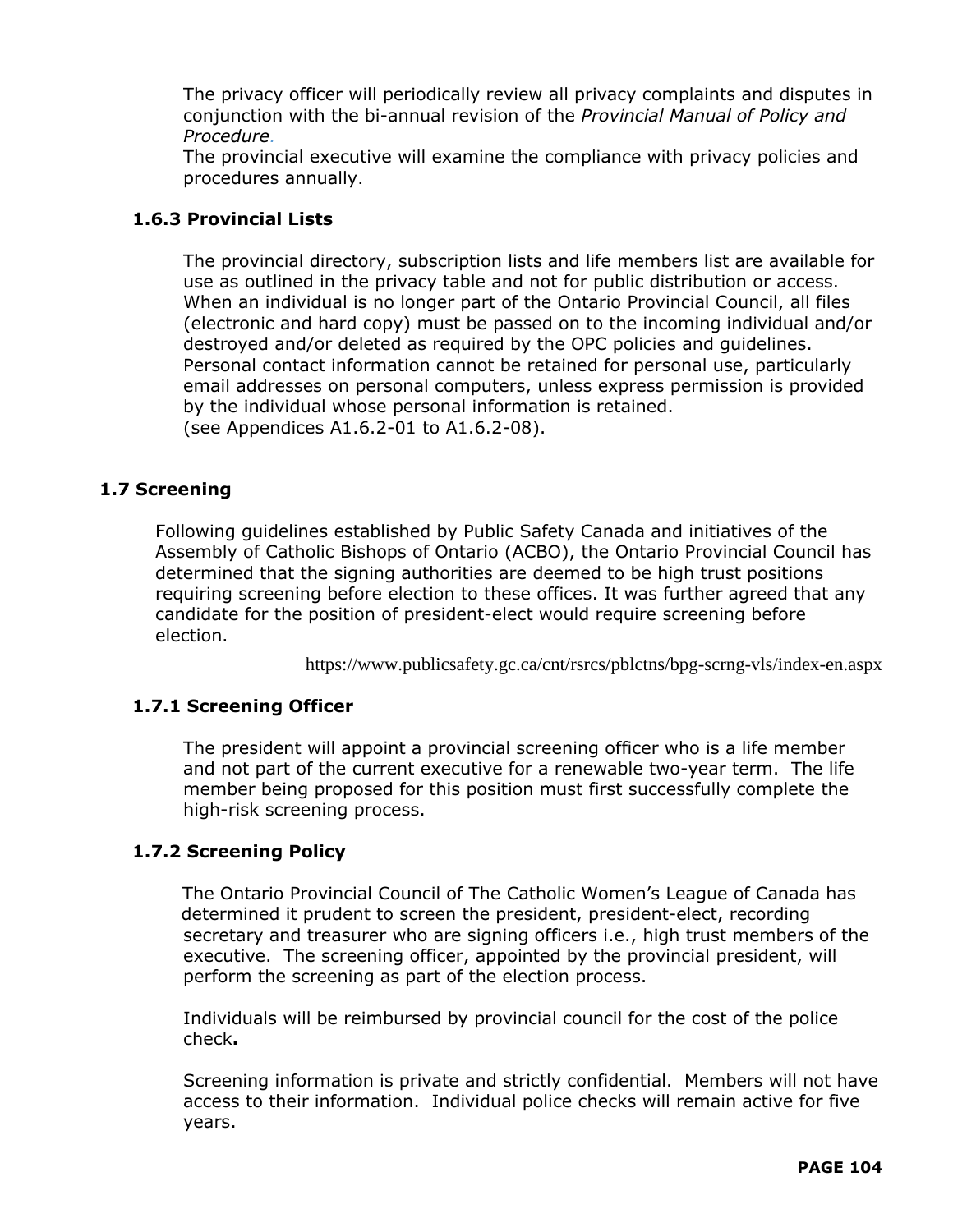Access to the screening binder is restricted to the screening officer and the president. The binder will be kept under lock and key.

Individual police check(s) will remain active for five years. Therefore, after that time if a member is still in a position or applying to stand for a position of high trust using a previously submitted police check that will expire, she must obtain another police check. Once the member is no longer eligible for election, her file will be destroyed.

#### **1.8 Copyright**

Permission must be sought to reproduce copyrighted music, lyrics, artwork, prayer services and software for circulation and a licence must be acquired, except for those materials which fall under the public domain. The person requesting the copyright will complete the copyright(s) usage report to the copyright licenser following the event(s).

#### **1.9 Insurance**

Executive members of the Ontario Provincial Council of The Catholic Women's League of Canada are covered for general liability insurance through the national general liability policy for diocesan and provincial executive councils. Directors and officers liability is covered through a separate insurance policy. These policies are renewable annually and shall be kept by the provincial president.

#### **1.10 Committees Appointed by the President**

The president will appoint all committee members. The president is an *ex-officio*  member of all provincial committees except the nominations and elections committee. The duties of each committee may be found in the *Ontario Provincial Guidelines*.

#### **1.10.1 Administration Committee**

provincial president - chairperson provincial president-elect provincial first vice-president provincial second vice-president provincial recording secretary provincial treasurer provincial past president provincial spiritual advisor - *ex officio*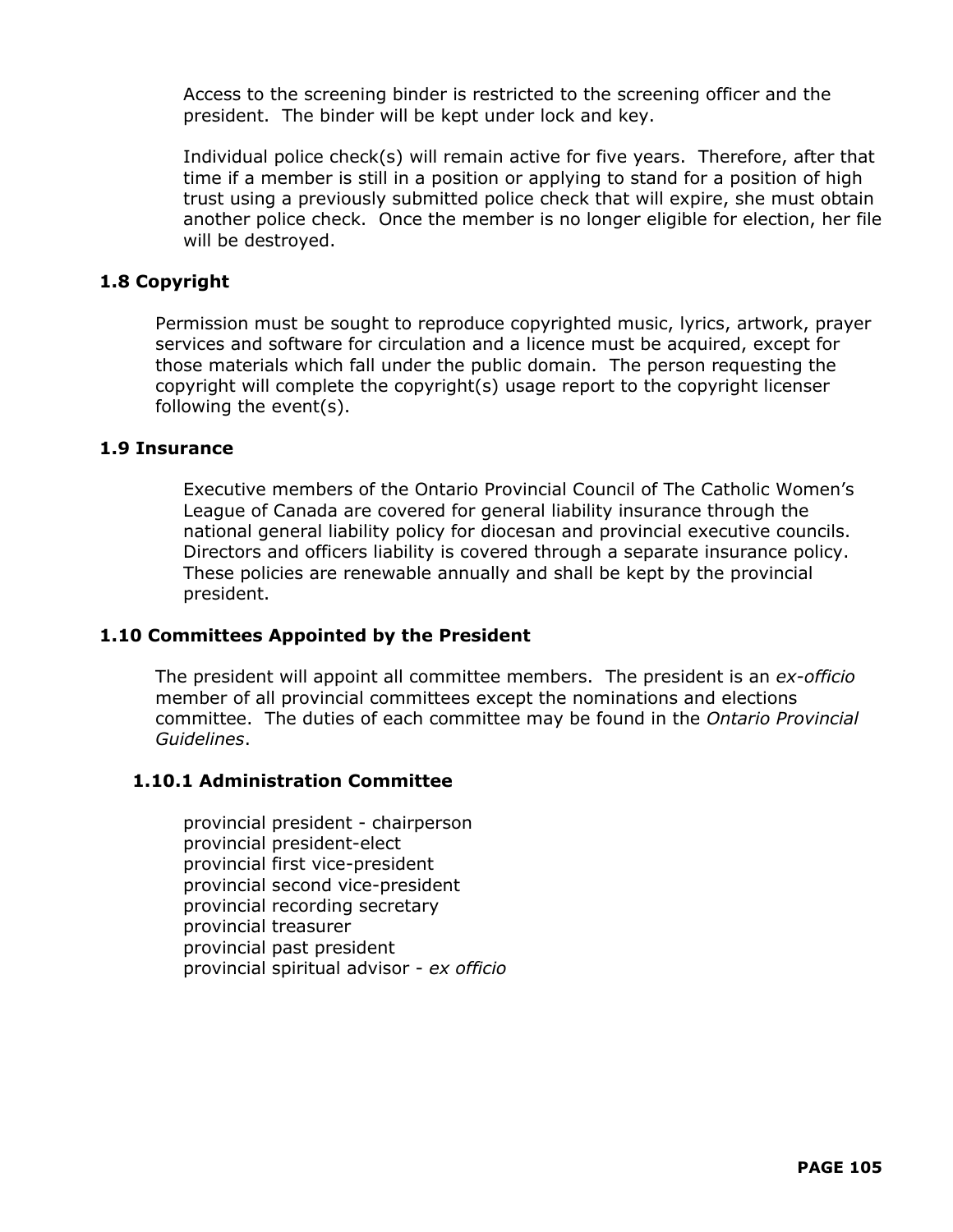#### **1.10.2 Amendment Committee**

1.10.2.1 Policy, Guidelines and Convention Guide Review Committee

provincial president-elect – chairperson provincial past president one (1) or two (2) former or current provincial officer(s) one (1) or two (2) former or current diocesan president(s) provincial president – *ex officio*

1.10.2.2 Constitution and Bylaws Amendment Committee

When required, this committee shall be composed of: provincial past president - chairperson president-elect and others as required provincial president - *ex officio*

#### **1.10.3 Nominations and Elections Committee**

The nominations and elections committee shall be appointed by the president on or before the fall executive meeting, prior to an election year. (refer to *Ontario Provincial Council Guidelines, Revised February 2013*, page 51, Nominations and Elections Committee)

provincial past president – chairperson two (2) committee members spiritual advisor – *ex officio* elections recording secretary

#### **1.10.4 Resolutions Committees**

1.10.4.1 Resolutions Review Committee

provincial resolutions chairperson - chairperson provincial president-elect provincial legislation chairperson immediate past provincial resolutions chairperson (only if member of current executive) past provincial president appointed resolutions secretary provincial president - *ex officio* spiritual advisor and/or his designate from the ACBO - *ex officio*

1.10.4.2 Resolutions Government Visitation Committee

provincial resolutions chairperson - chairperson provincial president-elect provincial past president provincial legislation chairperson provincial president – *ex officio*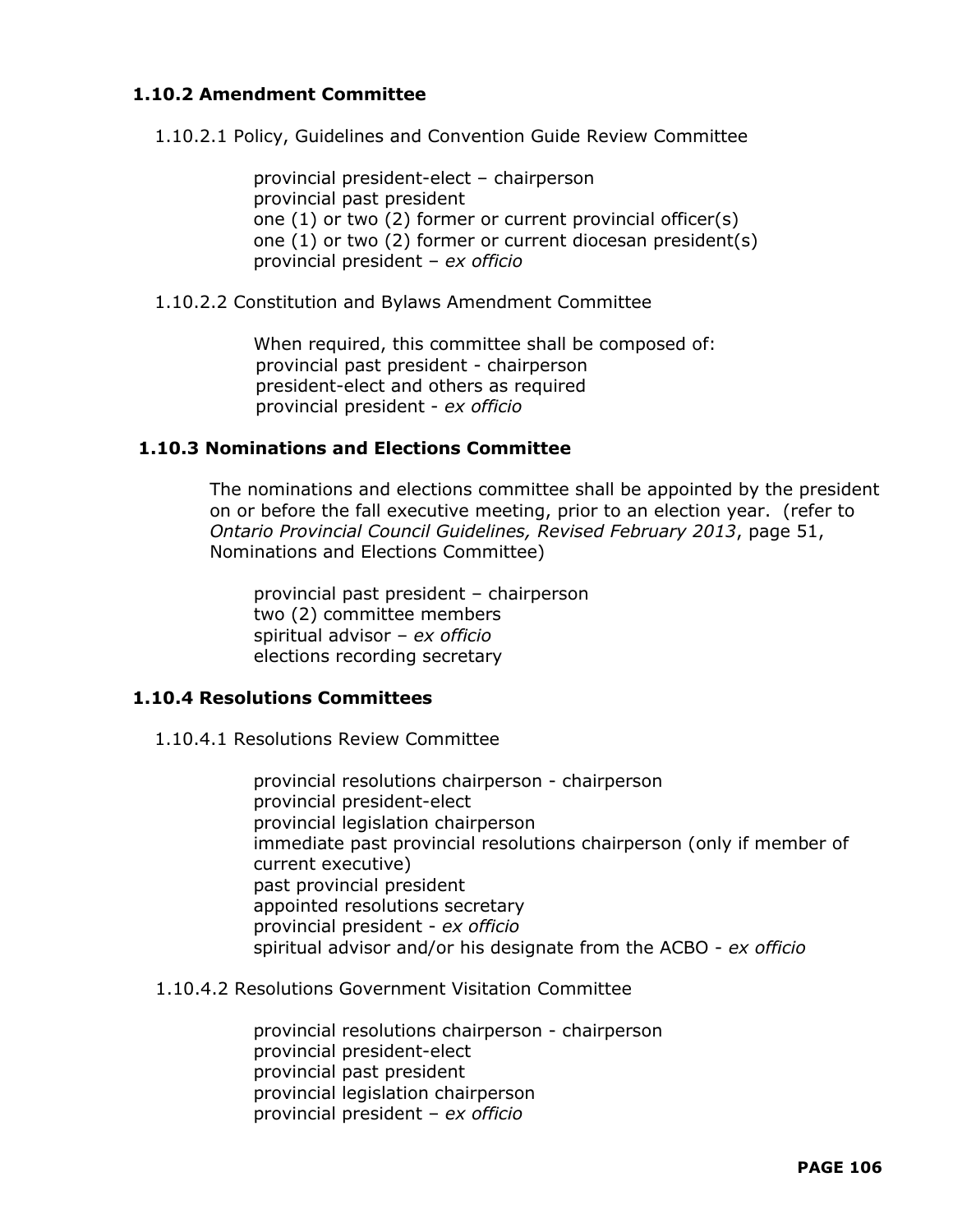#### 1.10.4.3 Resolutions Archive Committee

provincial resolutions chairperson – chairperson provincial past president provincial legislation chairperson life members two (2) – past resolution/legislation chairpersons provincial president – *ex-officio*

#### **1.11 Other Committees**

Duties and compositions of all other committees are listed in the guidelines. All committees must be appointed in consultation with the provincial president.

#### **1.11.1 Annual Report Editing Committee**

Committee is chaired and selected by the provincial organization chairperson.

#### **1.11.2 Resolutions Reading Committee**

Committee is chaired and selected by the provincial resolutions chairperson.

#### **1.11.3 Minutes Review Committee(s)**

Committee is chaired and selected by the recording secretary.

#### **1.11.4 Social Justice Committee**

- president-elect (chairperson)
- past provincial president
- two life members
- provincial president (*ex officio*)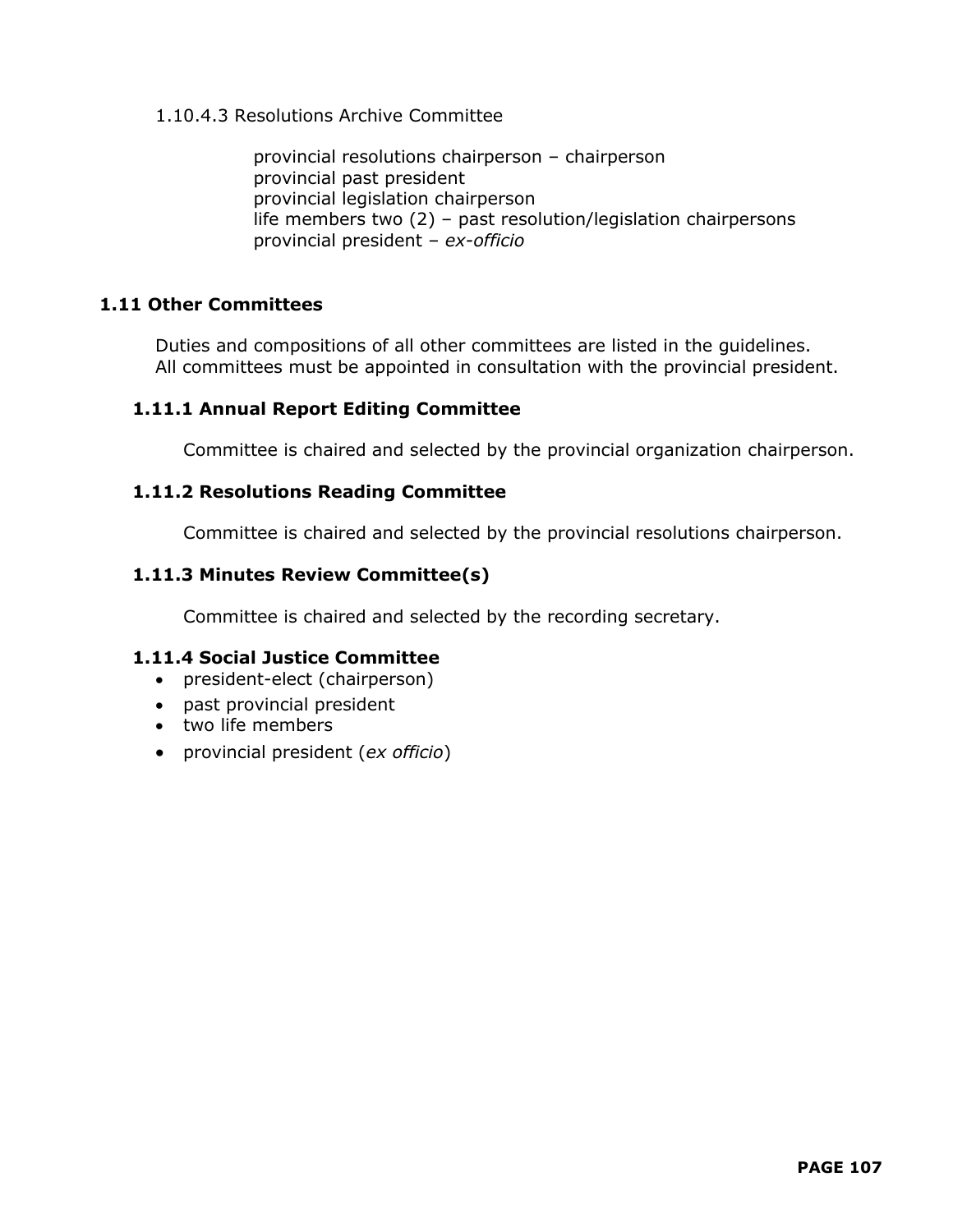## **2.0 Financial Policy**

#### **2.1 Keeping of Accounts by the Treasurer**

It is the responsibility of the provincial treasurer to maintain records that account for actual revenue and expenditures by category, as included in the current budget approved by the Ontario Provincial Council and following Generally Accepted Accounting Principles (GAAP).

The OPC Guidelines include additional detail as to specific duties and responsibilities

#### **2.2 Source of Funds**

The funds of the provincial council shall be:

- a) provincial per capita fees
- b) donations
- c) investment income.

Contributions received for specific purposes shall be directed to the respective funds.

#### **2.3 Reserve Funds**

Ontario Provincial Council shall hold, so far as possible, a reserve of one hundred seventy-five thousand dollars (\$175,000) to protect against a shortfall in revenue or increased expenses. The financial reserve shall be invested in Guaranteed Investment Certificates (GIC's). Excesses in reserve shall be transferred to the Ontario Provincial Council Development Fund.

The Ontario Provincial Council Development Fund shall hold twenty thousand dollars (\$20,000) in reserve for training of members throughout the province thereby promoting development of its members.

#### **2.4 Administration of Funds**

The provincial executive, on the recommendation of the administration committee, shall administer the funds in keeping with the aims and objectives of the League.

- a) There shall be no access to League funds for personal use.
- b) Personal funds spent on business authorized by provincial council executive shall be reimbursed to the individual on submission of an expense form accompanied by appropriate receipts. Expense forms shall be submitted in a timely fashion (by year end).
- c) There shall be no credit cards or charge accounts in the name of the provincial council.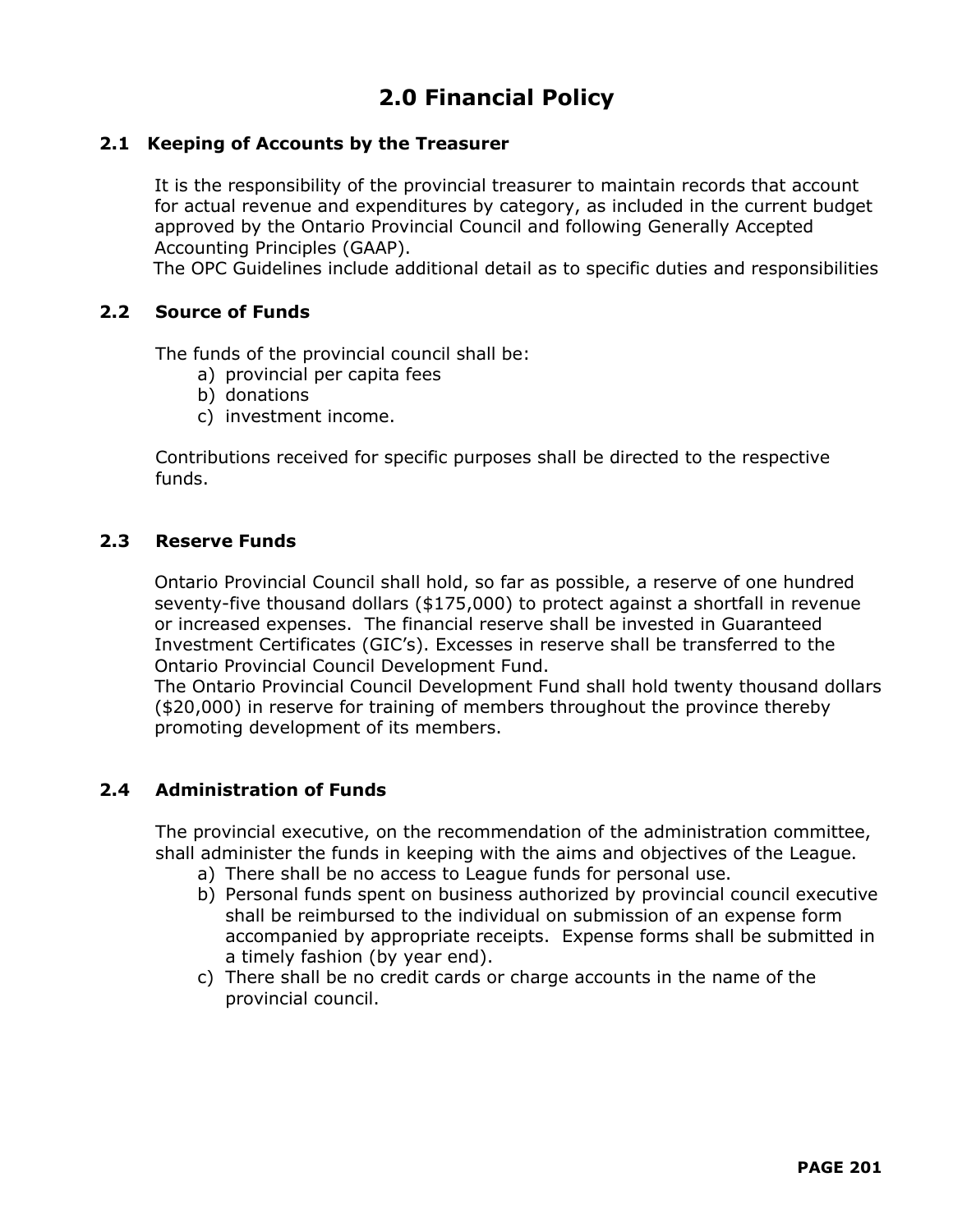#### **2.5 Signing of Cheques**

The official signing officers of the provincial council are the president, the treasurer and the recording secretary. All cheques must be signed by two of the signing officers.

- a) Cheques made out to the president are to be signed by the treasurer and recording secretary.
- b) Cheques made out to the treasurer are to be signed by the president and recording secretary.
- c) Cheques made out to the recording secretary are to be signed by the president and the treasurer.
- d) There shall be no pre-signed cheques. The treasurer shall forward bills, expense forms, cheques, and addressed/stamped envelopes to the president, or the recording secretary, if the cheque is for the president.
- e) Once the second signature has been affixed, the cheque(s) shall be forwarded to the relevant party, in the addressed and stamped envelope.

#### **2.6 Reimbursement of Expenses**

Personal funds spent by provincial officers, spiritual advisor, newsletter editor, diocesan presidents, ad hoc committees, chairs, life member liaison, (Oct. 2011) on business authorized by the provincial council executive, shall be reimbursed to the individual, for approved expenses on submission of a claim form accompanied by appropriate receipts. (see Appendix A2.5-01)

All expenses shall be reviewed every two years by the administration committee and recommendations shall be presented to the executive at the fall meeting of the second year.

#### **2.6.1 Administration**

- long distance phone calls postage
- photocopying courier
- 
- authorized photos fax
- Police Records Check \*computer printing -
- 

\* Each year at the fall executive meeting all executive members, with the exception of the president, recording secretary, administrative assistant, treasurer, chairpersons of organization, resolutions, legislation, and spiritual development, shall include on their claim an amount of one hundred dollars (\$100) for this purpose. The exceptions listed will have the option to request reimbursement of actual costs in lieu, by submitting an expense form supported by receipts or claim at 10 cents per page.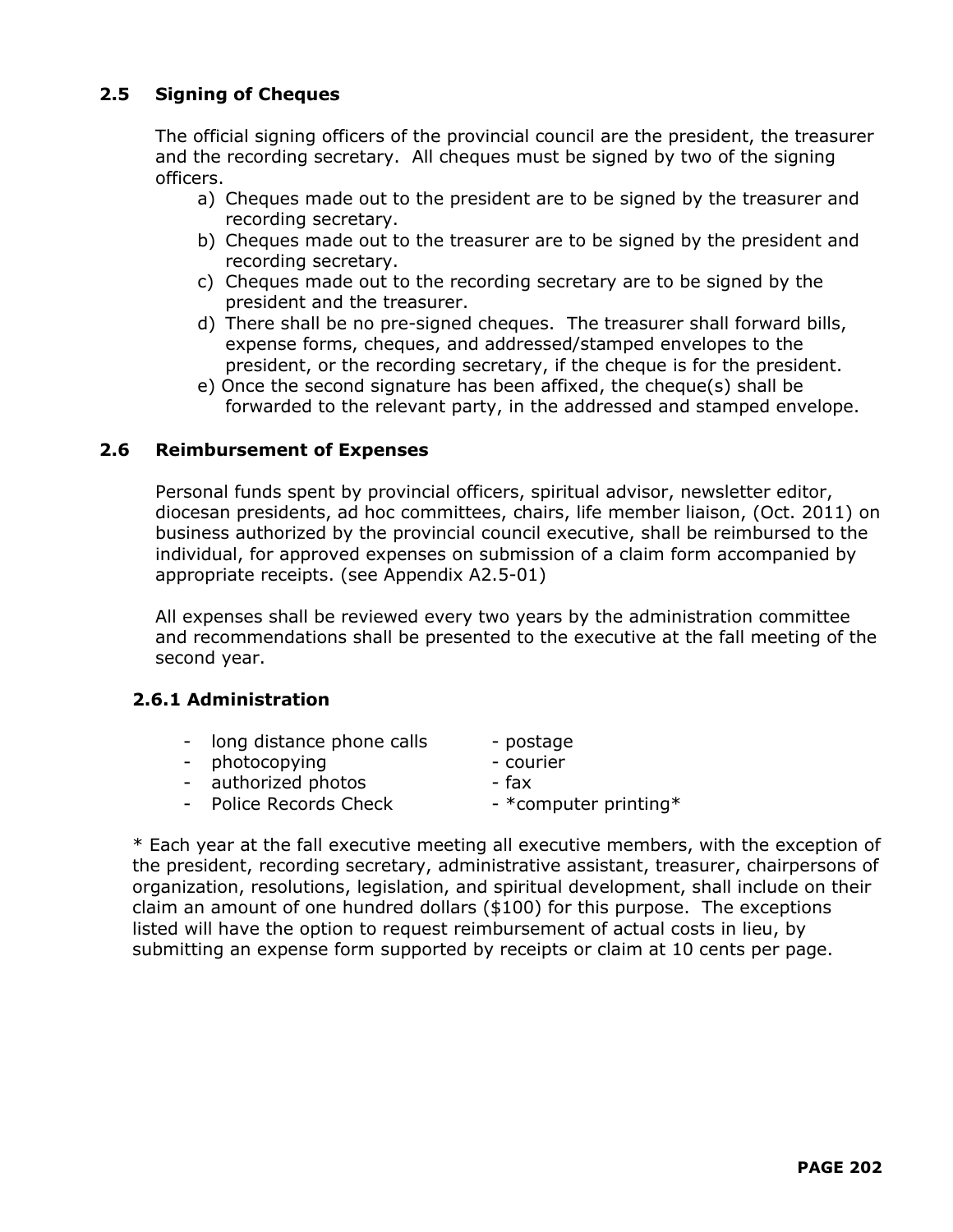#### **2.6.2 Accommodations**

The spiritual advisor shall have a private room.

The president shall have the option to occupy a private room. If the president chooses to share the private room, any additional expense for additional person(s) would be paid by her. If there is no additional expense, there would be no additional charge.

All other rooms shall be reimbursed at the shared rate. A member who requests a private room shall pay the difference.

#### **2.6.3 Meals**

|           | breakfast      | \$15.00 |
|-----------|----------------|---------|
| $\bullet$ | lunch          | \$20.00 |
|           | dinner         | \$30.00 |
|           | or per diem of | \$65.00 |

Gratuities are the responsibility of the member.

#### **2.6.4 Transportation**

Transportation shall be arranged sufficiently in advance to take advantage of reduced fares. The least expensive mode of transportation shall be encouraged. Car travel mileage shall be paid at the rate of \$.40 per kilometre. Parking may be claimed, if free parking is not available. Valet parking fees will not be reimbursed. Airline seat pre-selection charges and travel insurance will not be reimbursed.

#### **2.6.5 Convention Expenses**

Paid as outlined in *Section 4.0 Convention Policy.*

#### **2.6.6 President's Cash Advance**

Five hundred dollars (\$500) shall be allotted to the president for general expenses. An expense claim form with receipts shall be submitted to the treasurer as required to maintain the advance. Any unspent funds shall be returned to the treasurer at the end of the president's term (within 30 days).

#### **2.6.7 Past President's Bar**

At the end of her term, the president will be reimbursed for the cost of purchasing the provincial bar and having it attached to her personal past president's pin. An expense claim form with receipts shall be submitted to the treasurer.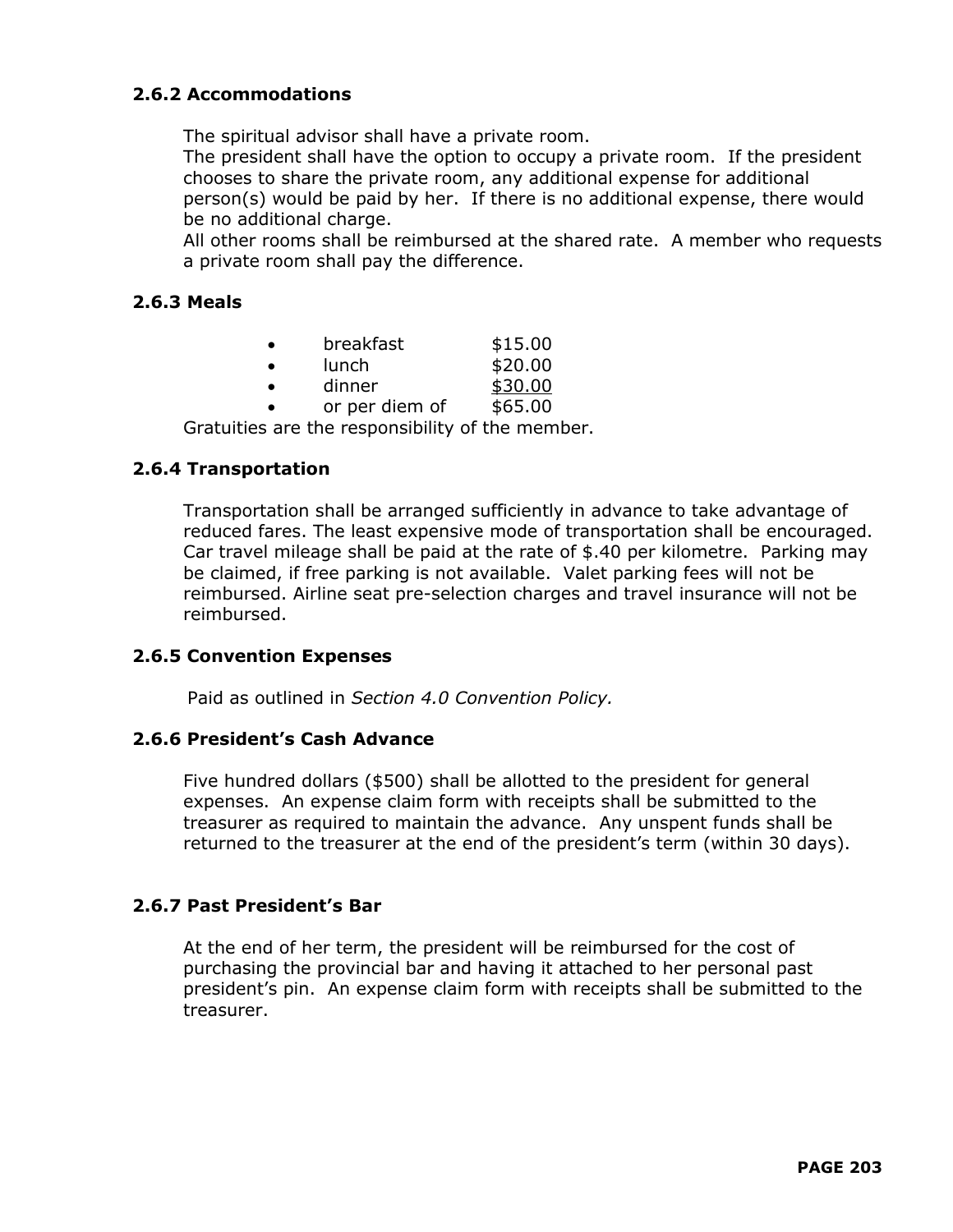#### **2.6.8 Provincial Newsletter Advance**

The Provincial Trillium News and Views was discontinued in spring 2017

#### **2.6.9 Standing Committee Sub-Chairpersons**

Expenses shall be submitted to the treasurer for review by the president and the appropriate standing committee chair prior to authorization and designation as committee expense.

#### **2.6.10 Provincial Representation at Diocesan Conventions**

The provincial president or her representative shall have travel, accommodations and meals en route, plus registration, accommodations and meals at the diocesan convention paid by the provincial council.

The hosting diocesan council will pay all the expenses for the provincial council representative, while they are attending the diocesan annual convention. Once the convention is finished the diocesan treasurer will fill out the Diocesan Claim Form 2015 to claim all the provincial council representatives' expenses while a guest at the convention. See Appendix A2.5.10

#### **2.6.11 Ad Hoc Committees**

Committee members shall be eligible to have expenses paid when authorized by the president prior to the meeting.

#### **2.6.12 Exceptions**

Exceptions to the above require the approval of the president.

#### **2.6.13 Contested Expenses**

If an expense is deemed ineligible for payment by the president and the treasurer, the claimant will be notified in writing. The decision may be appealed in writing to the president who will consult with the administration committee whose decision will be final. The president will respond to the claimant in writing.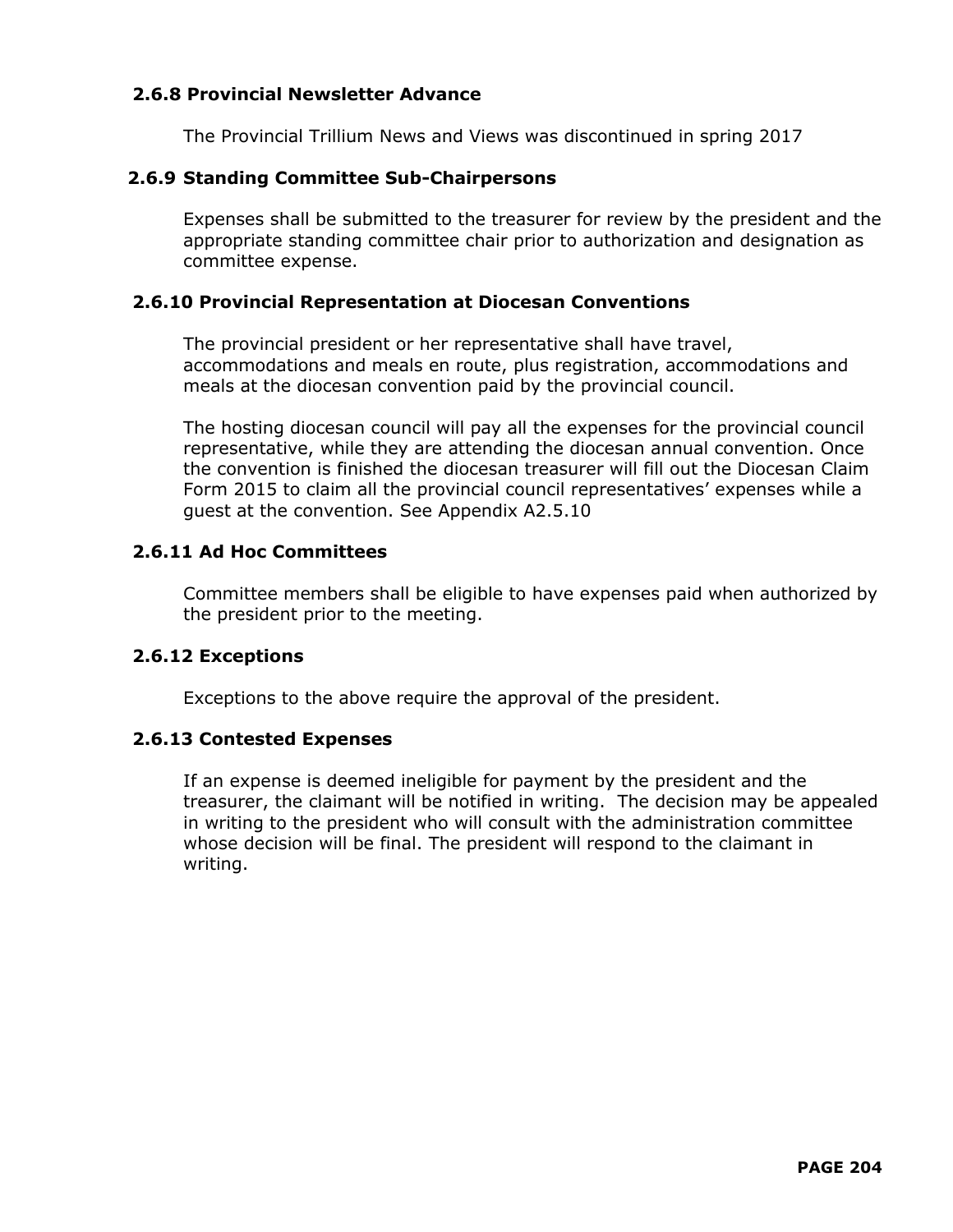#### **2.7 Other Expenses**

#### **2.7.1 Membership in Other Organizations**

Memberships shall be purchased by the retiring treasurer and renewed by the treasurer as follows:

#### **(To be reviewed every two years – to take place at pre-convention meeting in election year)**

| Canadian Catholic Bioethics Institute               | Education & Health Chair    |
|-----------------------------------------------------|-----------------------------|
| Euthanasia Prevention Coalition                     | Christian Family Life Chair |
| COLF - Catholic Organization for Life and<br>Family | Christian Family Life Chair |
| Ontario Network for Prevention of Elder Abuse       | Christian Family Life Chair |
|                                                     |                             |

#### **2.7.2 Subscriptions**

Subscriptions shall be purchased by the retiring treasurer and renewed by the treasurer as follows:

#### (**To be reviewed every two years as above.)**

| World Union of Catholic Women's Organizations | President                                                                                                                  |  |
|-----------------------------------------------|----------------------------------------------------------------------------------------------------------------------------|--|
| The Catholic Register                         | President, Spiritual<br>Development Chair                                                                                  |  |
| The Prairie Messenger                         | Ceased publication May<br>2018                                                                                             |  |
| Living with Christ                            | Spiritual Development<br>Chair has the option to<br>receive the booklet by<br>mail (hard copy) or by<br>app on smart phone |  |

#### **2.7.3 Expressions of Sympathy**

In the event of the death of:

- a member of provincial executive or the provincial spiritual advisor
- a former provincial president or former provincial spiritual advisor
- a provincial executive member's family (i.e. spouse, parents, in-laws, children and siblings).

The following responses will be made:

- membership shall be notified
- a mass shall be offered as arranged by the spiritual development chair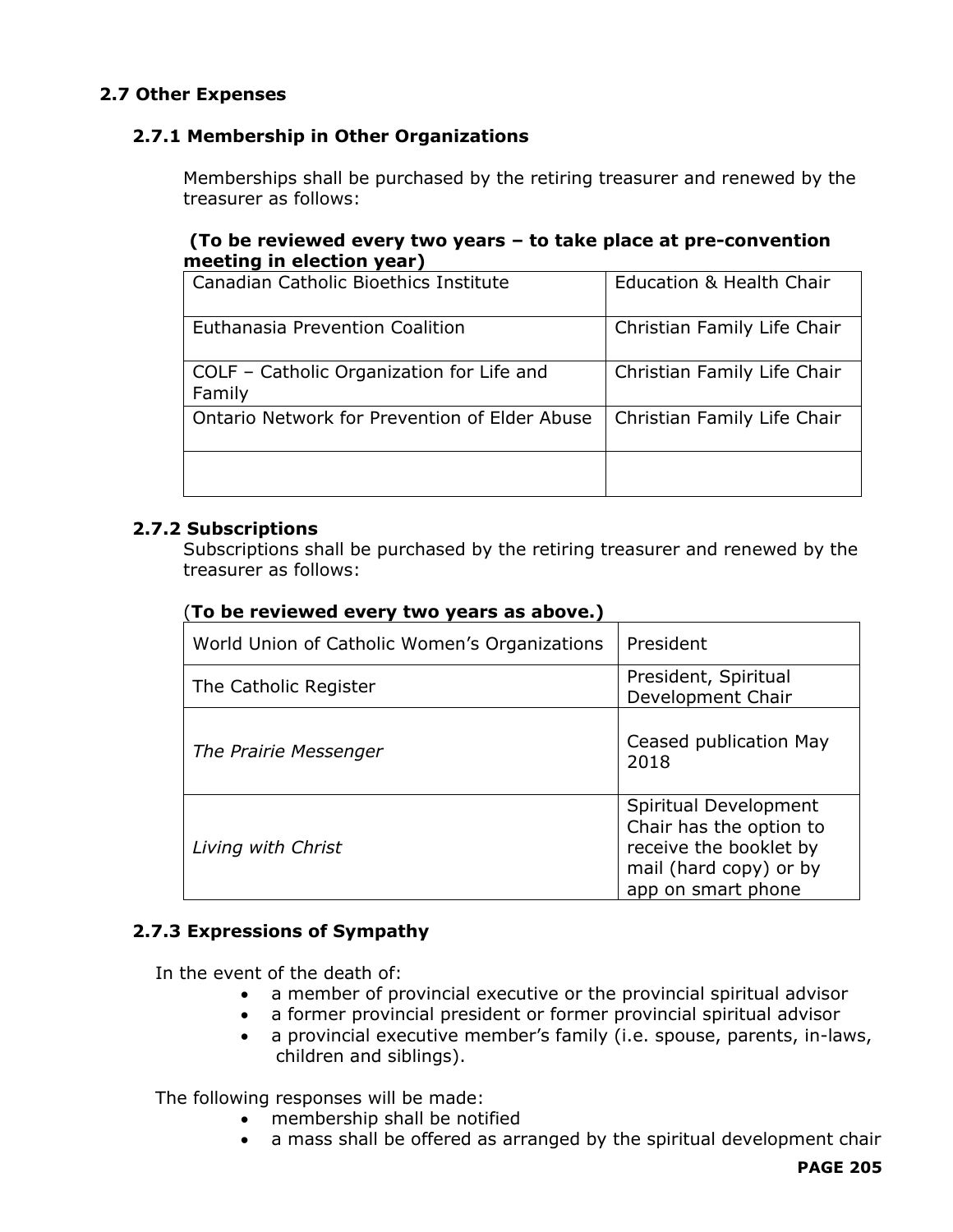- a floral arrangement, plant or notice of an agreed upon charitable donation up to one hundred dollars (\$100) shall be sent to the executive member or her/his family by the treasurer
- a sympathy card shall be sent by the administrative assistant.

if the provincial president attends the funeral, an expression of sympathy and gratitude may be made prior to the Liturgy, with the permission of the presider

#### **2.7.3.1 Spiritual Advisors Memorial**

• a Book of Remembrance similar to our Book of Life, that can be included in our prayer services in a similar fashion

#### **2.7.4 Get Well Wishes**

A get-well card shall be sent by the administrative assistant to a member of the provincial executive or to the provincial spiritual advisor experiencing an illness.

A floral arrangement or a plant up to sixty-five dollars (\$65) shall be sent by the treasurer to a member of the provincial executive or to the provincial spiritual advisor at the discretion of the president.

A get-well card to a member not on the provincial executive shall be sent by the administrative assistant, at the discretion of the president.

#### **2.7.5 Monthly and Other Masses**

A mass shall be offered once a month for intentions of the members of the provincial executive. The spiritual development chairperson shall make arrangements for the masses.

The spiritual development chairperson shall consult with the spiritual advisor to determine the most expedient method for payment for masses requested by the Ontario Provincial Council and shall discuss with the spiritual advisor the practice of celebrating a monthly mass, for the intentions of the provincial executive. The outcome of these discussions will be conveyed in writing to the treasurer and president.

#### **2.7.6 Newly installed Bishops / Auxiliary Bishops in Ontario**

The Ontario Provincial Council will send a fifty-dollar (\$50) gift of appreciation, a mass and spiritual bouquet.

#### **2.7.7 Gifts, Honoraria, Expenses for Invited Presenters at the Annual Provincial Convention**

- keynote presenter not to exceed five hundred dollars (\$500)
- additional presenters not to exceed two hundred dollars (\$200); take into consideration length of time; are they representing an organization, selling books etc.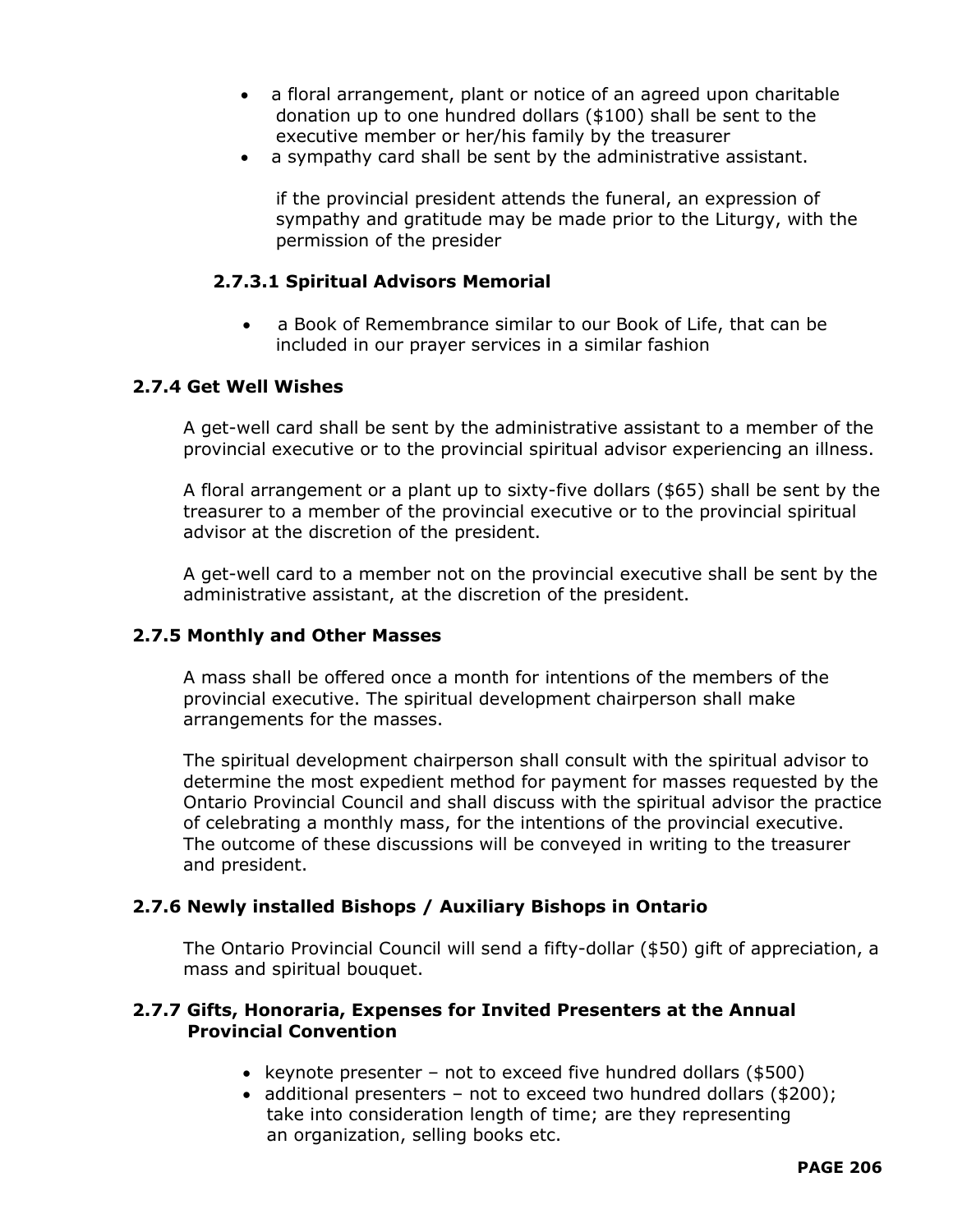- convention co-chairpersons not to exceed two hundred dollars (\$200) in total
- convention photographer one hundred dollars (\$100) for photos in digital format to be archived by the provincial council
- parliamentarian one hundred dollars (\$100)
- national president one hundred dollars (\$100)
- bishop who is the homilist at mass who is not the provincial spiritual advisor-one hundred dollars (\$100)
- CWL provincial executive members do not receive a gift/stipend

Expenses for travel, accommodation and meals will also be paid, if applicable.

#### **2.7.8 Gifts, Honoraria, Expenses for Invited Presenters at Executive Meetings and Workshops**

- presenter not to exceed one hundred and fifty dollars (\$150)
- CWL provincial executive members do not receive a gift/stipend

Expenses for travel, accommodation and meals will also be paid, if applicable.

#### **2.7.9 Provincial Development Fund**

Applications may be made to the Provincial Development Fund by the host parish and/or diocesan council for events that are not approved by the National Development Fund.

For guidelines, application and follow up forms; see Appendix A2.6.9-01 to A2.6.9-05.

#### **2.7.10 Catholic Girls' League or College/University Council**

The Provincial Council shall make available a donation of one hundred dollars (\$100) for each new Catholic Girls' League or college/university council. This donation will be given to the diocesan president for distribution.

#### **2.7.11 Archives**

An annual fee of two hundred dollars (\$200) shall be paid to the Hamilton Diocesan Council of The Catholic Women's League of Canada for the storage of archives.

#### **2.7.12 Provincial Spiritual Advisor's Pin, Stole**

A spiritual advisor's pin and stole will be ordered by the treasurer prior to the installation of the new spiritual advisor, if he does not already have these items. The pin will be blessed and presented, along with the stole, to the provincial spiritual advisor at the installation ceremony.

#### **2.7.13 Unexpected Expenditures**

Between executive meetings unexpected expenditures, not exceeding five hundred dollars (\$500), may be authorized by a majority of the executive. The president shall contact as many members of the executive as possible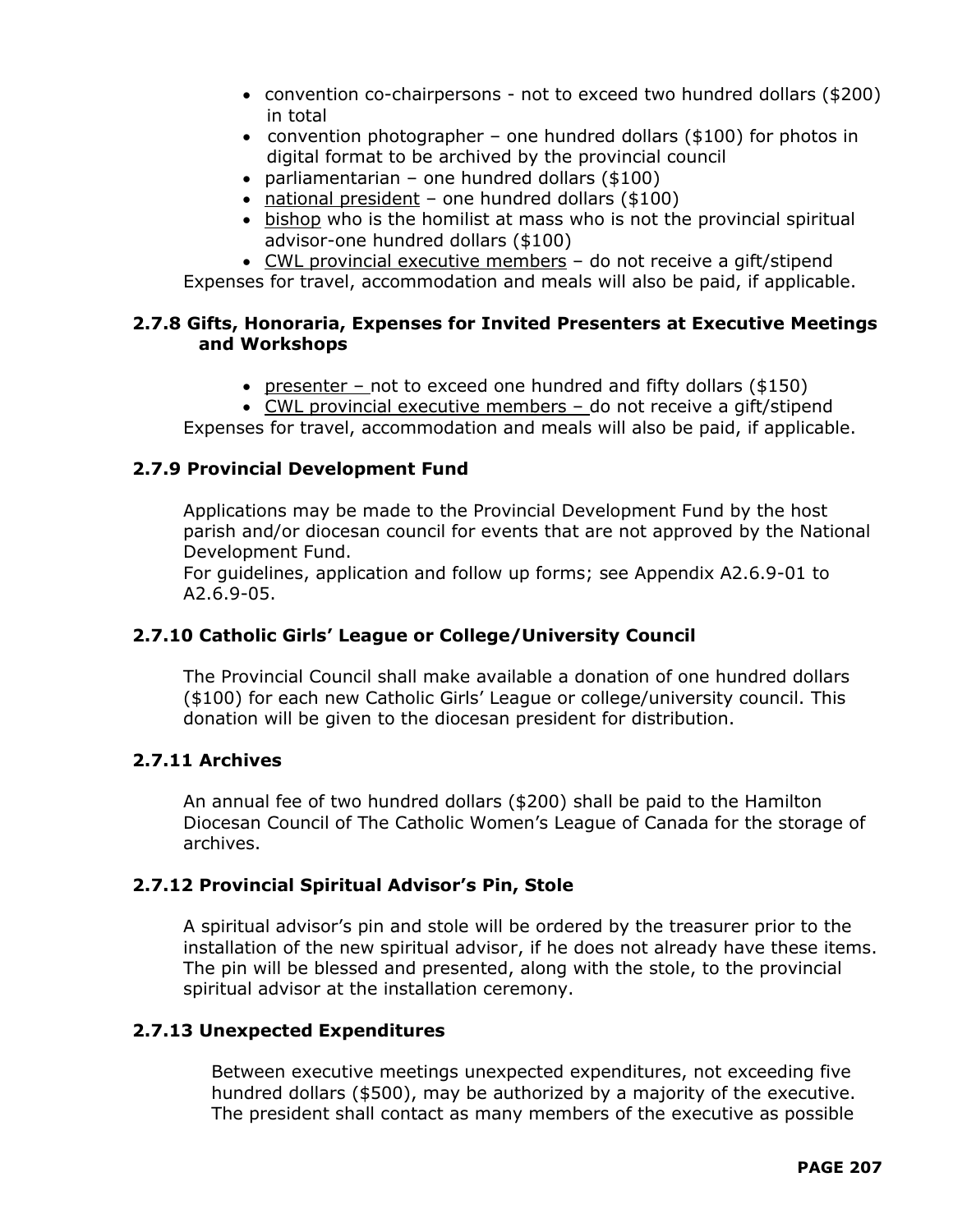via e-mail and/or phone notifying them of the needed expenditure. The expenditure shall then be ratified by motion at the next executive meeting.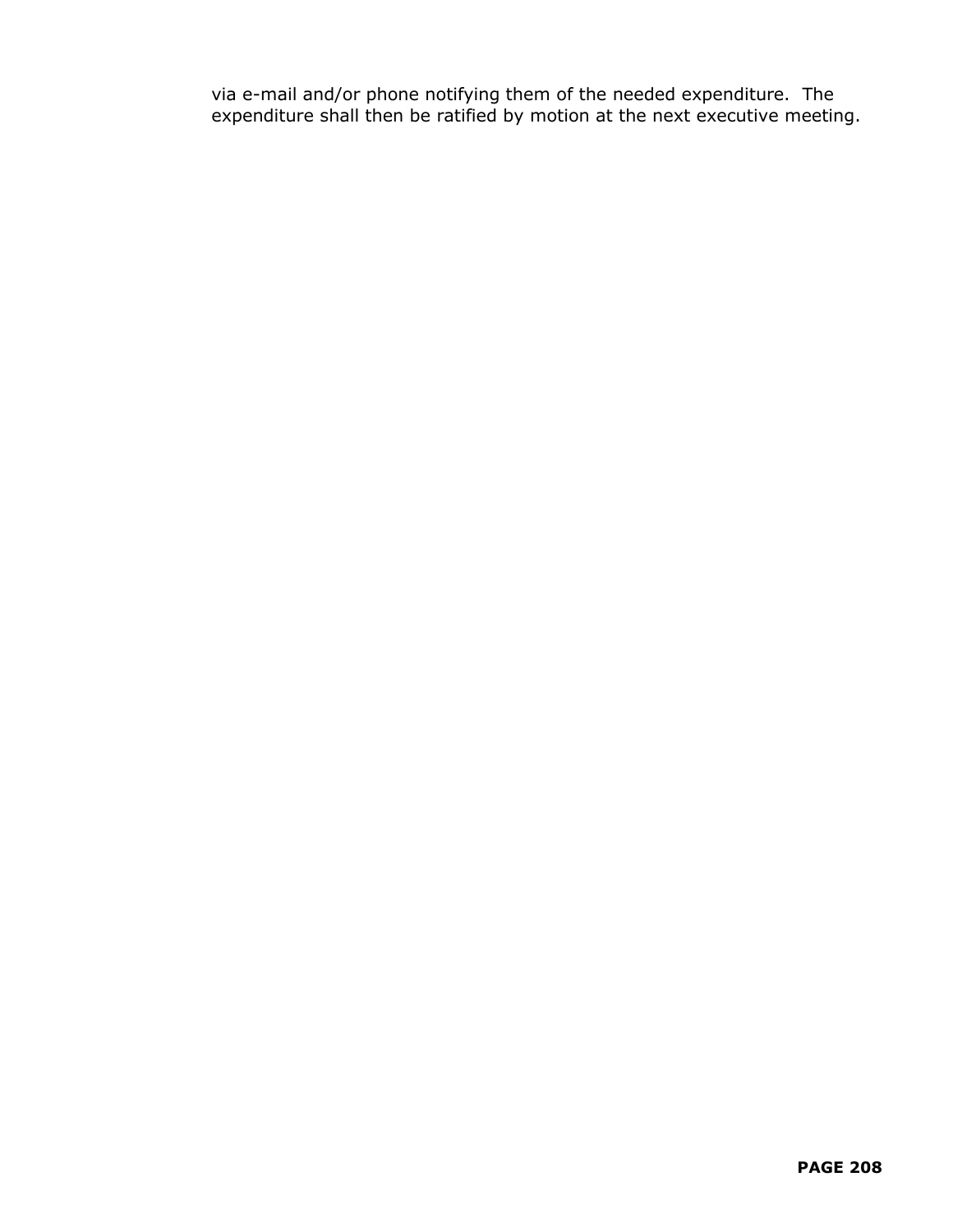#### **2.7.14 Insurance Coverage 2.7.14.1 Insurance Coverage for Officers and Directors**

The Ontario Provincial Council shall procure five million dollars (\$5,000,000) Directors and Officers Personal and Entity Liability Insurance, for its officers and directors. The administration committee shall review coverage annually.

#### **2.7.14.2 General Liability Insurance**

The Ontario Provincial Council shall procure general liability insurance through the national office according to national policy. Coverage shall be renewed annually at the determined rate.

#### **2.7.15 Review Engagement**

A review engagement is required to comply with the federal requirement for not-for-profit organizations for revenues between \$50,000.00 and \$250,000.00.

In a non-election year, a certified accounting firm shall be appointed at the annual provincial pre-convention meeting to review the finances and funds of the Council and report to the next annual provincial convention**.** In an election year the decision shall be made at the fall meeting. A motion will be required if the auditor changes from one year to the next.

#### **2.7.16 Copyright**

One License Copyright will be purchased annually by the treasurer which will cover the majority of copyright costs for OPC meetings including OPC workshops and the OPC convention.

#### **2.8 Procedure for Increasing Per Capita Fees**

The current per capita fee is three dollars (\$3) per member effective January 1, 2003. The Ontario Provincial Council shall use the procedure outlined in *Section 8: Finance (C&B Part XVII)* to authorize an increase in provincial per capita fees. The steps are listed below:

- a) At a fall executive meeting the provincial executive shall adopt a motion to give notice to the membership that a motion to increase per capita fees shall be proposed at the next convention. The wording of the motion shall include the amount of the proposed increase and the date it is to become effective.
- b) The notice of motion shall be given to all diocesan councils and parish councils six months prior to the provincial convention.
- c) Parish councils shall vote on this motion prior to their diocesan convention and the result of the vote shall be the instructed vote carried to the diocesan convention by the parish voting delegate.

d) At each diocesan convention, a vote shall be taken on this motion and the result of the vote shall be the instructed vote carried to the provincial convention by the diocesan voting delegate.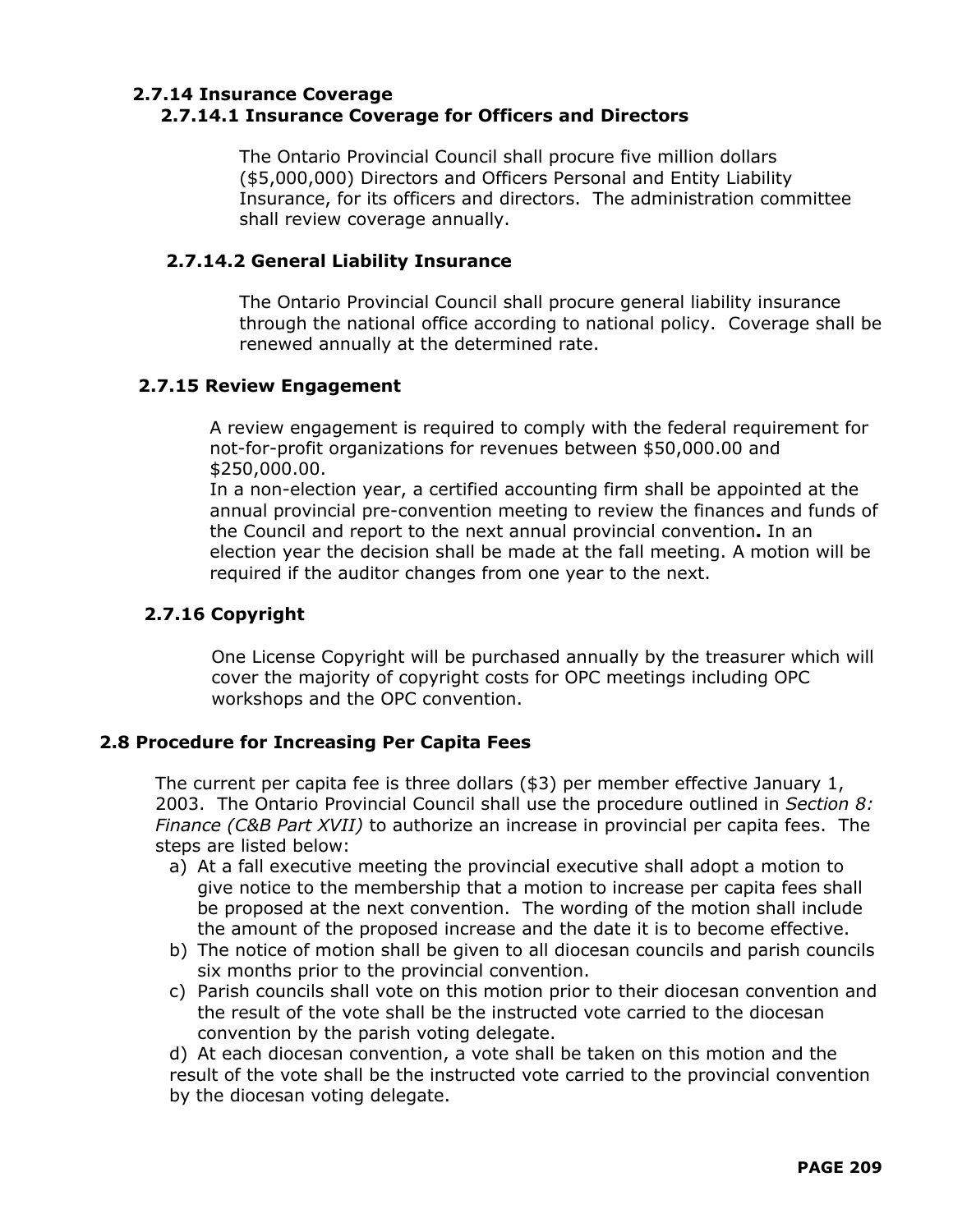e) At the provincial convention, a vote shall be taken on this motion and the result of this vote shall determine whether or not an increase in per capita fees shall take place.

**Note:** It will take approximately 15 months to process an increase in per capita fees. National office shall be notified in a letter including a copy of the motion under the signature of the president and recording secretary at the time of the vote.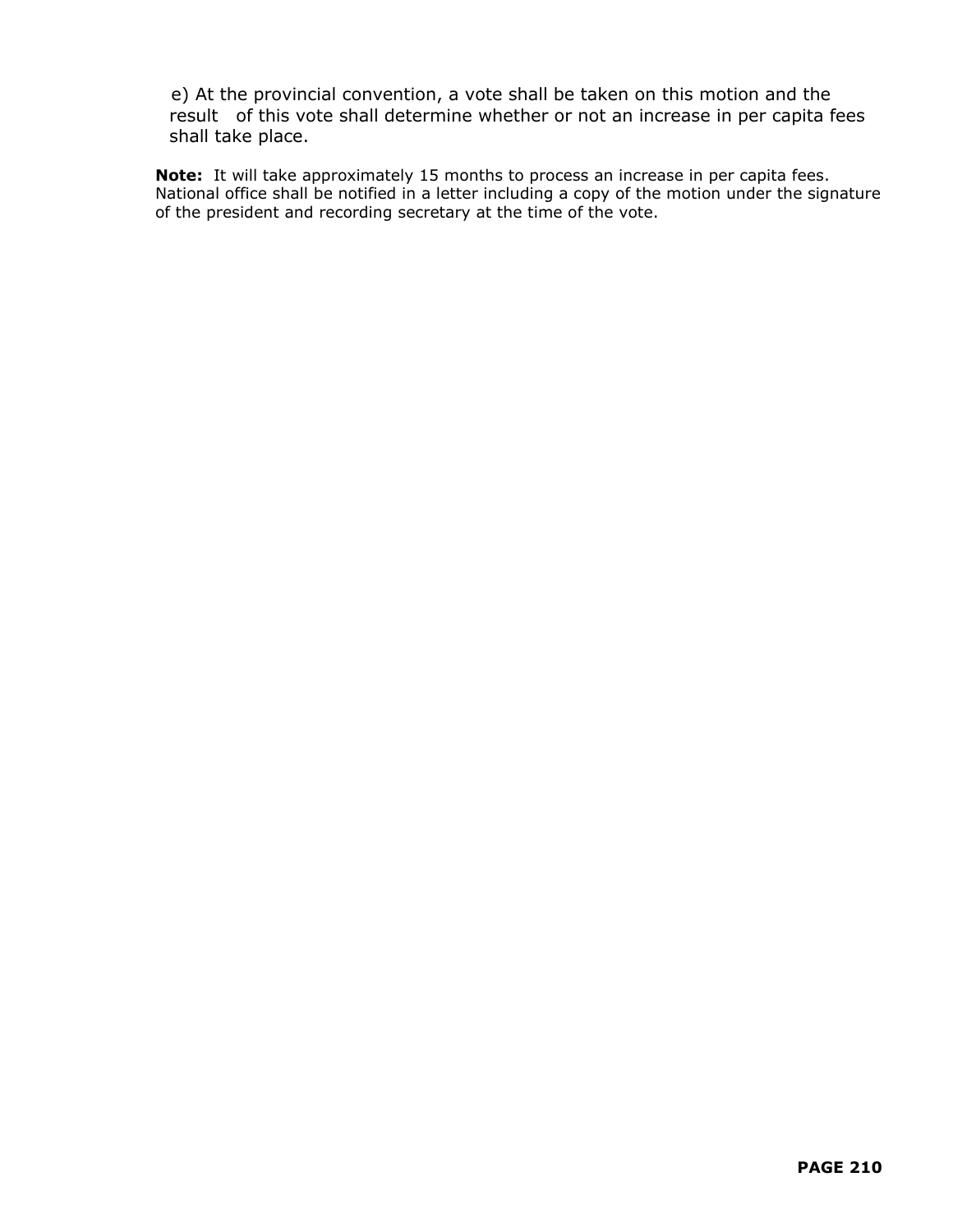## **3.0 Bishop Bernard F. Pappin Memorial Bursary Fund**

The Ontario Provincial Council established the *Bishop Bernard F. Pappin Memorial Bursary Fund* in 1998 to provide annual bursaries to diocesan seminarians in need of personal financial support.

#### **3.1 Financial Administration**

This fund is administered by the administration committee. Annual donations received from parish councils, members or other sources, shall be deposited by the treasurer in a separate bursary fund account. Excess funds may be invested in GIC's. Regular reports on the bursary account will be provided by the treasurer at the administration committee meetings, executive meetings and convention. Ten (10) bursaries of five hundred dollars (\$500) each may be awarded annually.

At the February administration meeting, the committee will:

- a) review the applications
- b) select the recipients
- c) assign the awards

Information on the history of the fund, the application and administration of applications received may be found in Appendix A3.1-01 to A3.1-03.

#### **3.2 Recognition of Ordination of Recipients**

The spiritual development chairperson will collect a spiritual bouquet from the provincial executive for a recipient of the bursary, on his ordination as a deacon. This may be mailed or presented by the president or a provincial representative.

On the occasion of his ordination as a priest, the provincial spiritual development chairperson will enroll the bursary recipient for a mass and will collect a spiritual bouquet.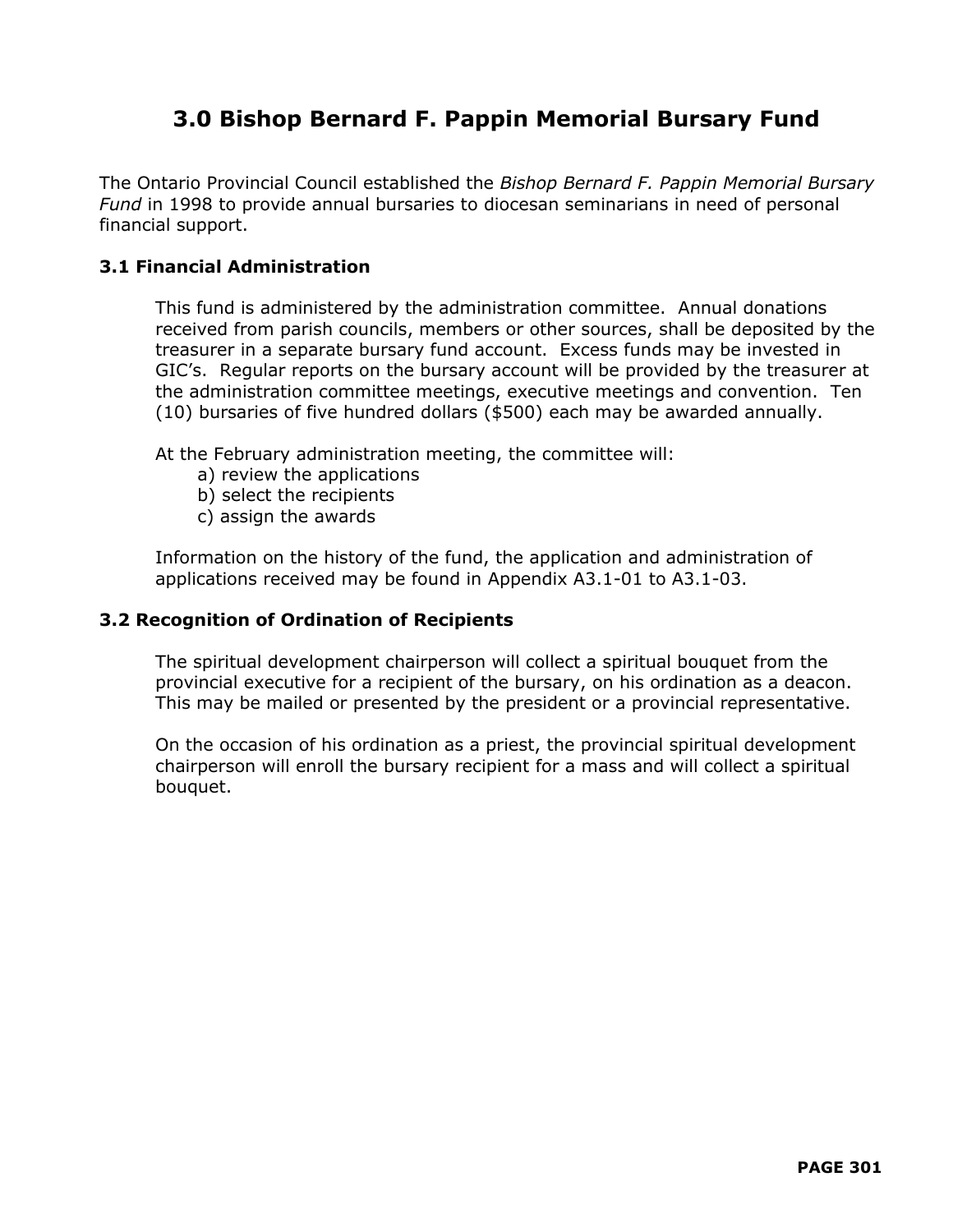## **4.0 CONVENTION POLICY**

#### **4.1 Provincial Convention**

The location of the annual provincial convention shall be determined by the provincial executive, upon acceptance of written invitations from the diocesan councils following the steps outlined in 4.2.1.

The provincial president and treasurer will keep an open file with documents on each convention until the convention is complete as per the *Convention Checklist*. (See Appendix 4.1-01).

#### **4.1.1 Date**

The annual convention shall be held in early July but not coinciding with the July 1st holiday.

#### **4.1.2 Convention Registration Fee**

The provincial convention registration fee of fifty (\$50) dollars, (\$20 per day) set by provincial council and collected by the host council shall be split equally between the provincial council and the host diocesan convention committee. The registration fee is to be reviewed every two (2) years by the provincial administration committee and a recommendation for continuation, modification or deletion is to be presented to the provincial executive at the provincial preconvention meeting at the end of the term.

#### **4.1.3 Convention Package**

The convention package will include:

- an invitation to convention
- a tentative agenda
- directions to the convention facility
- as appropriate, access numbers and estimate of costs for alternate modes of transportation e.g. airport shuttle
- site hotel reservation form and parking fees if appropriate
- other accommodations in the area
- registration form (see Appendix A4.1.3-02)
- meal and special event form
- credential forms (see Appendix A4.1.3-03)

The host council committee will forward, electronically, a full copy of all convention documents to the provincial newsletter editor, administrative assistant and provincial treasurer by January 15.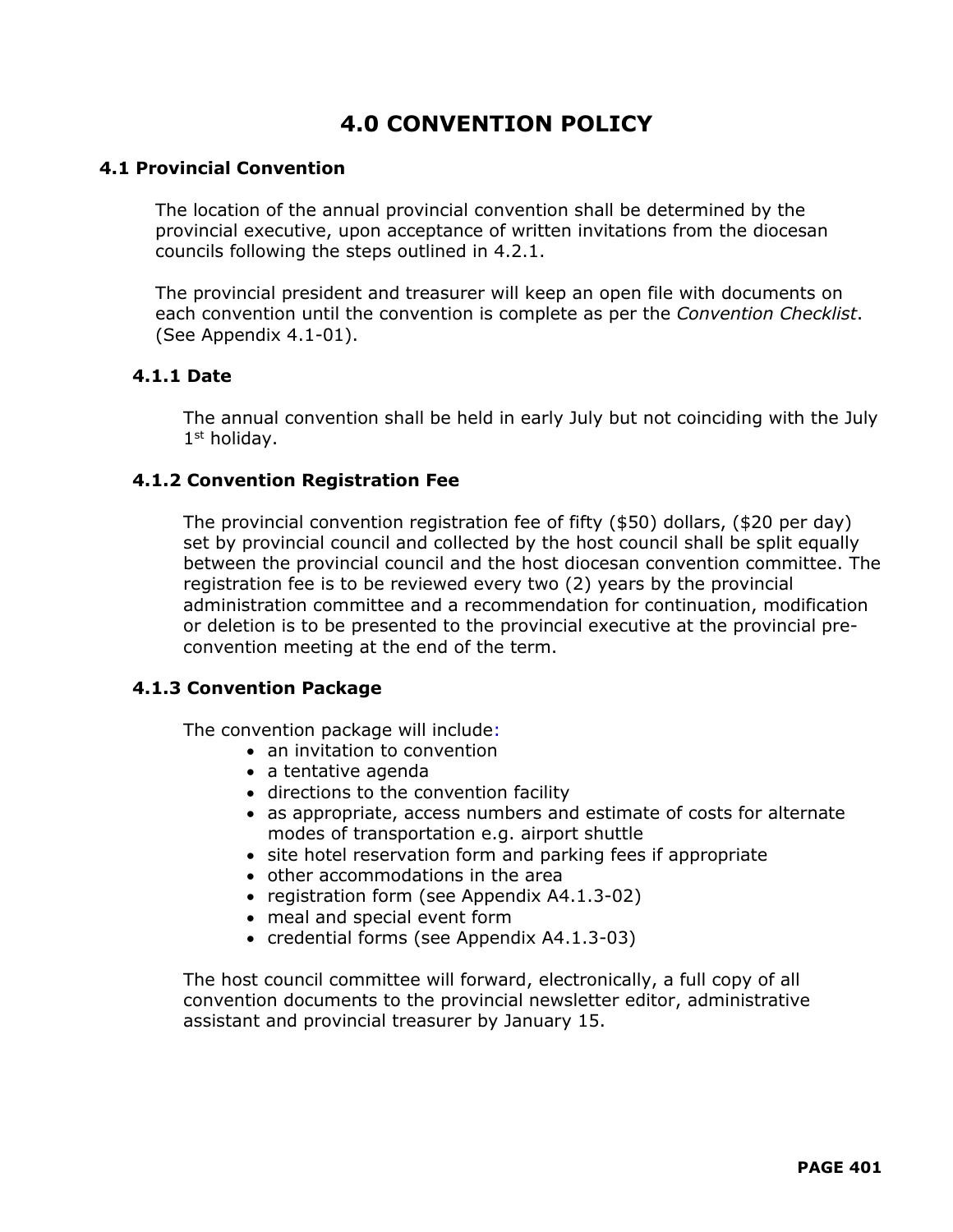A complete package will be distributed to the provincial executive by the diocesan president hosting the convention or by the convention chair at the February provincial executive meeting. The registration, ticket and credential forms will be completed by the provincial executive, during a scheduled time on the agenda.

Once completed, these forms shall be returned to the treasurer before the end of the meeting. \*Optional events shall be covered by the provincial treasury as an opportunity to network with the members. Completed forms, including those of the spiritual advisor, will be processed by the treasurer in a timely manner.

\*The *Saturday Evening Event* cost to be reviewed yearly at the February meeting to determine its eligibility as a treasury expense.

Forms for guest speakers, invited guests, parliamentarian, life member liaison, resolutions committee secretary and past provincial presidents will be processed in a similar manner by the treasurer by registration deadline.

A block of rooms to accommodate provincial officers, diocesan presidents, provincial spiritual advisor, guest speakers, invited guests, parliamentarian, life member liaison and resolutions committee secretary shall be reserved by the provincial treasurer. The treasurer shall prepare a rooming list (shared accommodation basis) for distribution, to the provincial executive and to the hotel.

In an election year the provincial treasurer will process forms for the nominations and election committee as required.

Diocesan Presidents please note:

The Ontario Provincial Council will pay for diocesan presidents' accommodations for provincial convention. A discussion at the fall meeting will determine the allocation of rooms for the diocesan presidents.

Any requirement for a travel advance should be discussed confidentially with the provincial president.

#### **4.1.4 Resource Persons**

Guest speakers, invited guests, parliamentarian, life member liaison, and resolutions committee secretary, are entitled to the following expenses:

- round trip transportation
- hotel accommodation for the number of nights required
- per diem rate of sixty-five (\$65) for the requisite number of days
- registration costs

Provincial past presidents are entitled to the following expenses:

- registration costs
- ticketed meals during the convention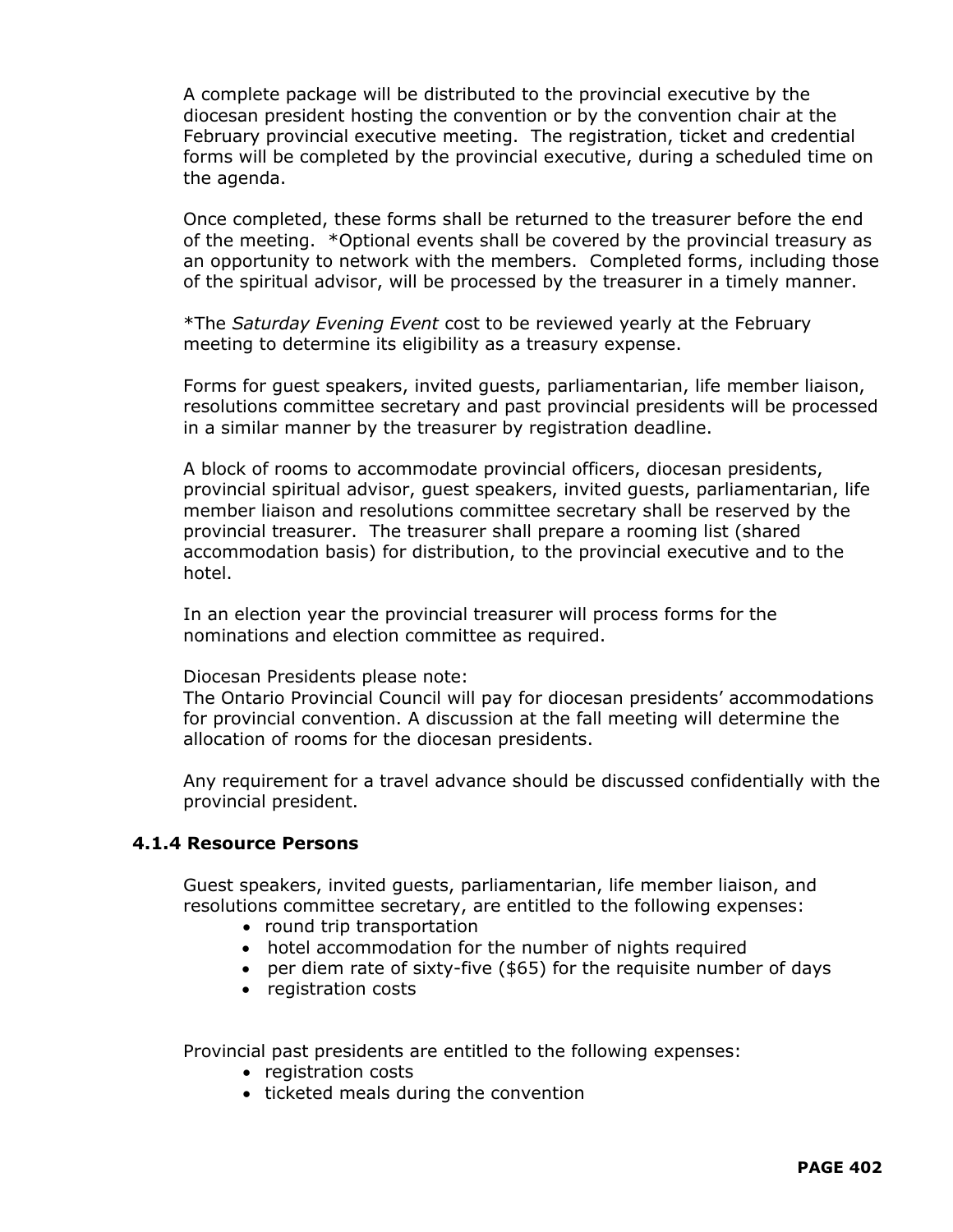The treasurer shall, after receiving a list from the president, send the abovementioned individuals a follow up letter or email and expense form outlining the procedure to follow for reimbursement of costs and advising them of the room confirmation number, if appropriate.

#### **4.1.5 National Representative**

The president shall invite the national president to attend the annual provincial convention, providing convention dates and information to her as early as possible.

Cost of registration, accommodations and meals shall be paid for the national president or her representative. The national president's travel expenses are paid by national council.

#### **4.1.6 Liturgy and Spiritual Program**

The provincial spiritual development chairperson, in consultation with the provincial spiritual advisor and the provincial president, shall prepare the liturgical celebrations and spiritual exercises of the convention.

The draft copy should be ready by March 15 with the final print ready copy forwarded to the convention committee by May 31.

The host convention committee shall assist in the preparations according to the information provided by the provincial spiritual development chairperson.

The provincial spiritual development chairperson shall be responsible for preparing the content for the liturgy and spiritual program.

Copyright will be obtained by the host council and paid for by provincial council if there are costs incurred in consultation with the provincial spiritual development chair.

The prayer room is the responsibility of the host council spiritual development committee, in consultation with the provincial spiritual development chair.

The treasurer shall send an honorarium to the Opening Mass Celebrant, if he is not the provincial spiritual advisor, along with a thank you note.

#### **4.1.7 Convention and Banquet Programs**

The provincial president shall be responsible for preparing the content for the convention and banquet programs. The final copy will be provided to the host council convention committee by June 10. The Standing Rules of Order will be included in the Convention Program Book. (see A.4.1.7-01 for sample)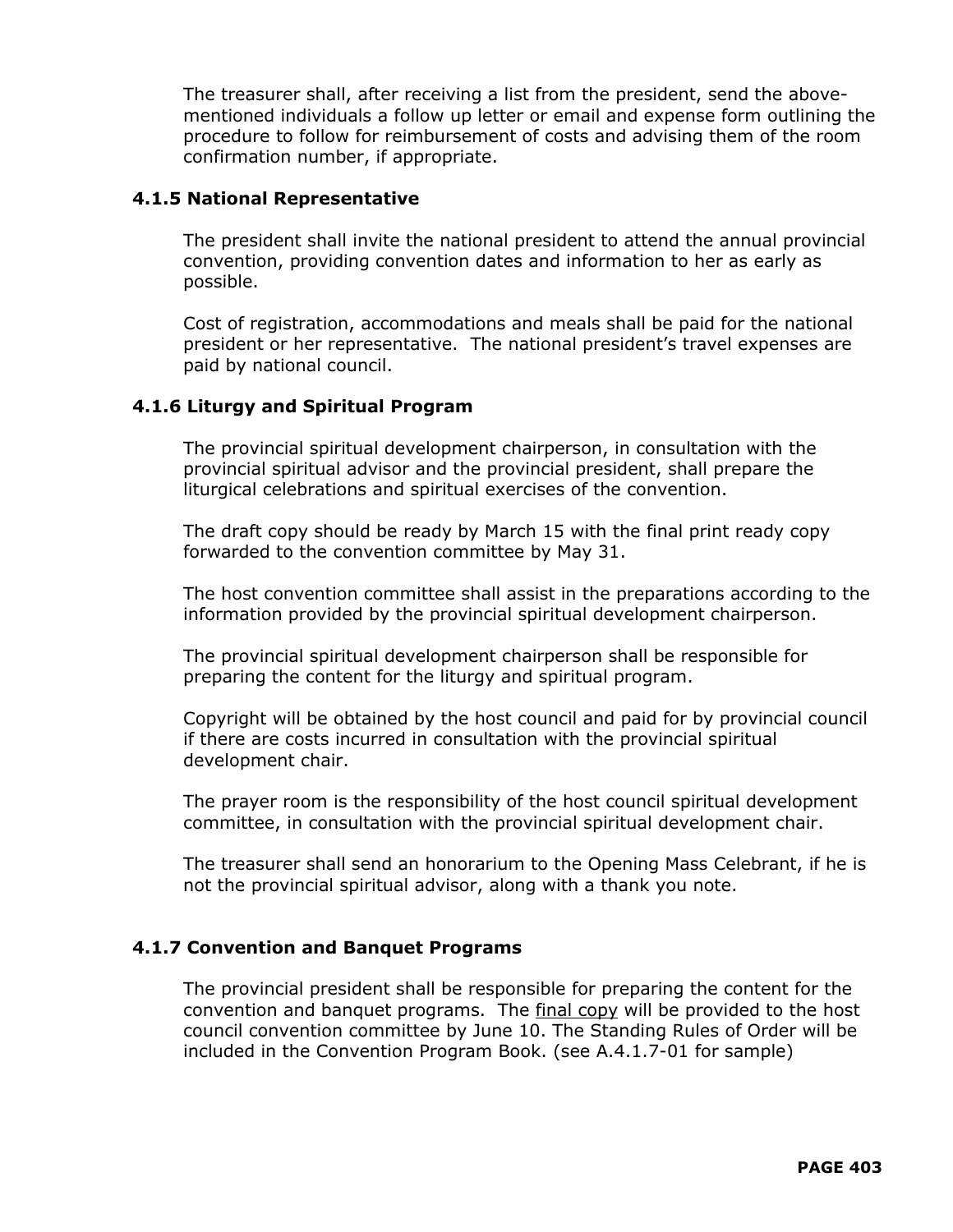#### **4.1.8 Printing Liturgy and Convention Program Book(s) and Banquet Program**

The liturgy and convention program books may be combined at the discretion of the provincial president. The host diocesan convention committee shall be responsible for printing the liturgy and convention books and the banquet program after they have been reviewed and approved by the provincial president. The cost for printing shall be paid by the provincial treasury.

The annual report book shall be compiled and printed by the provincial organization chairperson. The cost shall be paid by the provincial treasury. Each provincial convention registrant shall be given an annual report book. Proceeds from pre-ordered annual report books and the sale of additional books shall be forwarded by the convention committee treasurer to the provincial treasurer by August  $31<sup>st</sup>$  of the same year as the convention.

#### **4.1.10 Financial Statements**

The annual financial statements must be sent to the members entitled to vote at the provincial convention at least 21 days before the opening date of the convention. The provincial treasurer will obtain the list of eligible voters from the host diocesan registration chairperson in advance of that date.

#### **4.1.11 Display/Vendor Tables**

The host council will advise the provincial president on the availability of space on site. The OPC administrative assistant will be the contact for requests. She will work in consultation with the president and will be in communication with the host council.

#### **4.1.12 Receptions**

The provincial president will provide a guest list to the host council convention committee with invitations for insertion in the guest registration packages.

Provincial council shall be responsible for the expenses of the (optional) prebanquet reception for the head table and other invited guests. The provincial president, in conjunction with the host convention committee, shall make arrangements.

#### **4.1.13 Provincial Hospitality Supplies**

Provincial council shall be responsible for the cost of hospitality supplies for the provincial president and the provincial spiritual advisor's suites. The president in conjunction with the host convention committee, shall make arrangements.

#### **4.1.14 Mass Collection**

The host diocesan council designates a charity to receive the proceeds of a collection taken during a mass at the provincial convention with the approval of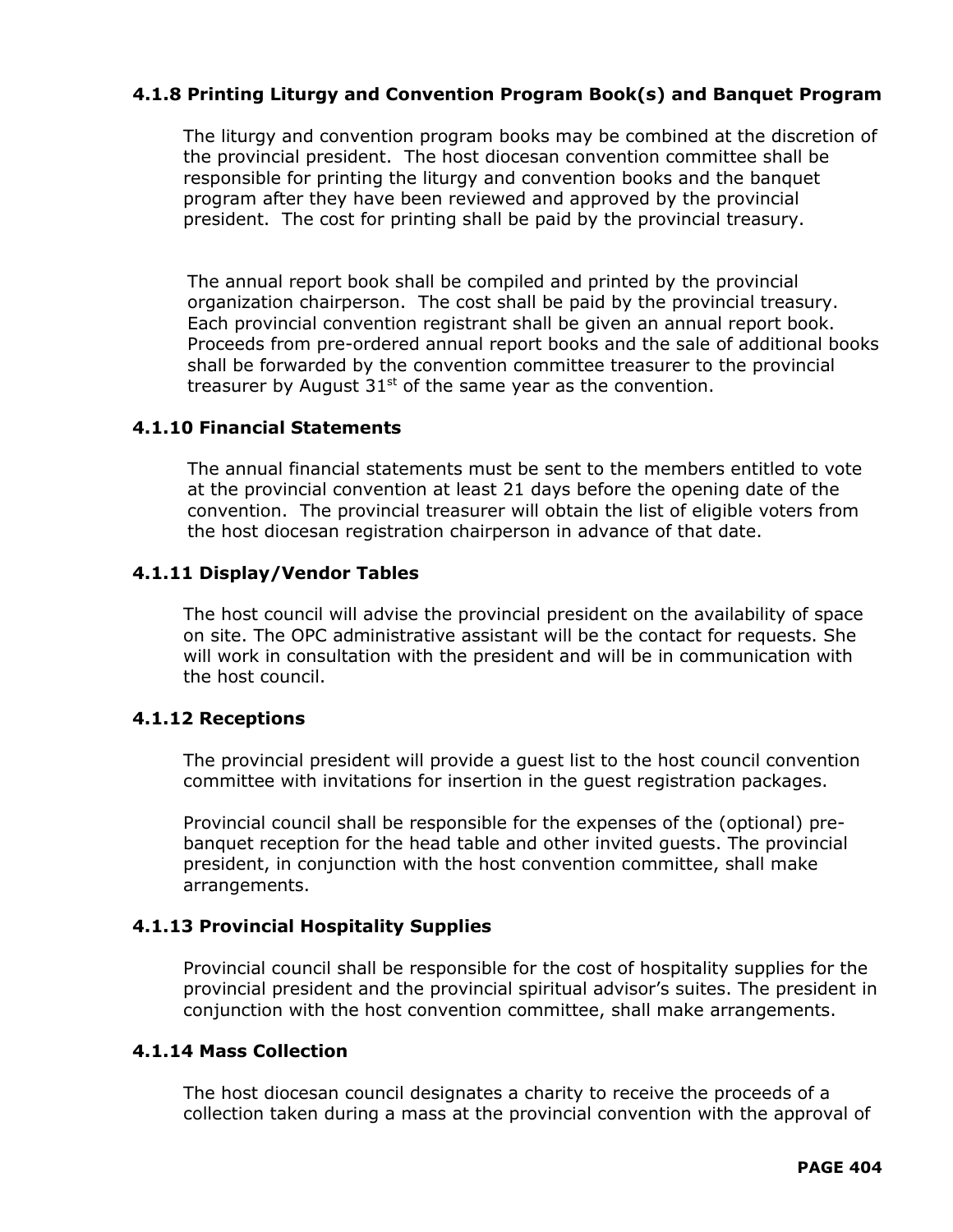the provincial council. (Note: Collection shall not be taken at the opening or closing masses.)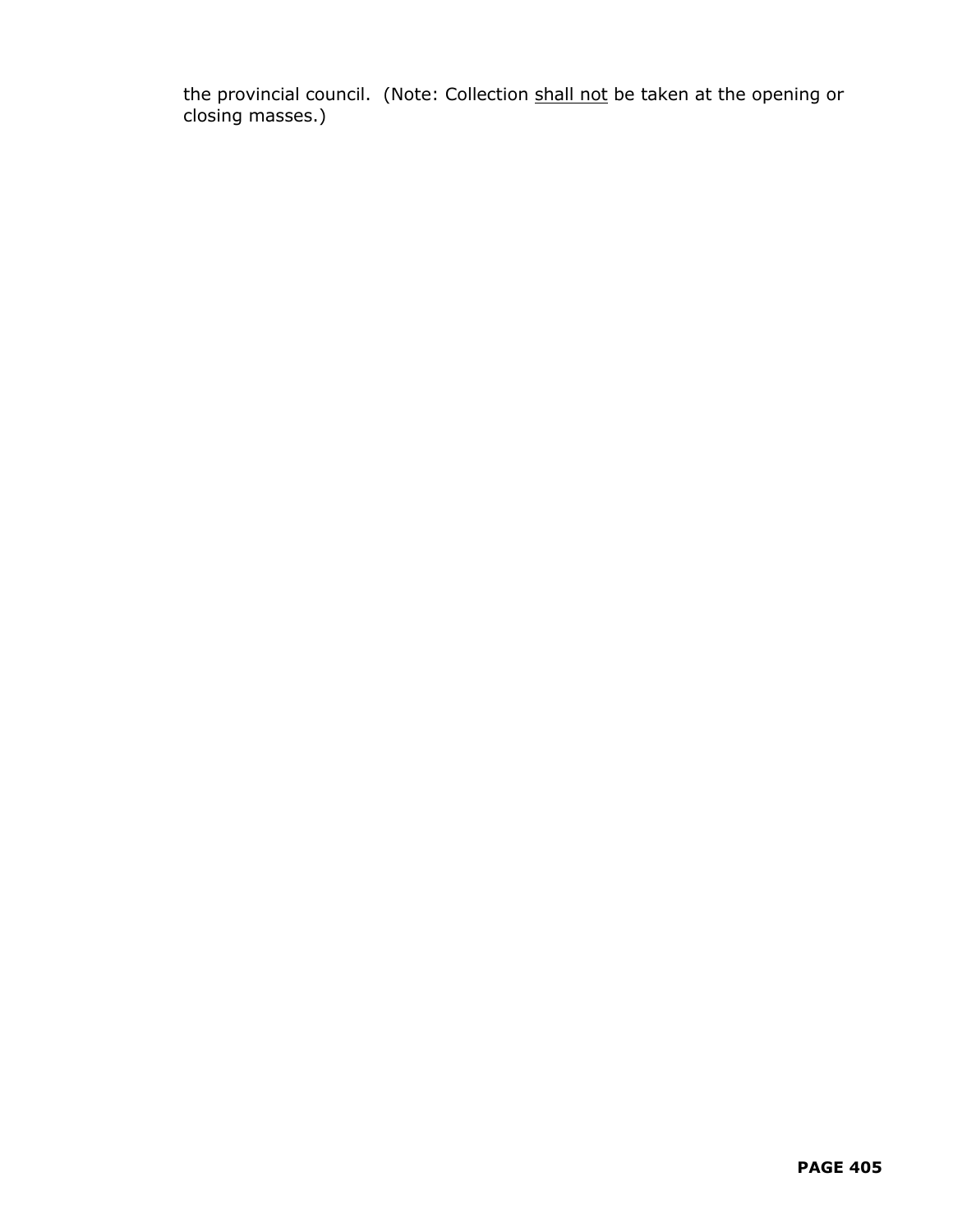#### **4.2 Hosting a Provincial Convention**

#### **4.2.1 Obtaining Permission to Host**

A diocesan council wishing to host a provincial convention shall:

- Secure by motion the approval of the diocesan executive to extend an invitation
- Ensure a meeting between the diocesan president and the ordinary of the diocese and share with him the motion asking that he support the invitation by sending a letter of endorsement to the provincial spiritual advisor with a copy to the diocesan president and the provincial president
- Forward a letter of invitation to the provincial executive for their consideration

#### **4.2.2 Provincial Grant for Hosting a Provincial Convention**

A grant of two thousand dollars (\$2,000) shall be given by the provincial council to the diocesan council hosting a provincial convention, to help defray expenses. These funds will be returned should a profit in excess of \$2,000 be realized.

The diocesan council shall submit a proposed budget to the provincial president and provincial treasurer with the grant request. Upon approval of the provincial administration committee, the two thousand-dollar (\$2000) grant shall be forwarded to the host diocesan council one year in advance of the provincial convention.

#### **4.2.3 Responsibilities of the Host Convention Committee**

See detailed chart of responsibilities at 4.2.8.

The host convention chairperson shall be responsible for:

- Reading the current version of *A Guide to Hosting a Diocesan/Provincial Convention –* downloadable from the national website
- Reading the *Ontario Provincial Convention Guide*
- Reviewing the convention binders for the previous three conventions
- Making arrangements for taking up the mass collection (see 4.1.13)
- Ensuring committee reports are prepared and submitted by August 31 as outlined in 4.2.5

\*Note: Dignitaries are invited by the provincial president.

#### **4.2.4 Responsibilities of Provincial Council**

See detailed chart of responsibilities at 4.2.8.

The provincial council shall be responsible for:

- Providing a copy of the *Ontario Provincial Convention Guide* to the host committee
- Approval of the convention site by the provincial president or her representative prior to booking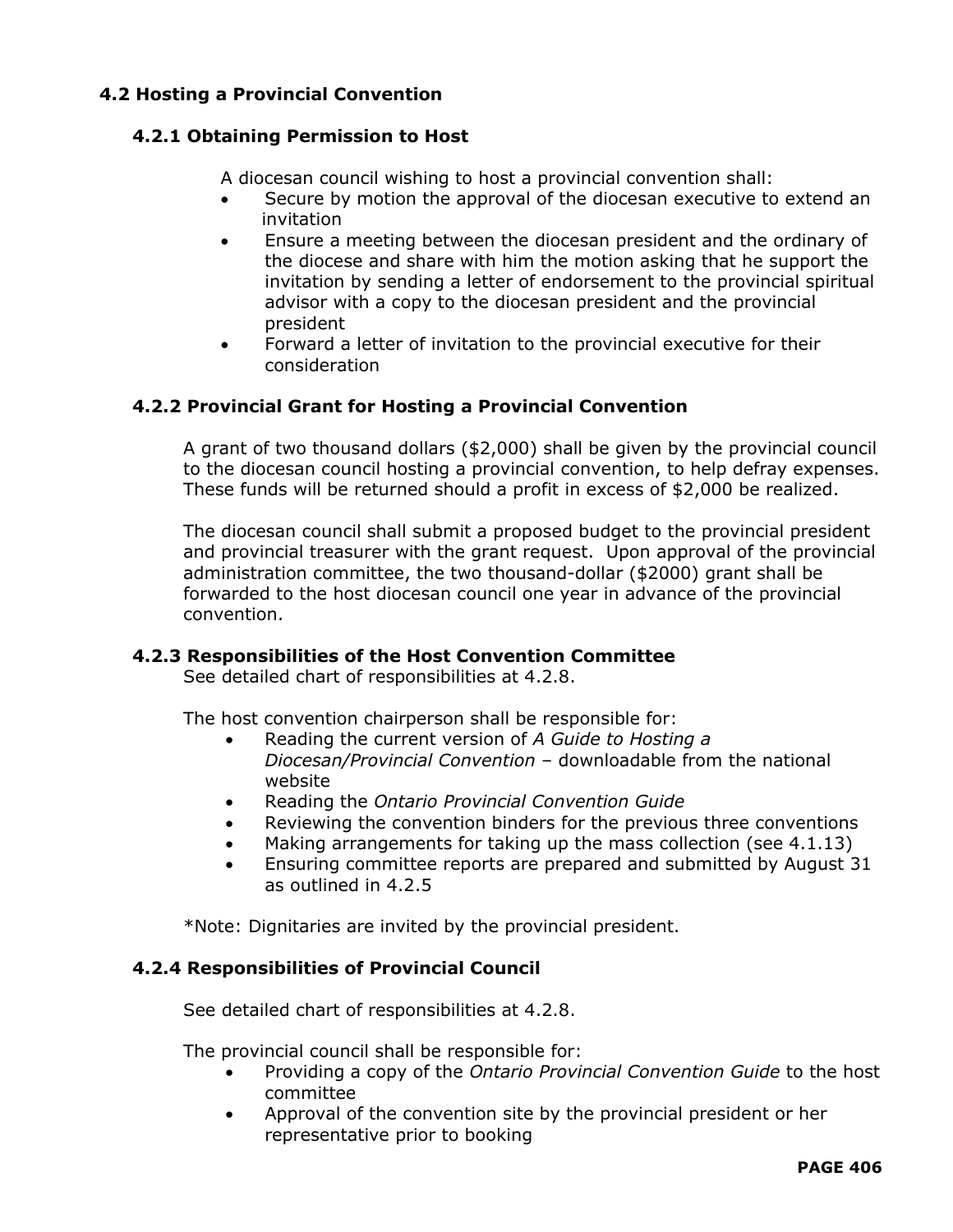- Cost of registration and ticketed meals for Ontario past provincial presidents and honorary life members residing in Ontario
- Cost of registration, meals, accommodations and transportation of guests and resource persons plus honorarium or gift
- Completion of forms and cost of registration for provincial executive, provincial spiritual advisor, guests, life member liaison, parliamentarian and resolution committee secretary by the provincial treasurer
- Authorization of all voting cards, for the registration/credential committee at the convention, by the provincial recording secretary.

#### **4.2.5 Ontario Provincial Convention Report**

The hosting diocesan council, which hosted the provincial convention, shall prepare three identical binders keeping one and giving two to the provincial president, which include:

- Report of the host convention chair with recommendations Financial report including final summary and proposed and reconciled budget reports of convention treasurer with recommendations
- Reports of each convention convener with recommendations
- Copy of the liturgy and program book(s), sample name tags, registration forms, newsletter inserts, etc.

This report shall be accompanied by the return of the binders, from the previous two conventions.

#### **4.2.6 Ontario Provincial Convention Resource Package**

The provincial president keeps one of the above binders of the current report as a resource. At the fall meeting the provincial president provides the host diocesan president or convention chair with:

- A copy of the *Ontario Provincial Convention Guide*
- A copy of *A Guide to Hosting a Diocesan/Provincial Convention*
- One binder for each of the last three conventions
- An updated copy of the Provincial Convention Responsibility Chart 4.2.8.

#### **4.2.7 Regalia**

The national and provincial flags, CWL banner and their stands are passed to the next host council at the closing mass. The podium banner will remain in the custody of the provincial president.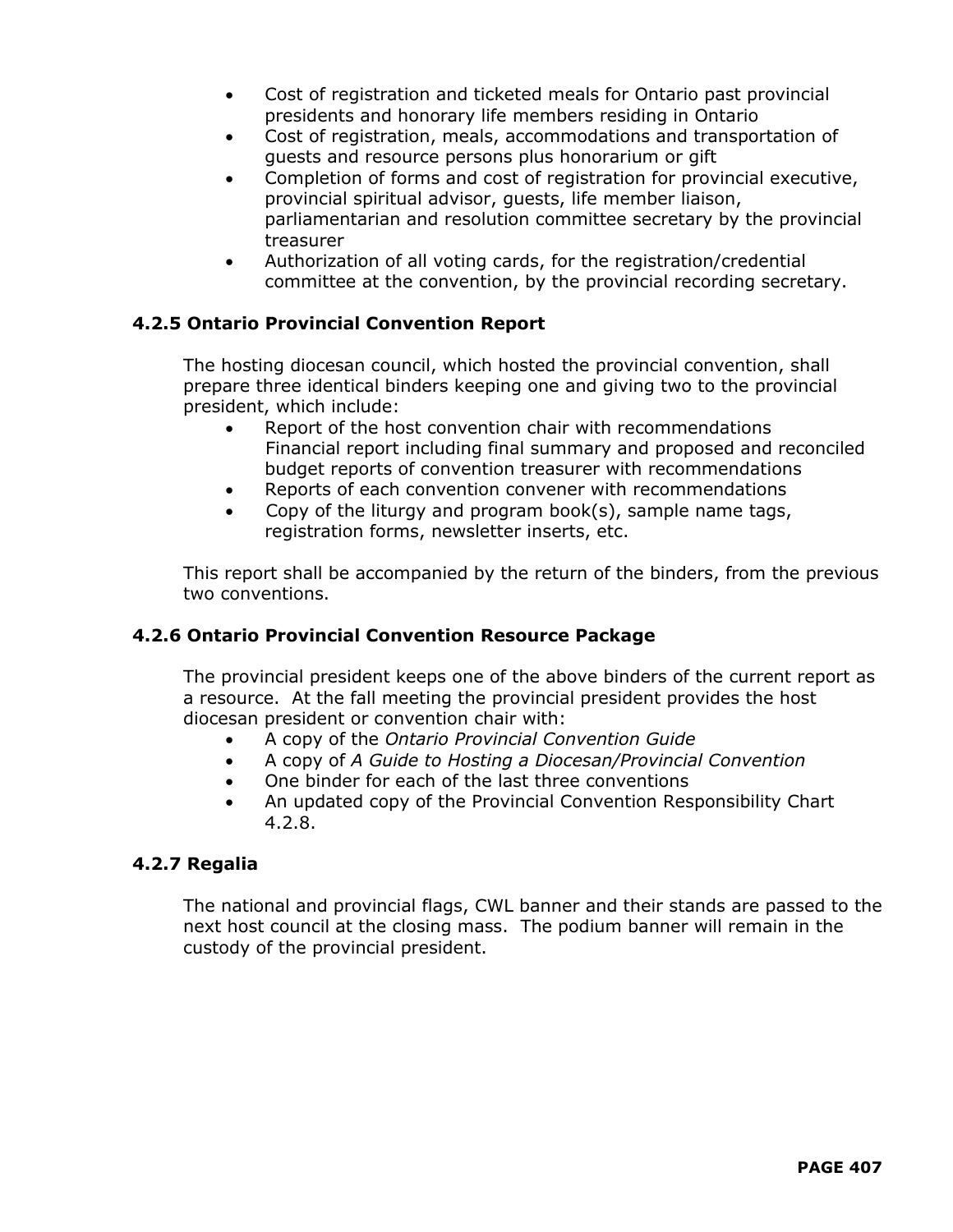|                | <b>Provincial Convention Responsibilities Chart</b>                   | <b>Host</b><br><b>Council</b> | <b>Provincial</b><br><b>Council</b> |
|----------------|-----------------------------------------------------------------------|-------------------------------|-------------------------------------|
| 1              | <b>REGISTRATION:</b>                                                  |                               |                                     |
|                | Supplies                                                              | X                             |                                     |
|                | Plastic name tag holders (expense of provincial council)              |                               | X                                   |
|                | Setting fees and retaining 50% of the fees                            |                               | X                                   |
|                | Collecting fees and retaining 50% of the fees                         | X                             |                                     |
| $\overline{2}$ | <b>PRICES/TICKETS:</b>                                                |                               |                                     |
|                | Prices for meals, bus, special events, coffee breaks                  | X                             |                                     |
|                | Ticket sales to delegates                                             | X                             |                                     |
|                | Tickets for<br>provincial executive, appointees, guests               |                               | X                                   |
|                | host convention committee                                             | X                             |                                     |
| 3              | <b>ROOMS &amp; EQUIPMENT:</b>                                         |                               |                                     |
|                | Provincial executive, appointees, guests                              |                               | X                                   |
|                | Convention committee                                                  | X                             |                                     |
|                |                                                                       |                               |                                     |
|                | All meeting rooms                                                     | X                             |                                     |
|                | AV & sound equipment, sound system & microphones (max \$3000)         |                               | X                                   |
|                | Convention photographer                                               | X                             |                                     |
| 4              | <b>FEES, GIFTS, HONORARIA</b>                                         |                               |                                     |
|                | Provincial speakers, guests                                           |                               | X                                   |
|                | Cost of photographer (\$100 as per P & P)                             |                               | $\overline{\textbf{x}}$             |
| 5              | <b>CONVENTION PROGRAM, LITURGY BOOKLET AND BANQUET</b>                |                               |                                     |
|                | <b>PROGRAM:</b>                                                       |                               |                                     |
|                | Content may be compiled by either/both                                |                               | X                                   |
|                | Liturgy book prepared print ready by provincial spiritual dev. chair  |                               |                                     |
|                | Booklet set up                                                        | X                             |                                     |
|                | Printing arrangements                                                 | X                             |                                     |
|                | Cost of printing                                                      |                               | X                                   |
| 6              | <b>ANNUAL REPORT BOOK:</b>                                            |                               |                                     |
|                | Sale of books (including pre-ordered)<br>Receipts from sales          | X                             |                                     |
|                |                                                                       |                               | X<br>$\overline{\mathbf{x}}$        |
|                | Cost of printing                                                      |                               |                                     |
|                | Printing (if requested by organization chair)                         | X                             |                                     |
| 7              | <b>RESOLUTIONS PACKETS</b>                                            |                               |                                     |
|                | Content and cost of printing                                          |                               | X                                   |
|                | Printing (if requested by resolutions chair)                          | X                             |                                     |
| 8              | <b>FLOWERS AND DECORATIONS:</b>                                       |                               |                                     |
|                | Church banners, head table, shrine, crown for statue, flowers, flags, | X                             |                                     |
|                | poles and stands                                                      |                               |                                     |
| 9              | KITS, FAVOURS, SOUVENIRS:                                             |                               |                                     |
|                | For delegates                                                         | X.                            |                                     |
| 10             | <b>GENERAL HOSPITALITY:</b>                                           |                               |                                     |
|                | Expenses, supplies, signs                                             | X                             |                                     |
| 11             | MUSIC FOR MASSES; OTHER ENTERTAINMENT                                 | X                             |                                     |
| 12             | <b>RECEPTIONS/ HOSPITALITY</b>                                        |                               |                                     |
|                | Supplies for presidents' & spiritual advisors' rooms cost             |                               | X                                   |
|                | Opening Mass Reception cost                                           | X                             |                                     |
|                | Pre-convention Provincial Executive Reception cost                    |                               | X                                   |
|                | All arrangements for above in consultation w/ provincial president    | X                             |                                     |
| 13             | <b>Program Evaluation</b>                                             |                               | X                                   |

#### **4.2.8 Provincial Convention Responsibility Chart**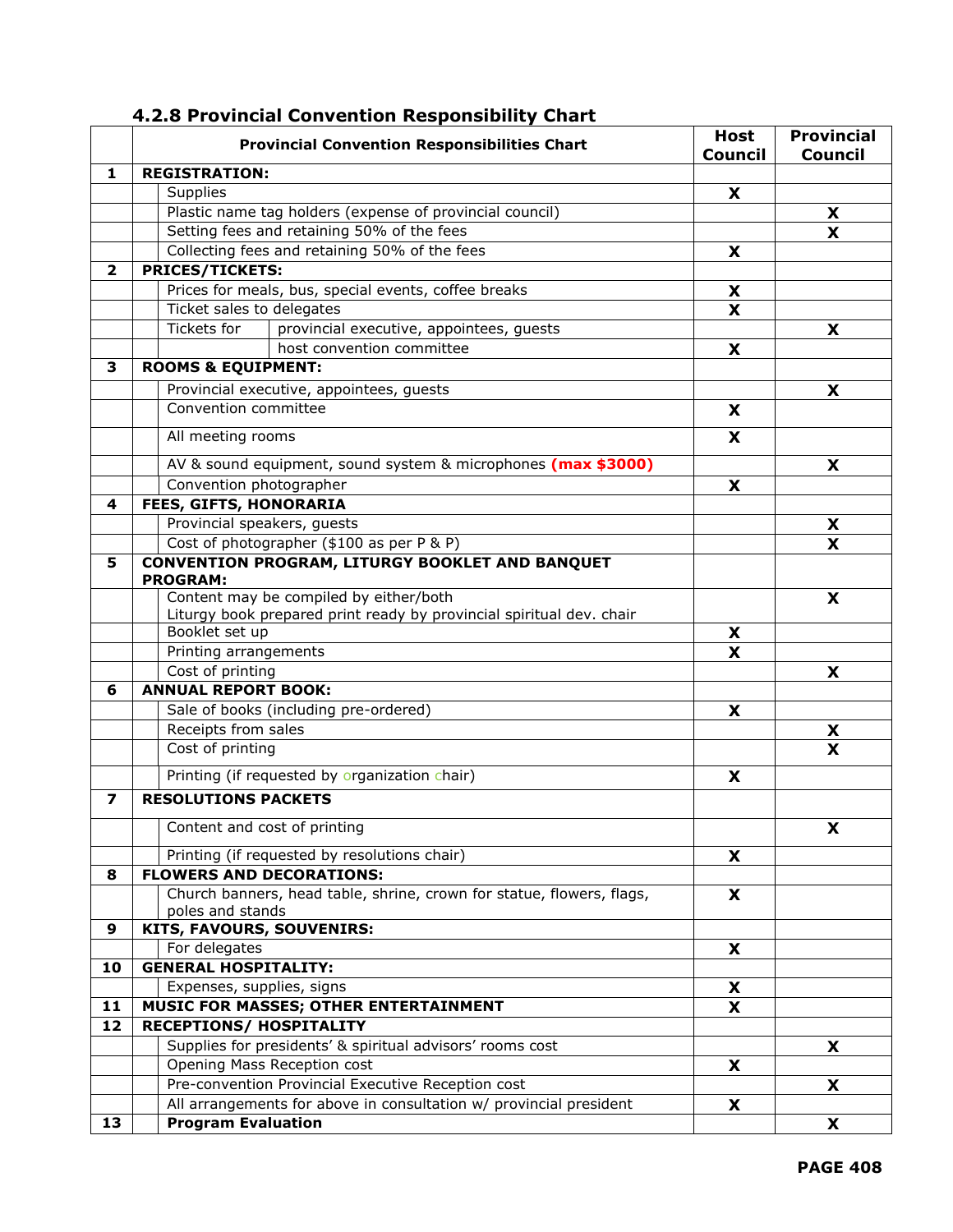#### **4.3 National Convention**

#### **4.3.1 Provincial Representation at National Convention**

#### **4.3.1.1 Delegates**

| Voting Delegate:      | provincial president            |
|-----------------------|---------------------------------|
| Accredited Delegates: | provincial president-elect      |
|                       | provincial first vice-president |

In the event that one of these officers is unable to attend, the next ranking officer shall replace her as the delegate.

#### **4.3.1.2 Other Representatives**

- Provincial spiritual advisor (or his representative), and
- Resolutions chairperson (or past resolutions chairperson in an election year) when Ontario has resolutions to come before the national
- When the resolutions chair is also an accredited delegate, the provincial executive may choose to send an additional officer to attend the convention and will approve this by motion at the provincial postconvention meeting.

#### **4.3.1.3 Expenses**

Registration and complete ticket package for the convention shall be paid for the provincial council representatives. Other meals, travel and accommodation shall be paid as per financial policy. The treasurer shall determine how these payments will be made. Per diem cheques may be distributed at the provincial post convention meeting.

#### **4.3.2 Hosting a National Convention**

#### **4.3.2.1 Obtaining Permission to Host a National Convention**

Any diocesan council wishing to host a national convention in Ontario shall:

- Secure by motion the approval of the diocesan executive to host the convention pending the approval of the ordinary of the diocese and the provincial president
- Ensure that the diocesan president contacts the ordinary of the diocese and the provincial president and share with them the motion and ask that they support the invitation
- Ensure that the diocesan president requests that the ordinary of the diocese send a formal invitation to the national spiritual advisor, with a copy to the diocesan president and provincial president

Refer to the *National Manual of Policy and Procedure*, Quorums, Meetings, Conventions, p.87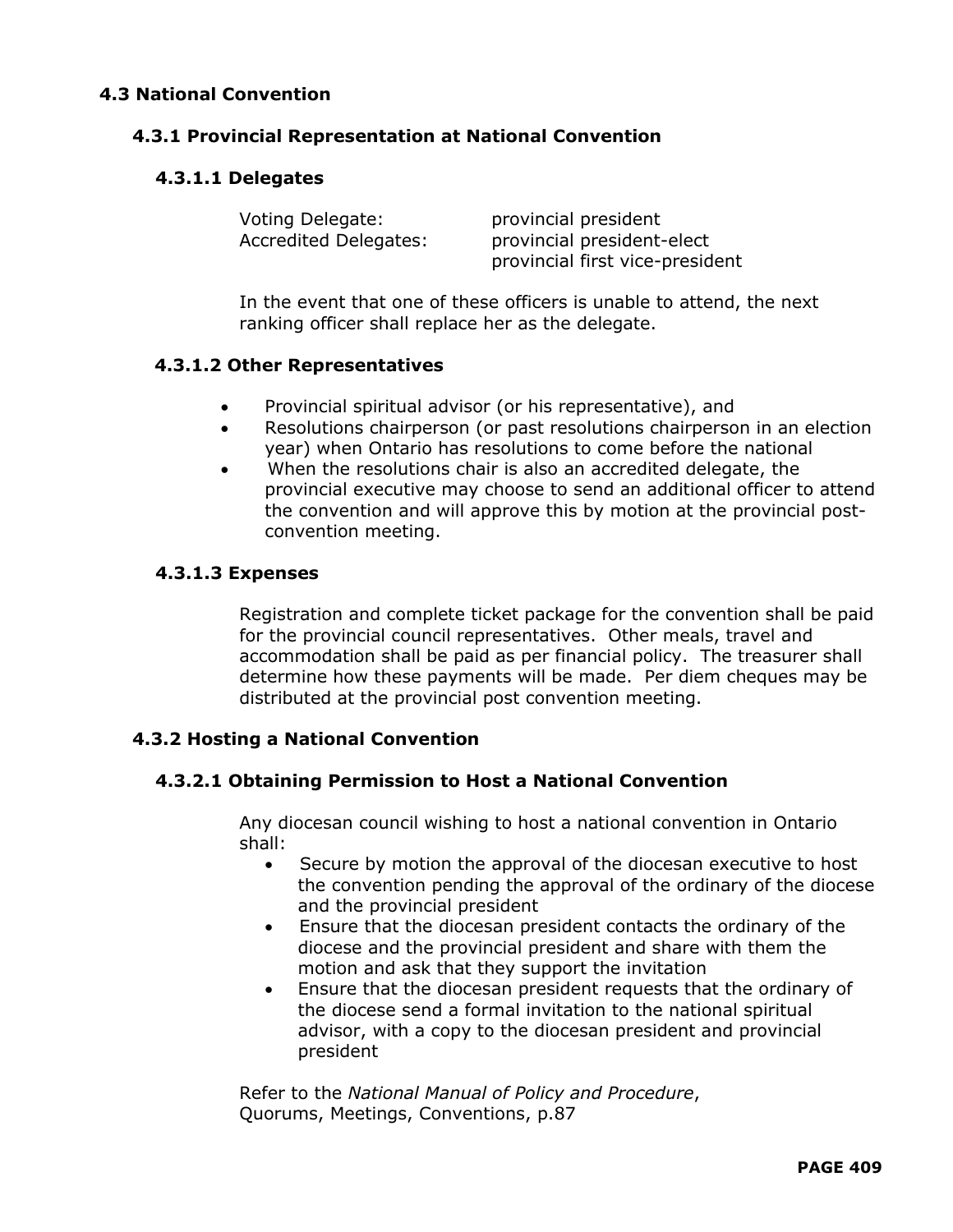#### **4.3.2.2 Provincial Grant for Hosting a National Convention**

A grant of three thousand dollars (\$3,000) shall be given by provincial council to the diocesan council hosting a national convention, to help defray expenses. The diocesan council shall submit a proposed budget to the finance committee with the grant request. The three thousand dollar grant (\$3,000) shall be forwarded to the host diocesan council two years in advance of the national convention.

#### **4.3.3 National Convention in Ontario**

 When a national convention is held in Ontario the expenses of provincial officers, spiritual advisor, and diocesan presidents (or rep) shall be paid by the provincial council as outlined in 4.3.1.3.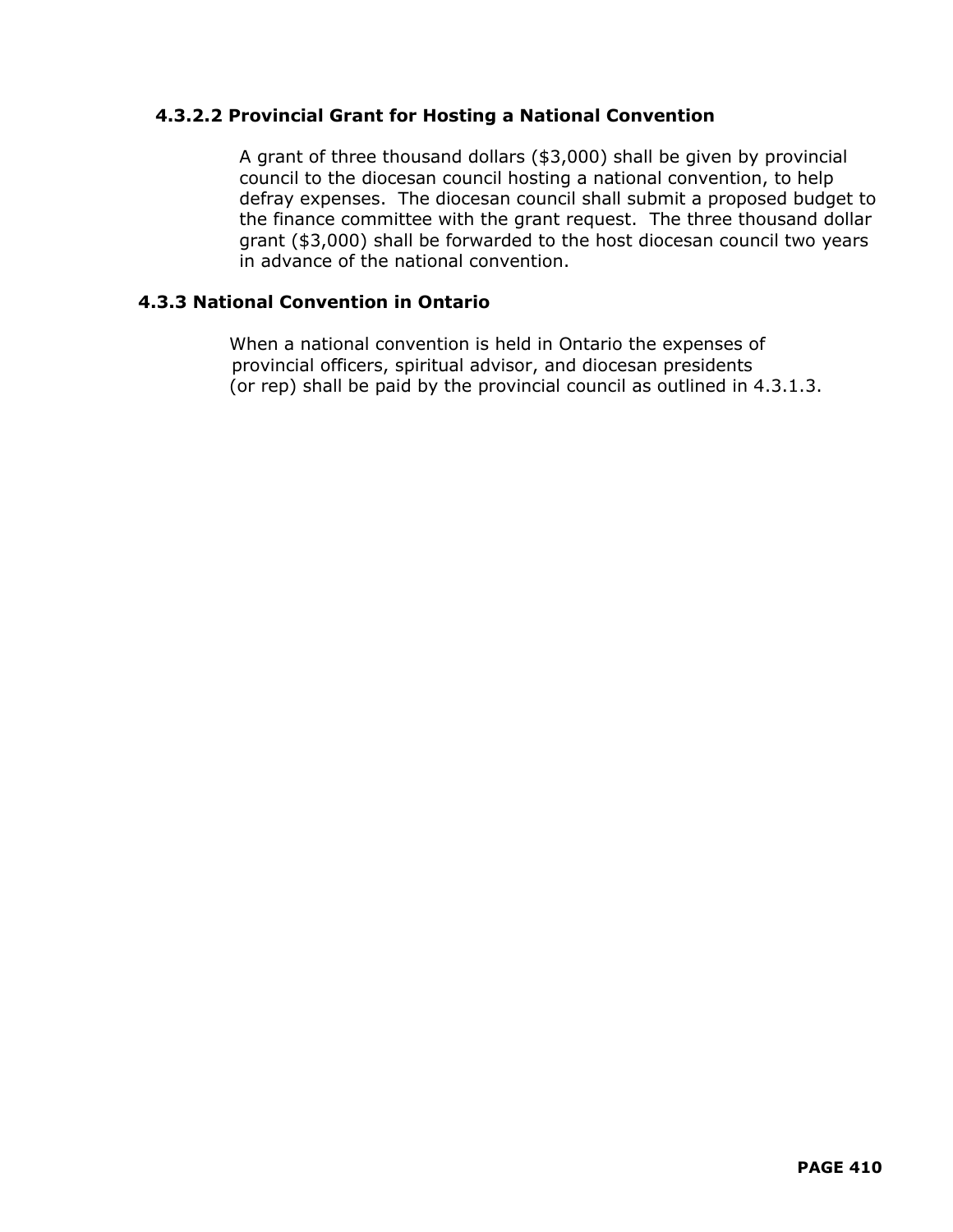## **5.0 Archives Policy**

#### **5.1 Contents**

Information included in the archives shall tell the story of the Ontario Provincial Council of The Catholic Women's League of Canada.

#### **5.1.1 Minutes**

Minutes will be taken at the business sessions only for executive meetings and conventions.

Signed originals will be received from the recording secretary at the end of her term and retained by the past president/historian until they are filed in the archives.

#### **5.1.2 History**

- policy on archives
- catalogue of archives  $-$  shall be reviewed every two (2) years
- highlights of each president's term (not to exceed two pages)
- correspondence of historical value
- list of provincial conventions date/place/themes
- council histories published by provincial and national councils
- provincial resolutions date/title/direction, if relevant and retired resolutions labelled and filed in a separate binder
- provincial briefs/position papers (this would not include resolutions or yearly resolution brief to government)

#### **5.1.3 Publications**

- annual report books
- provincial newsletters
- provincial manuals of policy and procedure
- provincial guidelines
- *Ontario Provincial Convention Guide*
- *Provincial 40th Anniversary History Book* and ten year supplements

#### **Press/Photo Albums**

- official annual photo of provincial officers and diocesan presidents
- press coverage of president's term
- relevant photos of special interest event, date, place and all individuals identified (approximately four [4] pages per two-year term)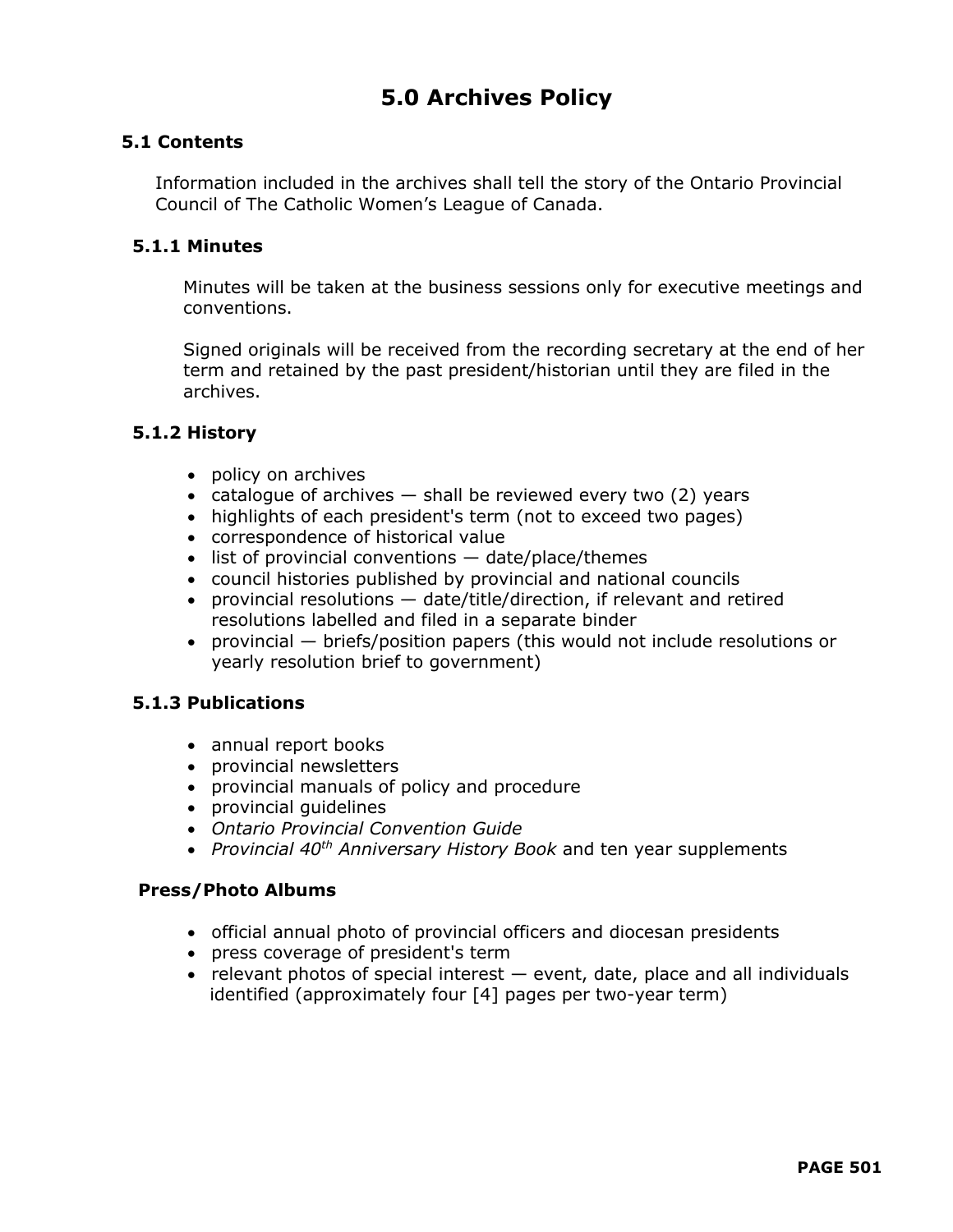#### **5.1.5 Other**

- photos of the executive shall be provided by the communications chairperson
- the president shall submit her personal professional photo
- memorabilia shall be collected by the historian
- it shall be the responsibility of the past president and her committee to determine the material to be retained for the archives before the completion of her term
- restricted documents in signed sealed envelopes (see correspondence 1.3.1) will be filed in a separate folder marked "RESTRICTED DOCUMENTS" and shall remain a permanent record
- confidentiality: if documents are marked "restricted," access may be granted only by the provincial president after consultation with the administration committee
- archive documents are located at the Hamilton Diocesan Chancery Office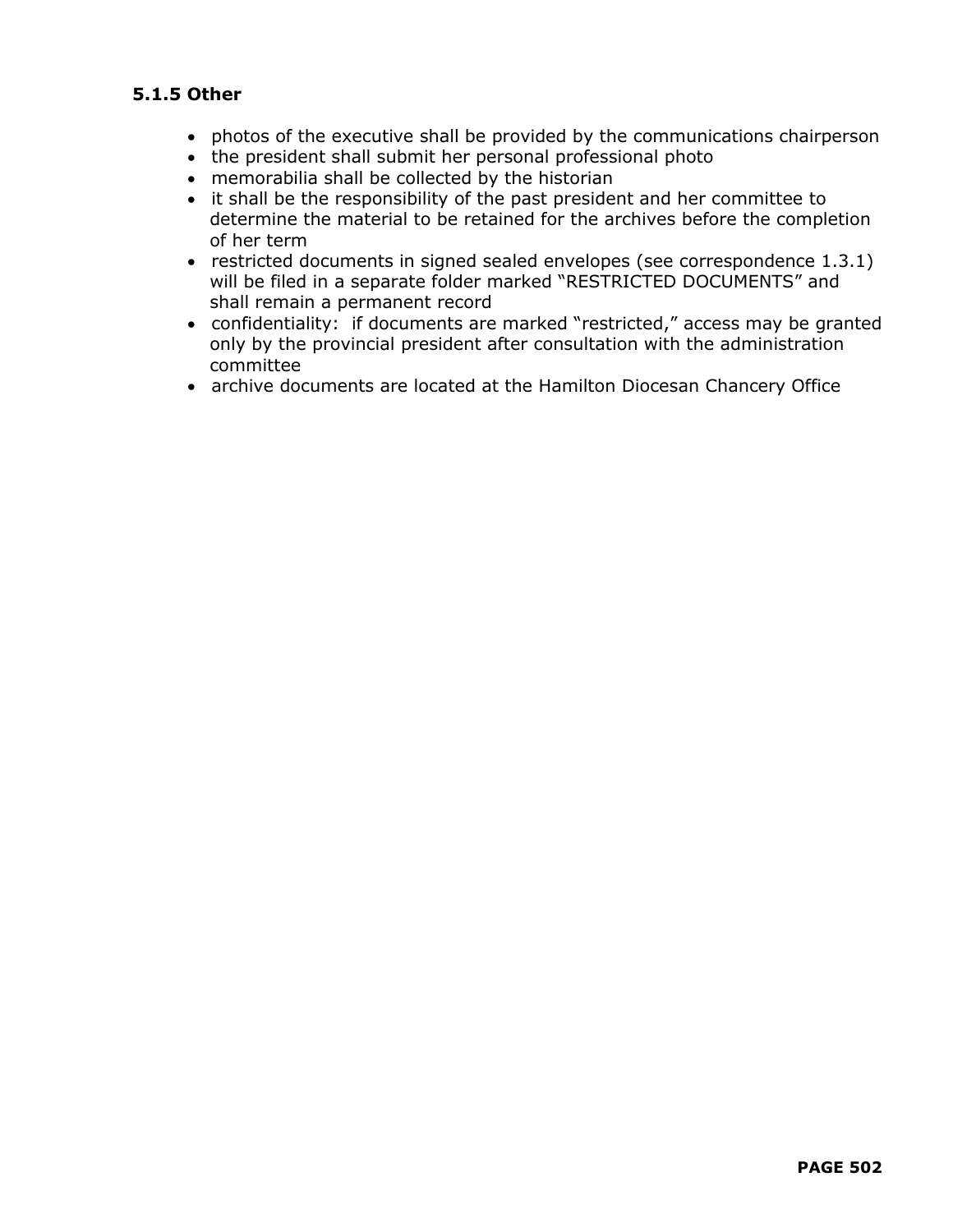## **6.0 Nominations and Elections Policy**

#### **6.1 Committee**

The president shall appoint the Nominations and Elections Committee prior to the fall meeting the year before the election.

See: *Current Constitution & Bylaws* – Part XV1 – Section 3 and *Ontario Provincial Council Manual of Policy and Procedure* – (see 1.10.3)

#### **6.2 Elections Binder**

The binder will contain:

- Section I Nominations and Elections Policy Duties of the chairperson Sample copies of forms and letters
- Section II Elections Register a general listing of names and terms of all eligible current and past executive members which will be updated annually on January 1 and electronically retained by the past president and recording secretary

List of contact information for all those who are eligible

- Section III Eligibility List names of members who are eligible for nomination to the provincial council
- Section IV Acceptance List names of members who are willing to accept nomination to office
- Section V Candidates List final list of members nominated for elected office

Section VI Relevant correspondence (discernment materials/workshops etc.)

#### **6.3 Nominations Procedure-Provincial Requirements**

The nomination procedures as outlined in the *National Manual of Policy and Procedure* shall be followed with these following additions:

- a) The administrative assistant shall be appointed (See page 2)
- b) Each member willing to stand for the office of recording secretary and/or treasurer shall be requested to include financial/secretarial experience (League or other) in her resume.
- c) Each member willing to stand for office shall provide a recent (less than two years old) passport size photo of herself.
- d) Each member willing to stand for the high trust offices of president, president-elect, recording secretary and treasurer, must submit a completed Screening Information Form and Police Records Check to the provincial screening officer. (see 1.7.2)
- e) The nominations and elections chairperson will include only the names of the successfully screened eligible members on the acceptance list for high trust positions.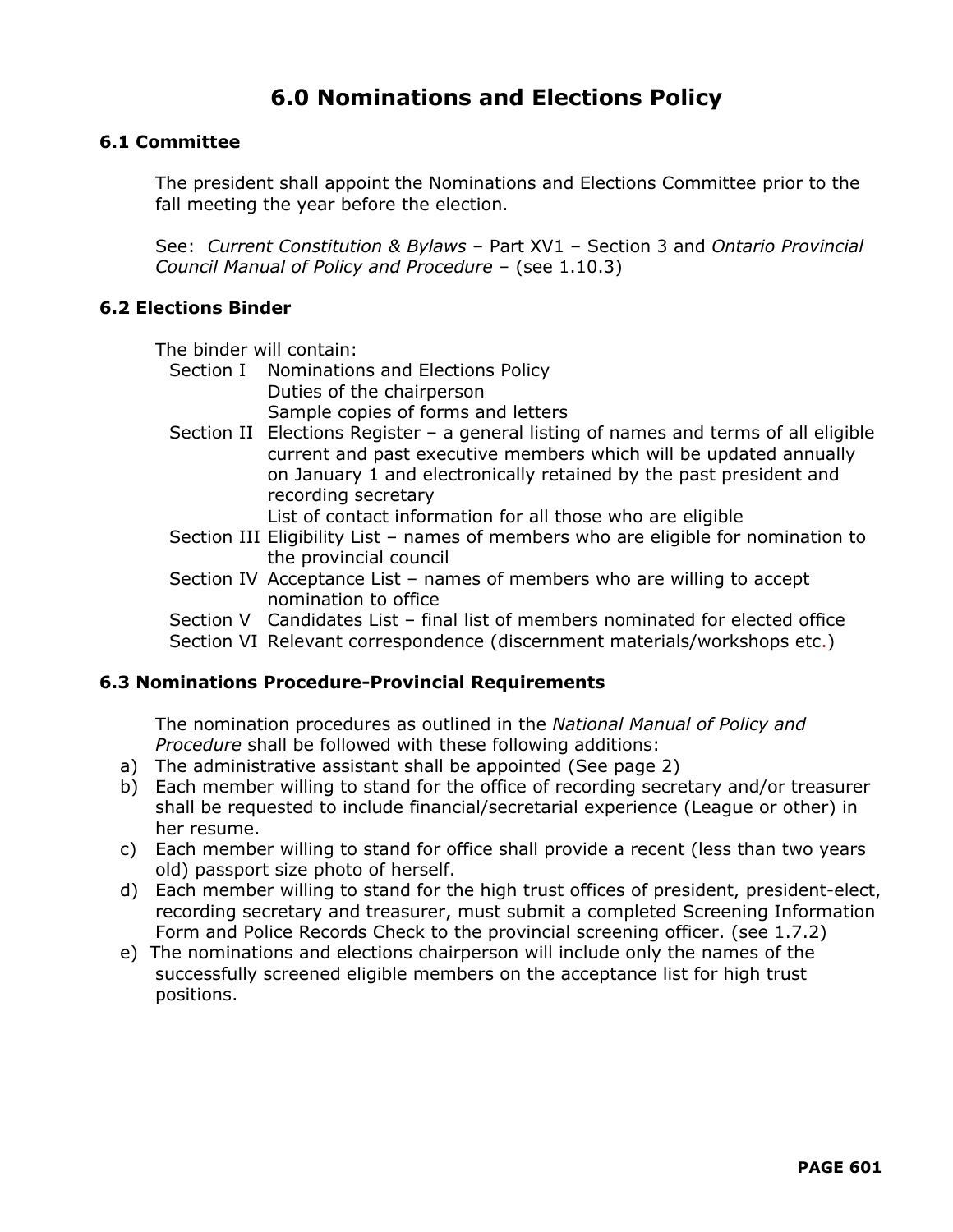## **7.0 Amendments to Policy and Guidelines**

#### **7.1 Constitution & Bylaws**

The *Ontario Provincial Council Guidelines* and the *Ontario Provincial Manual of Policy and Procedure* shall not conflict with the *Constitution & Bylaws* of The Catholic Women's League of Canada. If amendments to the *Constitution & Bylaws* affect the guidelines or policy and procedure, these documents shall be revised at the first opportunity.

#### **7.2 Changes to Guidelines and Policy and Procedures**

New items or changes may be adopted by a majority vote at any provincial executive meeting when sufficient notice has been given and the executive has had time to review the changes.

#### **7.3 Policy, Guidelines and Convention Guide Review**

The *Ontario Provincial Council Manual of Policy and Procedure*, *Guidelines and Convention Guide* shall be revised as necessary to reflect changes adopted at national or provincial level. These documents shall be reviewed by a review committee every two years. The president shall appoint the review committee (see 1.10.2.1) outlining expectations including deadlines.

#### **7.4 Revisions**

- a) The chair shall be responsible for preparing and distributing the committee's proposed changes for policy/guidelines/guide to the executive 30 days prior to the meeting where the members will vote on changes.
- b) When changes are approved, the chair shall amend the electronic copy of the policy/guidelines/guide and shall either print and distribute new pages to all executive or for minor changes, direct executive to ink amend their copy of the policy/guidelines/guide. The chair will provide updated pages at least once during her term.
- c) When a motion (other than a motion to accept draft policy changes), approved at an executive meeting, results in an amendment to an existing policy/guidelines/convention guide, or creates a new policy/guidelines/ convention guide, the chair of organization shall add the approved change to the electronic copy of the policy/guidelines/guide immediately following the meeting and will follow the process in 7.4 b for providing changed pages to the executive.
- d) The chair of organization shall have the authority to make minor changes to the wording of the motion in order to add it to the policy/guidelines/guide, in consultation with review committee members as required, as long as the change in wording does not change the intent of the motion.
- e) Revised policy, guidelines and guide documents shall be held electronically by the president-elect and the past president.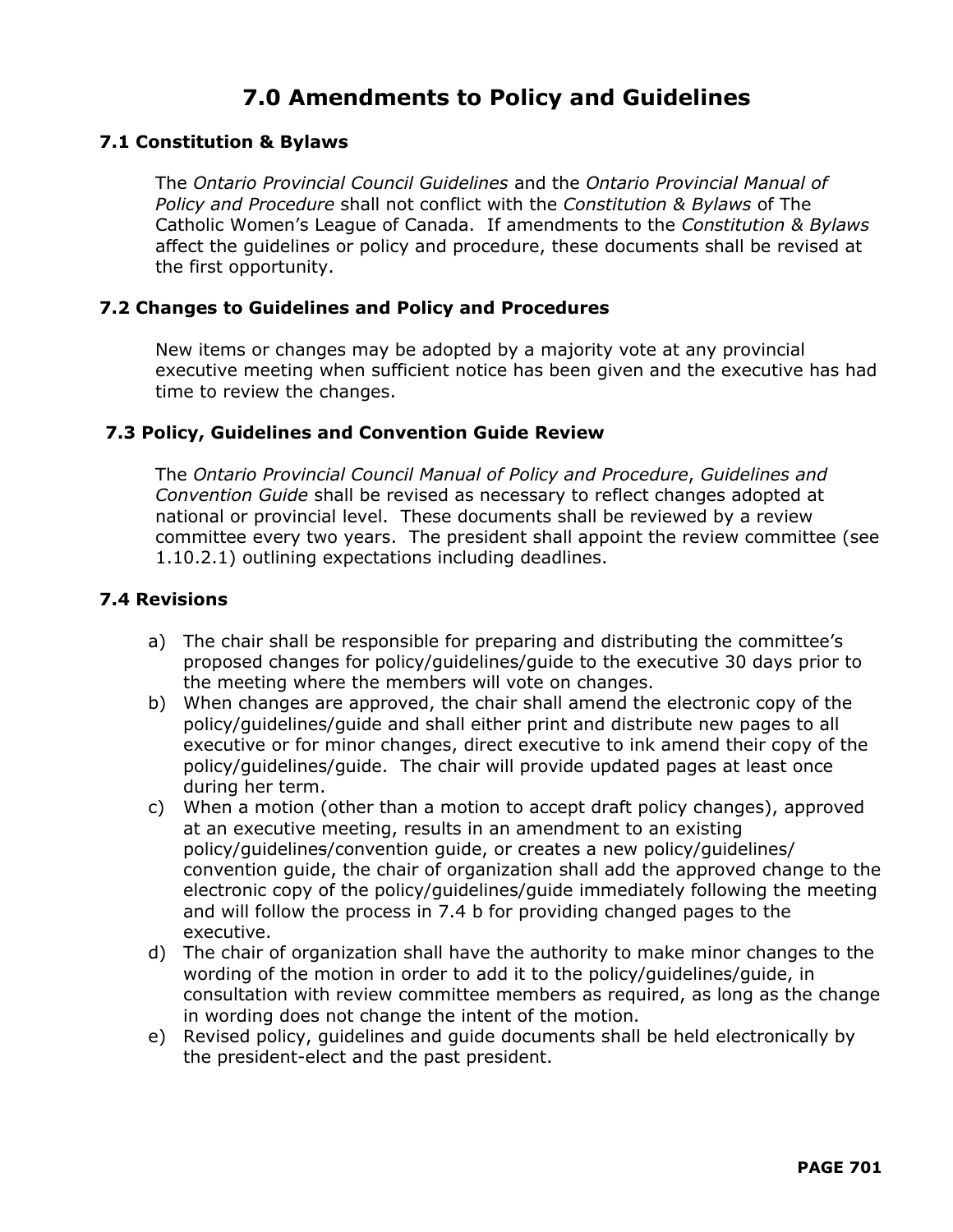## **8.0 Member Recognition**

#### **8.1 Social Justice Award Required Criteria**

1. The nominee shall be a CWL member in good standing for the past five years.

2. The nominee shall have been a member of The Catholic Women's League of Canada in the province of Ontario.

3. The nominee shall have been a CWL member active at any level and community.

4. The nominee shall have given extraordinary service in social justice issues contributing to her community.

5. The nominee shall have demonstrated exemplary leadership, generosity of spirit and living the mission of the League.

6. Required documents:

- completed nomination form
- two references (one must be the parish priest)
- letters of recommendation must accompany the application from the two references
- detailed paragraph outlining why nominee is an ideal candidate from the person making the nomination

#### **Nomination Process**

- 1. Nominations are submitted on an annual basis.
- 2. Nominations for the Social Justice Award may be submitted by the parish, diocesan or provincial council.
- 3. The nomination form shall be signed by the nominating council president.
- 4. The nominating president shall forward the nomination form and required documentation to the diocesan president by November 15th. One nomination from each diocese will be accepted each year.
- 5. The diocesan president shall verify the nomination and required documentation, sign the form and send it to the provincial organization chair by November  $30<sub>th</sub>$ .
- 6. The provincial organization chair shall send the nominations and required documentation to the Social Justice Committee by December 15th for review, verification of qualifications and approval of criteria. The top three suggested nominations shall be forwarded to the provincial president.
- 7. The provincial president shall send the three nominations and documentation to the provincial administration committee by January 15th for discussion, via teleconference or at the administration meeting prior to the winter meeting (chairperson's discretion).
- 8. The provincial administrative committee shall choose the recipient by a majority vote. The organization chair will advise the diocesan president of the winner so that the winner can be present at the provincial convention.
- 9. The award (purchased annually at a cost not to exceed \$100) shall be presented on an annual basis at the provincial convention. Certificates of Recognition shall be sent to all diocesan presidents, with nominees, by the administrative assistant in time for presentation at their diocesan conventions.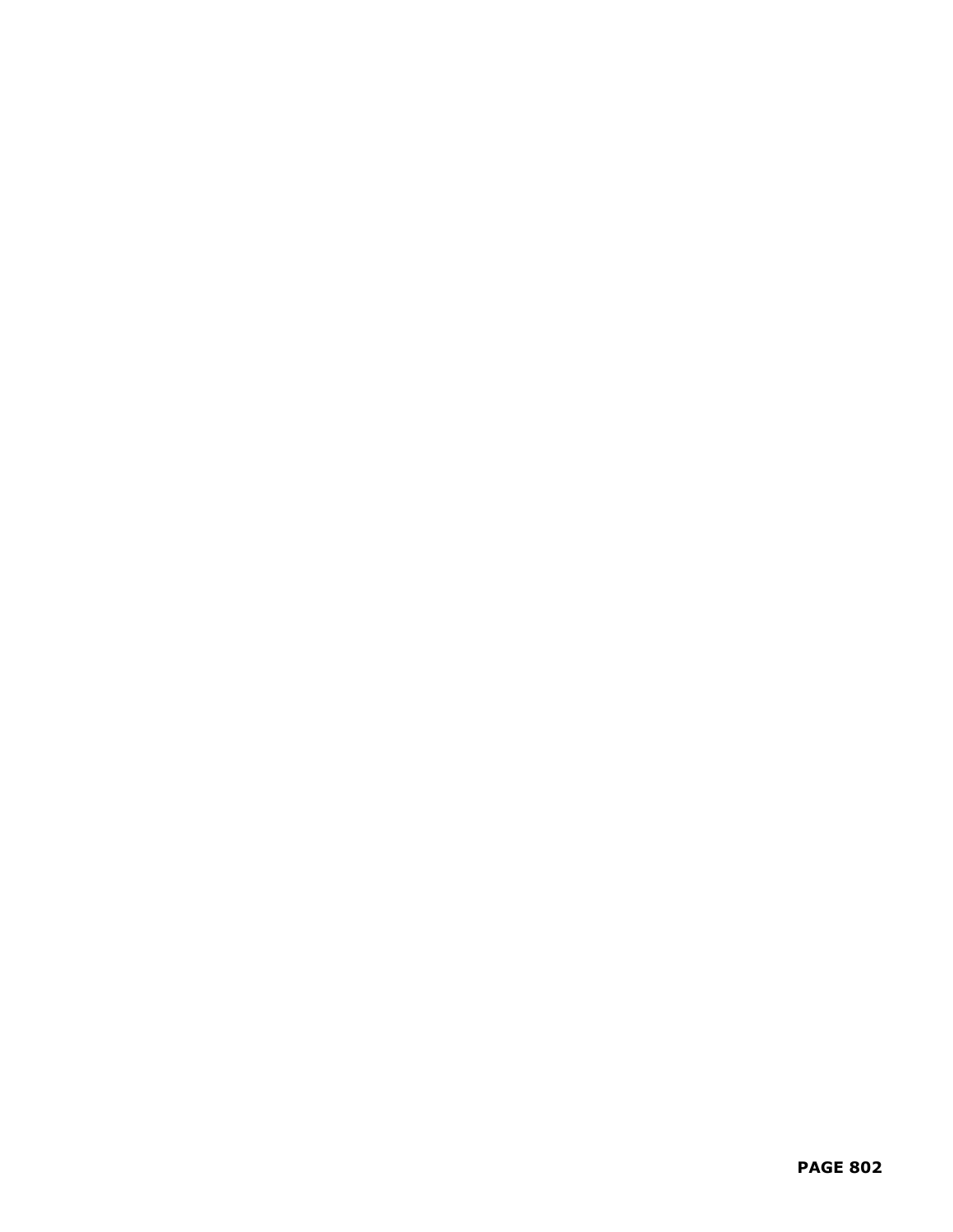## **9.0 ACCEPTANCE** (update)

This Ontario Provincial Council of The Catholic Women's League of Canada Manual of Policy and Procedure replaces all existing policy of the provincial council.

| Adopted: February 1, 2020<br>President:<br>Date                                                                                                                                                                  | <b>Colleen Perry</b>                                                 |
|------------------------------------------------------------------------------------------------------------------------------------------------------------------------------------------------------------------|----------------------------------------------------------------------|
| Guidelines, Guide and Policy Review Committee (2019 - 2021)<br>Chairperson: Linda Squarzolo<br>Colleen Martin, Karen McDonald, Mary Capobianco,<br>Colleen Perry - ex officio                                    |                                                                      |
| Guidelines, Guide and Policy Review Committee (2017 - 2019)<br>Chairperson: Colleen Perry<br>Currier<br>Anne Madden - ex officio                                                                                 | Pauline Krupa, Linda Squarzolo, Wilma Vanderzwaag, Pat Weller, Betsy |
| Guidelines, Guide and Policy Review Committee (2015 - 2017)<br>Chairperson: Anne Madden<br>Betty Colaneri, Sharon St. Jean, Stephanie Spinelli,<br>Mary Jane Yaeger, Anna Tremblay<br>Pauline Krupa - ex officio |                                                                      |
| Guidelines, Guide and Policy Review Committee (2013 - 2015)<br>Chairperson: Pauline Krupa<br>Joleene Kemp, Marlene Pavletic, Linda Squarzolo,<br>Mary Capobianco, Colleen Martin<br>Betty Colaneri - ex officio  |                                                                      |
| Guidelines, Guide and Policy Review Committee (2011-2013)<br>Chairperson: Betty Colaneri<br>Mary Lou Watson, Janice Deslauriers,<br>Theresa Bujtas, Shari Guinta,<br>Marlene Pavletic - ex officio               |                                                                      |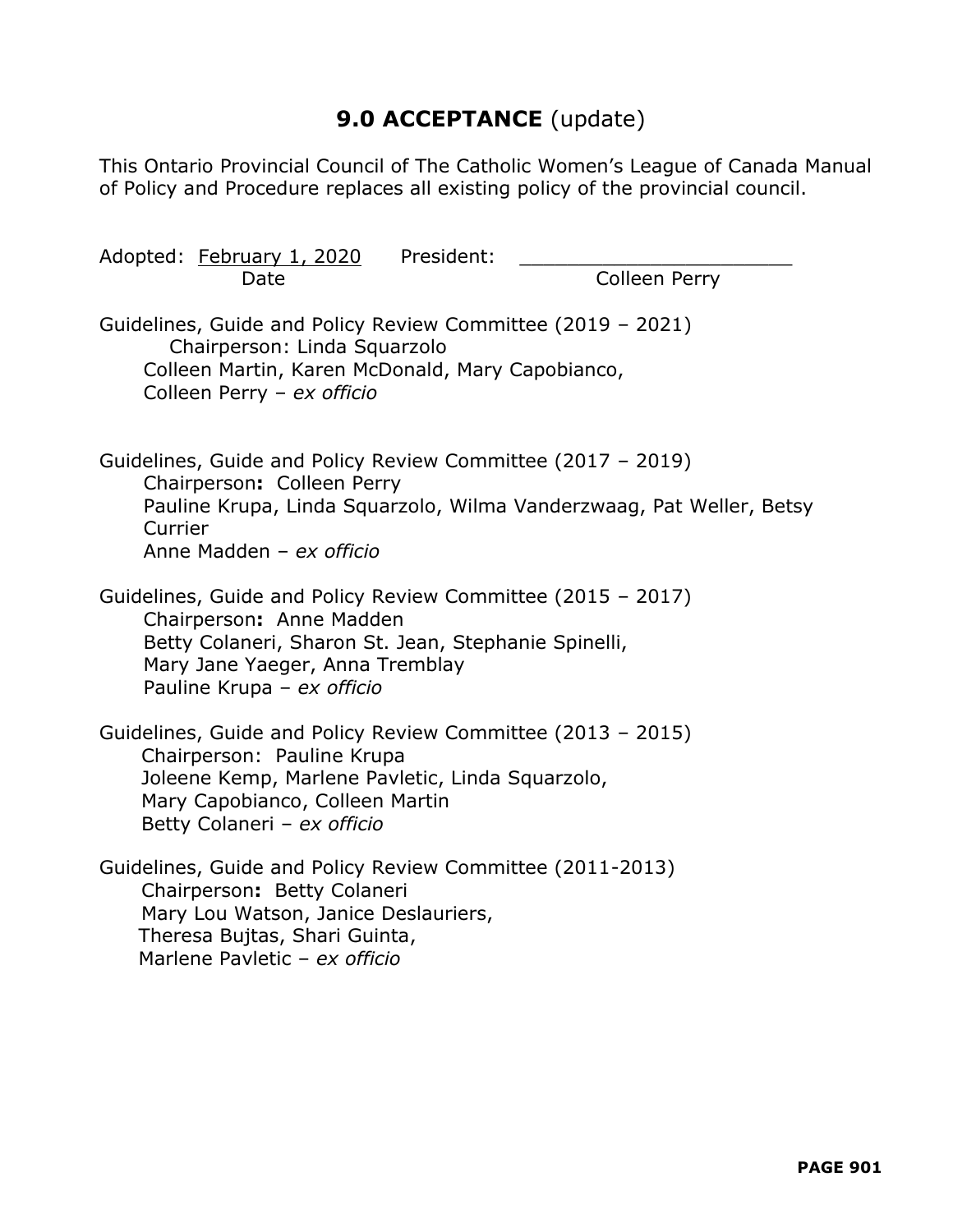## **PRIVACY TABLE**

Personal Information is that which is defined under the Personal Information Protection and Electronic Documents Act (PIPEDA), which is federal legislation passed in 2001 and fully implemented on January 1 2004.

**Implied Consent** is when by submitting an application or standing for office at any level it is implied that you agree to the use of your information for the purpose defined.

**Expressed Consent requires a signature** under a statement giving consent for the use of your information for the purpose defined on the form.

| <b>Personal</b><br><b>Information</b>                                                                                                                                                                                                                                | <b>Consent</b> | <b>Access</b>                                                                                                                                                                                                                        | <b>Purpose</b>                                                                                                                                                                                         | <b>Disposal</b>                                                                                                                                                                                                       |
|----------------------------------------------------------------------------------------------------------------------------------------------------------------------------------------------------------------------------------------------------------------------|----------------|--------------------------------------------------------------------------------------------------------------------------------------------------------------------------------------------------------------------------------------|--------------------------------------------------------------------------------------------------------------------------------------------------------------------------------------------------------|-----------------------------------------------------------------------------------------------------------------------------------------------------------------------------------------------------------------------|
| 1. Provincial<br><b>Executive</b><br>Personal contact<br>information (name,<br>address, phone,<br>email, position) is<br>collected by the<br>administrative<br>assistant for all<br>members of the<br>provincial executive,<br>appointees, and<br>spiritual advisor. | Implied        | $(a)$ Contact information is<br>provided to all members of the<br>executive, spiritual advisor, and<br>appointees. The list may not be<br>circulated to other members.<br>(b) Contact information is<br>provided to national office. | (a) It is used to contact $(a)$ , (b)<br>leach other for the<br>conducting of provincial<br>lexecutive business.<br>$(b)$ It is for national<br>officers to use in<br>conducting national<br>business. | A new contact<br>linformation list will<br>be issued each<br>time there is a<br>change in<br>provincial or<br>diocesan names.<br>Holders will be<br>asked to destroy<br>the old one when<br>the new one is<br>issued. |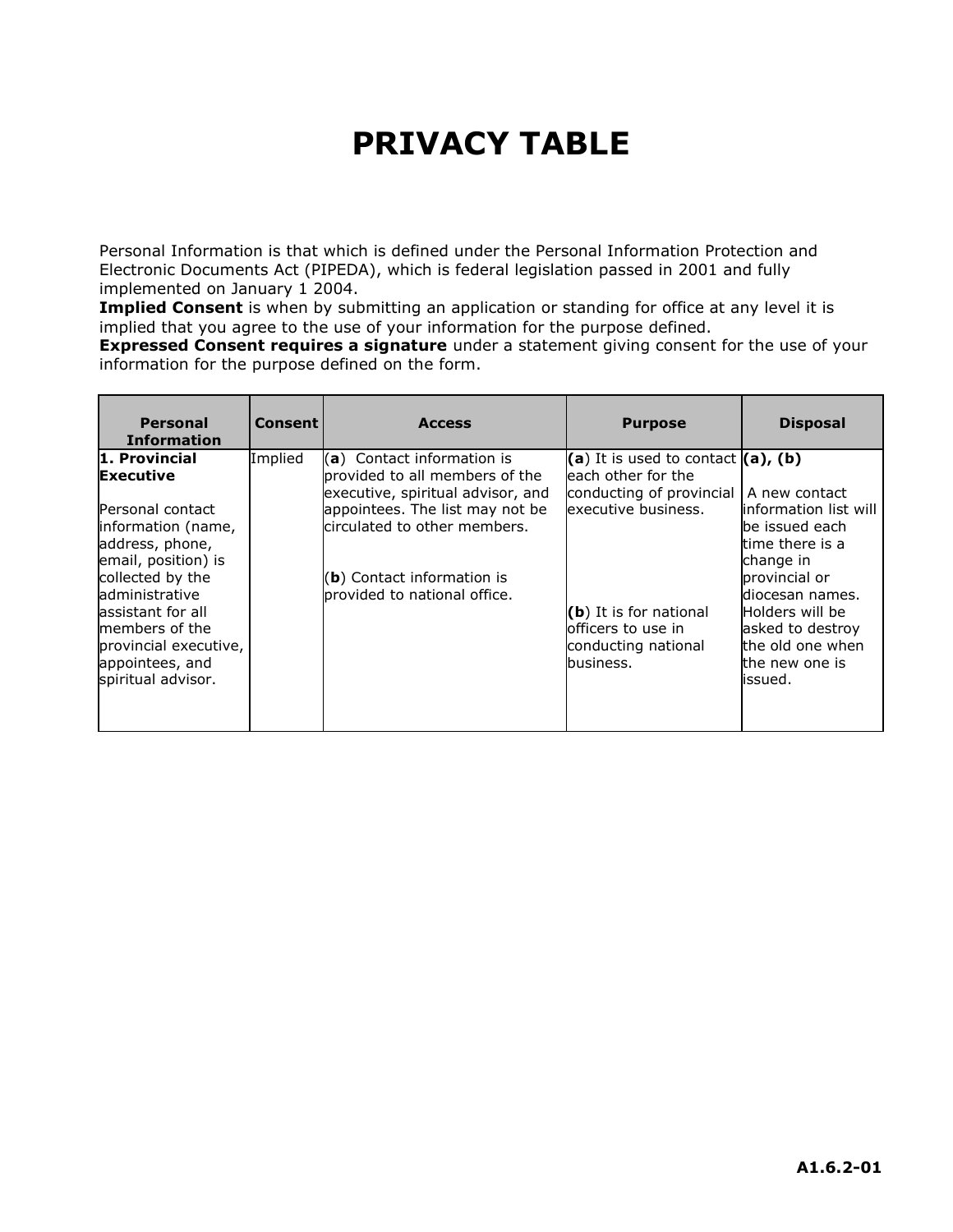| <b>Personal</b><br><b>Information</b>                                                                                                                                                                                  | <b>Consent</b> | <b>Access</b>                                                                                                                                                                                                                                                                                                                                                                                                                                                                                                                                                                                                                                                                                                                                                                                                                                                                                                                                                            | <b>Purpose</b>                                                                                                                                                                                                                                                                                                                                                                                                                                                                                                                                                                                                                                   | <b>Disposal</b>                                                                                                                                                                                                                                                                          |
|------------------------------------------------------------------------------------------------------------------------------------------------------------------------------------------------------------------------|----------------|--------------------------------------------------------------------------------------------------------------------------------------------------------------------------------------------------------------------------------------------------------------------------------------------------------------------------------------------------------------------------------------------------------------------------------------------------------------------------------------------------------------------------------------------------------------------------------------------------------------------------------------------------------------------------------------------------------------------------------------------------------------------------------------------------------------------------------------------------------------------------------------------------------------------------------------------------------------------------|--------------------------------------------------------------------------------------------------------------------------------------------------------------------------------------------------------------------------------------------------------------------------------------------------------------------------------------------------------------------------------------------------------------------------------------------------------------------------------------------------------------------------------------------------------------------------------------------------------------------------------------------------|------------------------------------------------------------------------------------------------------------------------------------------------------------------------------------------------------------------------------------------------------------------------------------------|
| 2. Diocesan<br><b>Officers</b><br>Personal contact<br>information (name,<br>address, phone,<br>email, position) for<br>all Ontario diocesan<br>officers is provided<br>by the diocesan<br>president after<br>election. | Implied        | (a) Personal contact information<br>of all diocesan officers is provided administrative assistant Holders will be<br>to the provincial administrative<br>assistant and the list may not be<br>distributed to other members.<br>(b) Personal contact information<br>for all diocesan officers is<br>provided to the provincial<br>president and the list may not be<br>distributed to other members.<br>(c) Personal contact information<br>of her diocesan counterparts will<br>be provided by the administrative<br>assistant to each provincial<br>officer.<br>(d) Personal contact information<br>of diocesan officers, other than<br>their counterparts, will be<br>provided to a provincial officer<br>who has identified a need and<br>purpose for the information to the counterparts.<br>administrative assistant.<br>(e) Provincial officers will provide<br>a list of all diocesan counterparts'<br>personal contact information to<br>each of those contacts. | (a) Used by the<br>to provide each<br>provincial officer with<br>the contact information<br>of only her diocesan<br>counterpart.<br>(b) Used by the<br>provincial president to<br>contact diocesan officers<br>concerning provincial<br>business.<br>(c) Used by provincial<br>officers to contact their<br>diocesan counterparts in<br>conducting provincial<br>business and to create a will be destroyed<br>contact list and<br>distribute it to diocesan electronic files from<br>(d) Used by the<br>provincial officer for the the officer or<br>purpose identified in<br>their request.<br>(e) Used by diocesan<br>counterparts to contact | (a), (b), (c), (e)<br>asked to destroy<br>the old list when a<br>new one is issued.<br>(d) Information<br>(including deleting<br>computers, flash<br>drives or other<br>storage devices) by<br>returned to the<br>administrative<br>assistant once the<br>purpose has been<br>completed. |
| 3. Provincial<br><b>Newsletter</b>                                                                                                                                                                                     |                |                                                                                                                                                                                                                                                                                                                                                                                                                                                                                                                                                                                                                                                                                                                                                                                                                                                                                                                                                                          | each other to discuss<br>business related to their<br>position.                                                                                                                                                                                                                                                                                                                                                                                                                                                                                                                                                                                  |                                                                                                                                                                                                                                                                                          |
| The provincial<br>Newsletter was<br>discontinued in the<br>Spring of 2017                                                                                                                                              |                |                                                                                                                                                                                                                                                                                                                                                                                                                                                                                                                                                                                                                                                                                                                                                                                                                                                                                                                                                                          |                                                                                                                                                                                                                                                                                                                                                                                                                                                                                                                                                                                                                                                  |                                                                                                                                                                                                                                                                                          |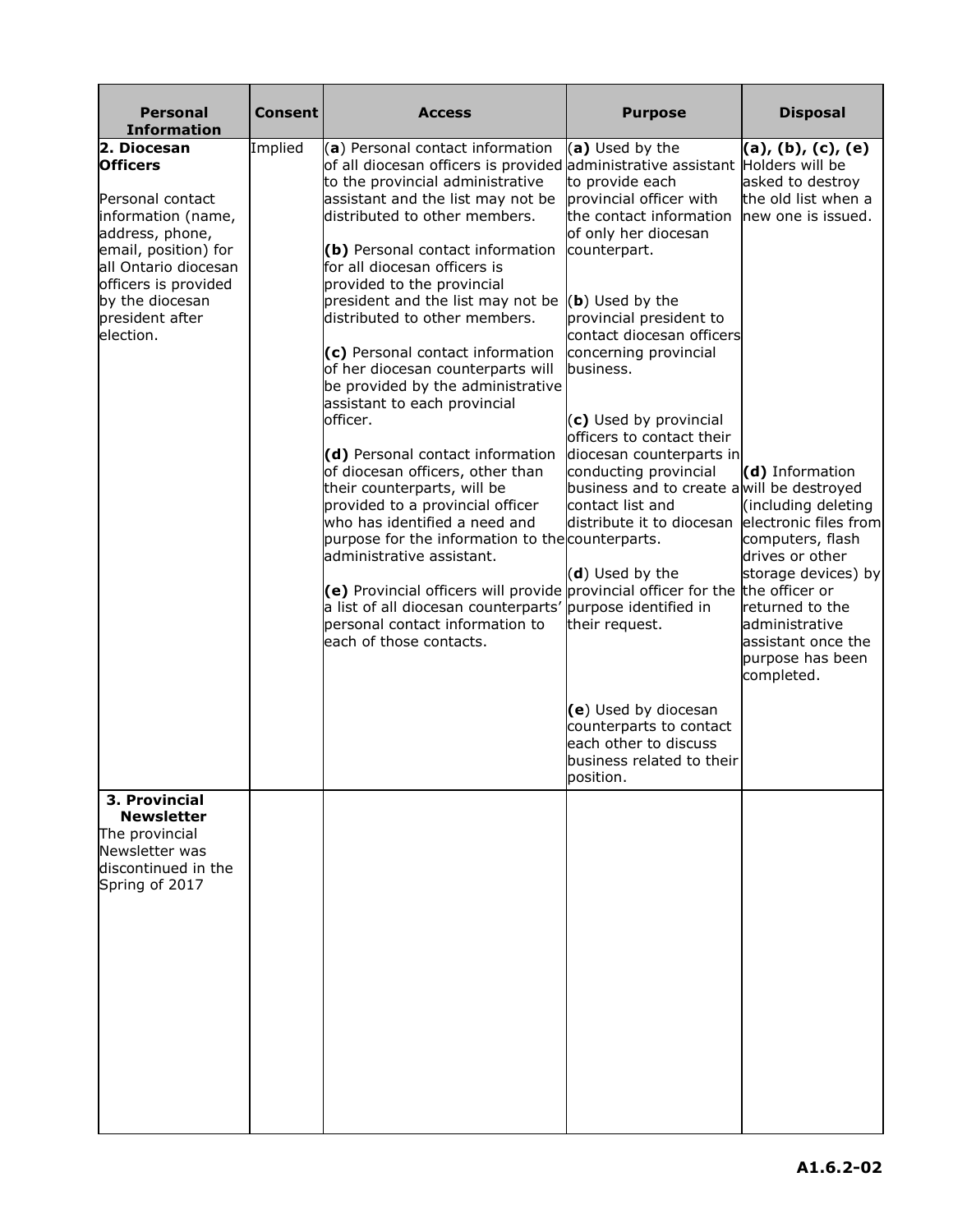| <b>Personal</b><br><b>Information</b>                                                                                                                                                                                                                                                                                           | <b>Consent</b> | <b>Access</b>                                                                                                                                                                                                                                                                                                                                                                                                                                                                                                                                                                                                      | <b>Purpose</b>                                                                                                                                                                                                                                                                                                                                                                    | <b>Disposal</b>                                                                                                                                                                                                                                                                                                                 |
|---------------------------------------------------------------------------------------------------------------------------------------------------------------------------------------------------------------------------------------------------------------------------------------------------------------------------------|----------------|--------------------------------------------------------------------------------------------------------------------------------------------------------------------------------------------------------------------------------------------------------------------------------------------------------------------------------------------------------------------------------------------------------------------------------------------------------------------------------------------------------------------------------------------------------------------------------------------------------------------|-----------------------------------------------------------------------------------------------------------------------------------------------------------------------------------------------------------------------------------------------------------------------------------------------------------------------------------------------------------------------------------|---------------------------------------------------------------------------------------------------------------------------------------------------------------------------------------------------------------------------------------------------------------------------------------------------------------------------------|
| 4. Screening<br><b>Information</b><br>The completed<br><b>Ontario Provincial</b><br>Council Screening<br><b>Information Form</b><br>and police records<br>check is provided by<br>members standing<br>for office in a high<br>trust provincial office<br>(president,<br>president-elect;<br>treasurer; recording<br>secretary). |                | Expressed (a) Members will send this<br>information directly to the<br>screening officer. The screening<br>officer will place the information<br>in the Screening Binder, which<br>she will keep secure under lock<br>and key. The screening officer<br>and the provincial president are<br>the only people to have access to<br>this binder.<br>If she is reappointed, she will<br>retain the binder.<br>(b) If she is not reappointed, at<br>the end of her two year term, the<br>Screening Binder will be passed<br>to the president in a sealed<br>secure package for the next<br>appointed screening officer. | The screening officer<br>will use the information<br>provided to contact the<br>references, review the<br>accompanying police<br>check document and<br>advise the nominations<br>and elections committee are no longer on<br>chair when the member the eligibility list.<br>has passed the high<br>trust screening and is<br>eligible for nomination<br>to a high trust position. | The screening<br>officer will shred<br>screening<br>information and<br>screening results<br>after the election,<br>for all those who<br>Screening<br>information will be<br>held on file for five<br>vears or until a<br>member is no<br>longer on the<br>eligibility list and<br>then shredded by<br>the screening<br>officer. |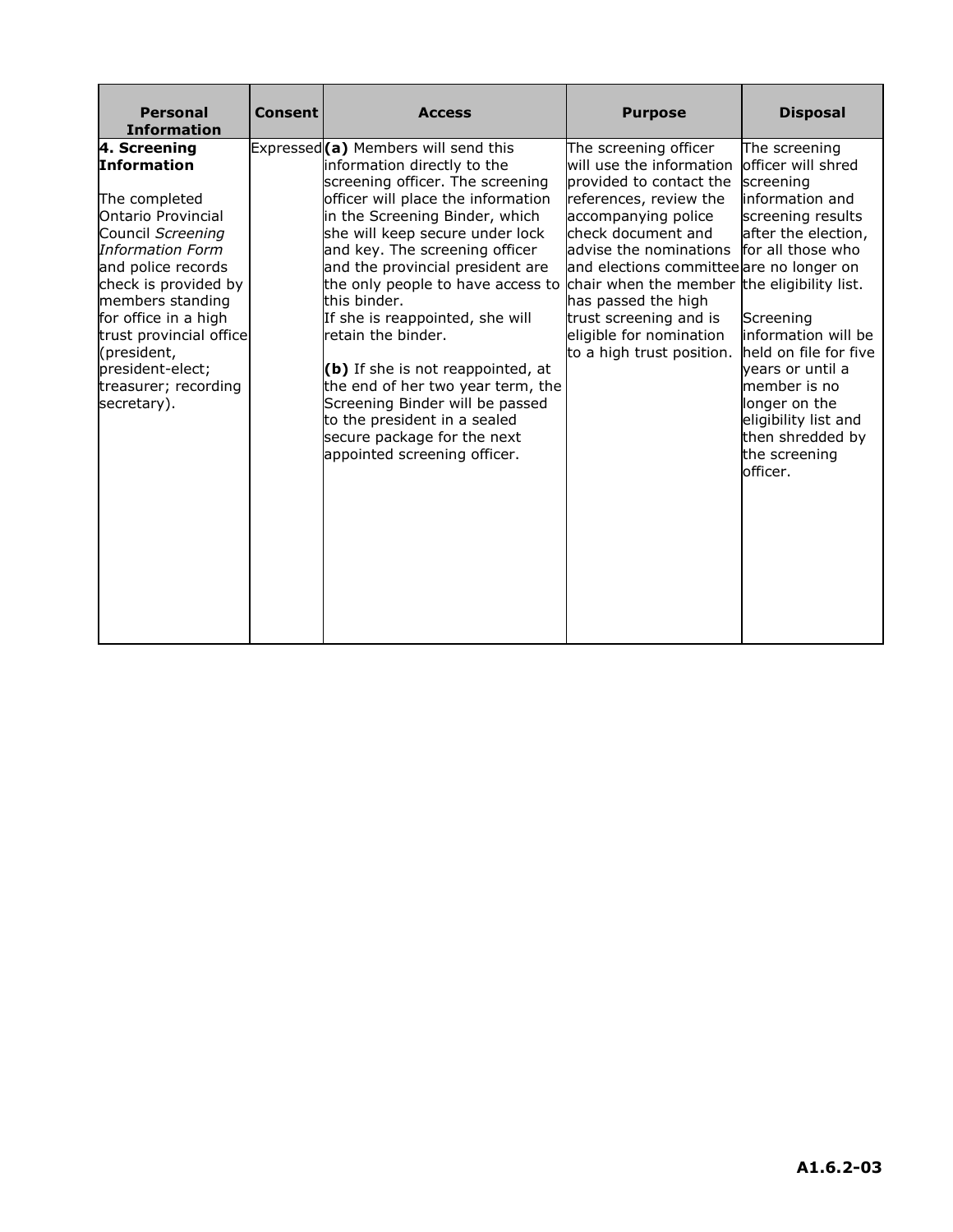| 5. Bishop Pappin<br><b>Memorial Bursary</b><br>Personal information<br>is provided by<br>seminarians on their<br>application forms<br>and in letters written<br>by pastors and<br>seminary rectors.<br><b>APPLICATION</b><br><b>FORM</b><br>The president's<br>contact<br>Information will be<br>included on this<br>form. | Implied | The information will be received<br>by the provincial president and<br>will be provided to members of<br>the administration committee<br>only. It will be held in a secure<br>file by the president. All active<br>files will be passed to the<br>incoming president.<br>Each year the president will<br>announce publicly the names of<br>all successful applicants.<br>Applicants and those offices that<br>distribute the application form will Applicants will use it to<br>have access to the president's<br>contact information | The administration<br>committee will use the<br>linformation to<br>determine the eligibility applicants will be<br>of the applicant for a<br>bursary.<br>mail the application to<br>the president as<br>requested.<br>Distributors of the form shredded.<br>may use it to contact                                                                       | Application forms<br>and letters for all<br>unsuccessful<br>shredded following<br>the committee's<br>review and<br>decision.<br>Application forms<br>and letters for all<br>successful<br>candidates will be<br>kept in the active<br>file as long as they<br>are eligible to re-<br>apply or until they<br>are ordained as<br>priests, and then |
|----------------------------------------------------------------------------------------------------------------------------------------------------------------------------------------------------------------------------------------------------------------------------------------------------------------------------|---------|---------------------------------------------------------------------------------------------------------------------------------------------------------------------------------------------------------------------------------------------------------------------------------------------------------------------------------------------------------------------------------------------------------------------------------------------------------------------------------------------------------------------------------------|---------------------------------------------------------------------------------------------------------------------------------------------------------------------------------------------------------------------------------------------------------------------------------------------------------------------------------------------------------|--------------------------------------------------------------------------------------------------------------------------------------------------------------------------------------------------------------------------------------------------------------------------------------------------------------------------------------------------|
|                                                                                                                                                                                                                                                                                                                            |         |                                                                                                                                                                                                                                                                                                                                                                                                                                                                                                                                       | the president if they<br>have questions about<br>the program                                                                                                                                                                                                                                                                                            | New forms are<br>issued every two<br>years with the new<br>president's info and<br>instructions are<br>given to those who<br>are sent the new<br>forms to destroy<br>the old forms.                                                                                                                                                              |
| <b>6. Convention</b><br>Forms<br>Personal contact<br>information,<br>delegate status, food<br>allergies and special<br>needs are provided<br>by the registrant on<br>the forms.                                                                                                                                            | Implied | The information will be received<br>by the convention committee and<br>held by them in a secure file.                                                                                                                                                                                                                                                                                                                                                                                                                                 | The committee will use<br>the information to order committee will<br>meals and event<br>tickets; create<br>convention name tags,<br>credential records, and<br>voting cards; and adviselonger required by<br>the hotel of special<br>needs or allergies.<br>Forms will be filed and<br>held by the<br>committee(s) until the<br>convention is finished. | The registration<br>shred forms once<br>they have<br>confirmed the<br>information is no<br>the provincial<br>treasurer and<br>recording secretary                                                                                                                                                                                                |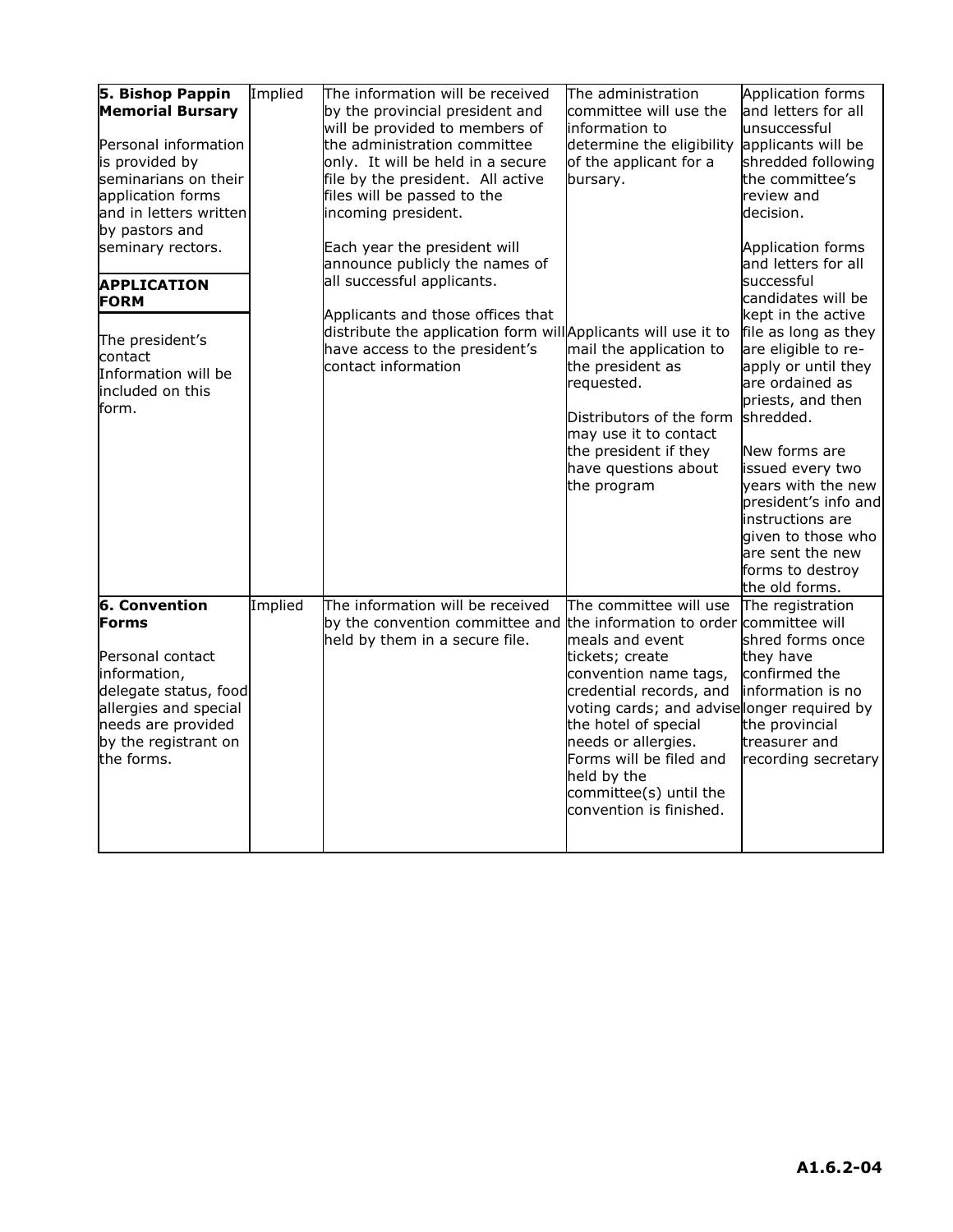| 7. Life Members        | Implied | (a) Personal contact information $(a)$ The life member       |                                              | (a), (b), (c), (d)   |
|------------------------|---------|--------------------------------------------------------------|----------------------------------------------|----------------------|
|                        |         | will be provided to the provincial                           | liaison uses this info to                    | All holders will be  |
| Personal contact       |         | life member liaison.                                         | create a contact list of                     | asked to destroy     |
| information (name,     |         |                                                              | life members; to contact the old list when a |                      |
| address, phone,        |         |                                                              | diocesan life member                         | new one is issued.   |
| email) is collected on |         | (b) The life member liaison will                             | liaisons and to keep an                      |                      |
| all life members of    |         | make available a hard copy of the up to date electronic      |                                              |                      |
| Ontario from life      |         | list of life member contact                                  | record of life members                       |                      |
| members, or            |         | information to all life members in in the province. A new    |                                              |                      |
| diocesan life          |         | Ontario when requested.                                      | list will be available in                    |                      |
| member liaisons.       |         |                                                              | hard copy for all life                       |                      |
|                        |         | (c) The life member liaison will                             | members at the annual                        |                      |
| A personal League      |         | provide an electronic list to the                            | provincial convention.                       |                      |
| history is collected   |         | provincial administrative assistant(b) Life members will     |                                              |                      |
| from each life         |         | and provincial treasurer.                                    | use the information to                       |                      |
| member.                |         |                                                              | contact each other on                        |                      |
|                        |         | (d) The life member liaison will                             | League business.                             |                      |
|                        |         | provide a hard copy to the                                   | (c) The provincial                           |                      |
|                        |         | provincial president.                                        | administrative assistant                     |                      |
|                        |         |                                                              | keeps an electronic copy                     |                      |
|                        |         |                                                              | and uses the                                 |                      |
|                        |         |                                                              | information to send out                      |                      |
|                        |         | (e) The administrative assistant                             |                                              |                      |
|                        |         | will provide a hard copy of the list mailings for provincial | convention and minutes                       |                      |
|                        |         | to the provincial convention                                 |                                              |                      |
|                        |         | chairperson and the provincial                               | as well as Christmas                         |                      |
|                        |         | recording secretary.                                         | greetings. The treasurer                     |                      |
|                        |         |                                                              | will use it to verify                        |                      |
|                        |         | (f) Personal history is provided to names of past provincial |                                              |                      |
|                        |         | the life member liaison.                                     | presidents/honorary life                     |                      |
|                        |         |                                                              | members before                               |                      |
|                        |         |                                                              | payment is made for                          |                      |
|                        |         |                                                              | convention tickets and                       |                      |
|                        |         |                                                              | registration and to                          |                      |
|                        |         |                                                              | identify complimentary                       |                      |
|                        |         |                                                              | newsletter                                   |                      |
|                        |         |                                                              | subscriptions.                               |                      |
|                        |         |                                                              | (d) The provincial                           |                      |
|                        |         |                                                              | president will use this                      |                      |
|                        |         |                                                              | information to contact                       |                      |
|                        |         |                                                              | life members for                             |                      |
|                        |         |                                                              | assignments.                                 |                      |
|                        |         |                                                              | (e) The convention                           | (e) The convention   |
|                        |         |                                                              | chair and provincial                         | chairperson,         |
|                        |         |                                                              | recording secretary will                     | provincial recording |
|                        |         |                                                              | use the list to verify                       | secretary will shred |
|                        |         |                                                              | credentials.                                 | the list once the    |
|                        |         |                                                              |                                              | convention is        |
|                        |         |                                                              |                                              | complete.            |
|                        |         |                                                              | (f) The life member                          |                      |
|                        |         |                                                              | liaison will maintain the $(f)$ The history  |                      |
|                        |         |                                                              | history book on all life                     | book is not          |
|                        |         |                                                              | members in Ontario for                       | destroyed.           |
|                        |         |                                                              | display at the annual                        |                      |
|                        |         |                                                              | provincial convention.                       |                      |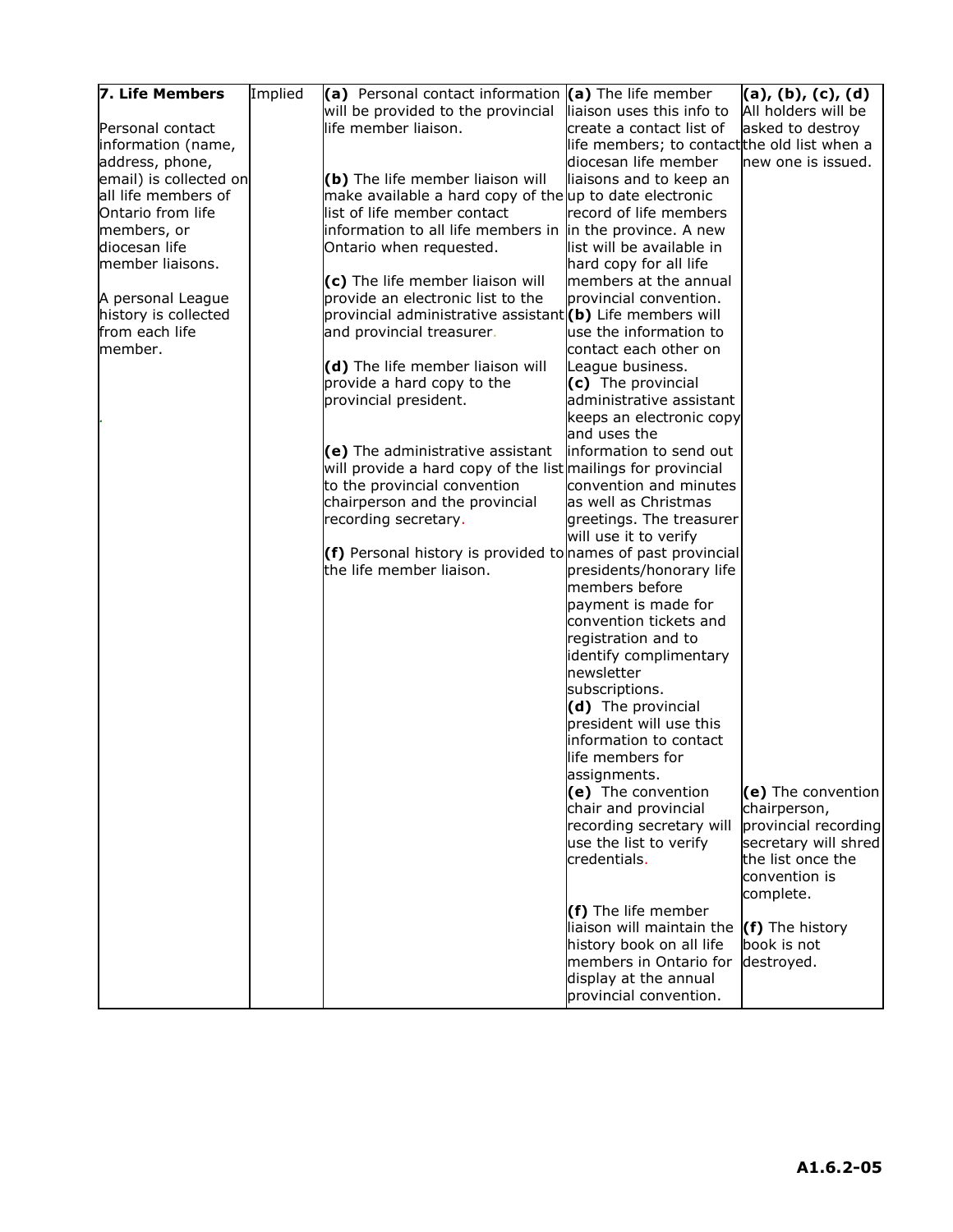| 8. Subscriptions,                                                                                 | Implied | The provincial treasurer will                                                                                                          | (a), (b) This allows                              | (a), (b), (c), (e)                                                                         |
|---------------------------------------------------------------------------------------------------|---------|----------------------------------------------------------------------------------------------------------------------------------------|---------------------------------------------------|--------------------------------------------------------------------------------------------|
| <b>Memberships and</b>                                                                            |         | provide subscription or                                                                                                                | these provincial officers These positions will    |                                                                                            |
| other Third-Party                                                                                 |         | membership fees and contact                                                                                                            | to receive information                            | change every two                                                                           |
| <b>Requests</b>                                                                                   |         | information to external third                                                                                                          | related to their                                  | years. Following                                                                           |
|                                                                                                   |         | parties as follows:                                                                                                                    | positions.                                        | the post-                                                                                  |
| Names, addresses,                                                                                 |         | (a) The Catholic Register for                                                                                                          |                                                   | convention meeting                                                                         |
| phone and email for                                                                               |         | the president,                                                                                                                         |                                                   | the outgoing                                                                               |
| those provincial                                                                                  |         | communications and                                                                                                                     |                                                   | provincial treasurer                                                                       |
| officers who will be                                                                              |         | spiritual develop. chairs                                                                                                              |                                                   | will provide third                                                                         |
| provided                                                                                          |         |                                                                                                                                        |                                                   | party organizations                                                                        |
| memberships,                                                                                      |         | (b) CHAO, CCBI, HAO for the                                                                                                            |                                                   | with new contact                                                                           |
| newspaper/magazine                                                                                |         | education and health chair                                                                                                             |                                                   | information and                                                                            |
| subscriptions or                                                                                  |         | CBAC and Living with Christ for                                                                                                        |                                                   | ask them to                                                                                |
| newsletters of                                                                                    |         | the spiritual development chair                                                                                                        |                                                   | destroy the old                                                                            |
| organizations                                                                                     |         | WUCWO for the president                                                                                                                |                                                   | information.                                                                               |
| supported by                                                                                      |         | EPC for Christian family life chair                                                                                                    |                                                   |                                                                                            |
| provincial council                                                                                |         | ONPEA for community life chair                                                                                                         |                                                   |                                                                                            |
|                                                                                                   |         | (c) banking institutions where<br>accounts are held<br>(d) hotel credit department when allows the treasurer to<br>making reservations | $(c)$ , $(d)$ , $(e)$ This<br>manage finances and | (d) Hotel will be                                                                          |
|                                                                                                   |         |                                                                                                                                        | provide insurance                                 | asked to destroy or                                                                        |
| Names and contact<br>info of provincial<br>officers for banks<br>and hotel credit<br>applications |         | (e) insurance company for<br>coverage                                                                                                  | coverage for the entire<br>provincial council.    | delete this<br>information once<br>the event is<br>finished and the<br>final invoice paid. |
| Names and contact<br>info of provincial<br>executive for<br>insurance coverage                    |         |                                                                                                                                        |                                                   |                                                                                            |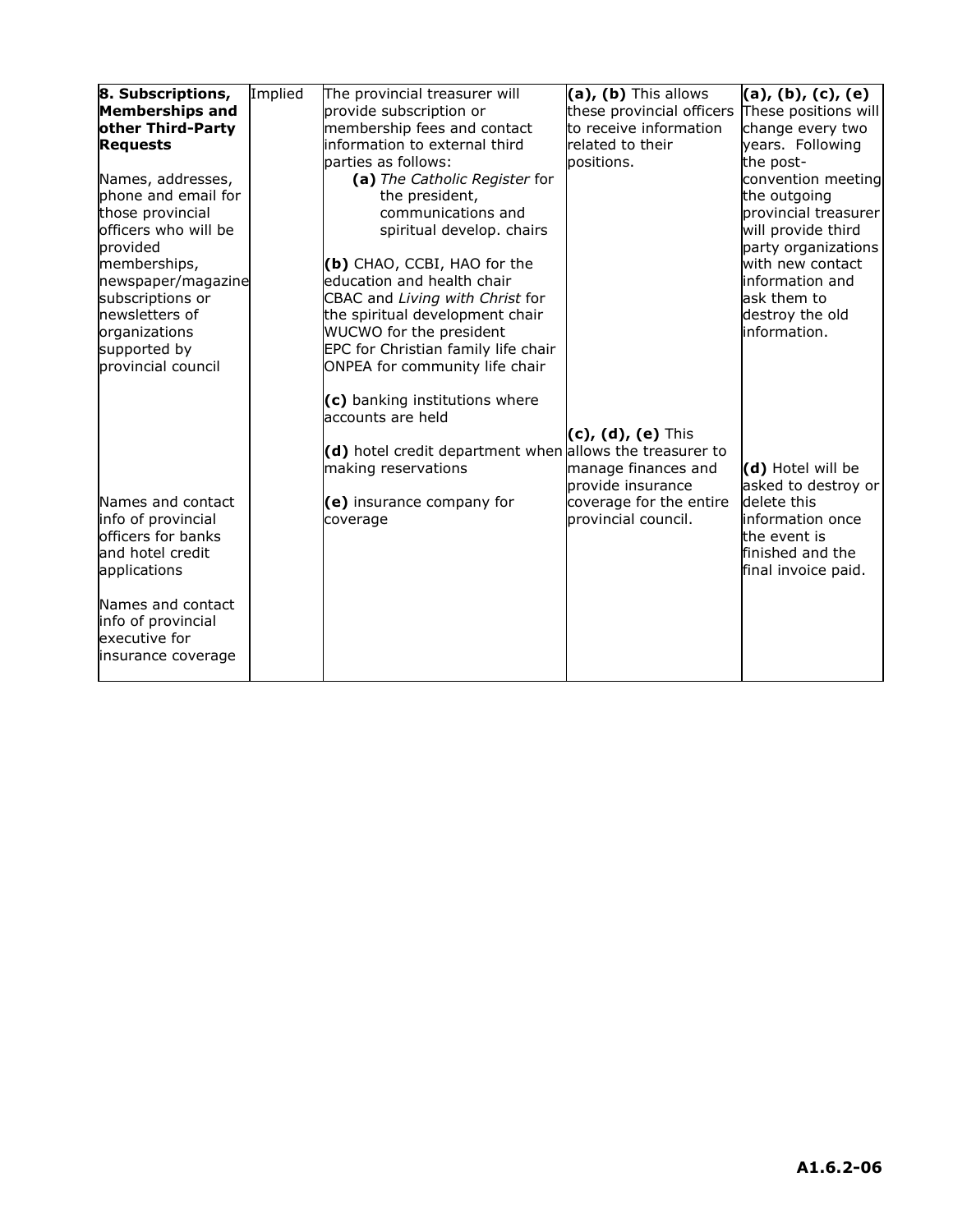| 9. Nominations       | Implied | (a) The picture, personal                                            | (a) The provincial                          | (a) Once elections  |
|----------------------|---------|----------------------------------------------------------------------|---------------------------------------------|---------------------|
| and Elections        |         | information, resume and                                              | nominations and                             | are complete, the   |
|                      |         | acceptance form will be provided                                     | elections committee will nominations and    |                     |
| A picture and        |         | to the nominations and elections                                     | photocopy the                               | elections           |
| personal information |         | committee by the member.                                             | information and provide committee will      |                     |
| is provided by a     |         |                                                                      | a copy to each diocesan destroy all         |                     |
| member when she      |         |                                                                      | president along with a                      | acceptance forms,   |
| completes the        |         |                                                                      | nomination form. Each                       | nomination forms,   |
| acceptance form and  |         |                                                                      | document in this                            | pictures and        |
| resumé in order to   |         | (b) Copies of the information will information package will résumés. |                                             |                     |
| let her name stand   |         | be provided by the nominations                                       | be marked as                                |                     |
| for election as a    |         | and elections chair to each                                          | confidential.                               |                     |
| provincial officer.  |         | diocesan president who will then                                     |                                             |                     |
|                      |         | mail, email or hand deliver copies (b) The diocesan                  |                                             | (b) Once each       |
| See also             |         | only to members of her executive executive will use the              |                                             | diocesan executive  |
| 4.Screening          |         | (officers and parish presidents                                      | information to complete has completed their |                     |
| Information          |         | including those in regions). This                                    | a nomination form and                       | nomination form all |
|                      |         | information will be marked as                                        | return it to the                            | copies of the       |
|                      |         | confidential and will not be                                         | provincial nominations                      | acceptance forms    |
|                      |         | circulated to any other member.                                      | and elections chair. The and résumés        |                     |
|                      |         |                                                                      | diocesan president will                     | (except for the     |
|                      |         |                                                                      | keep a copy of the                          | copy kept by the    |
|                      |         |                                                                      | confidential nomination                     | president) will be  |
|                      |         |                                                                      | form to bring to the                        | collected and       |
|                      |         |                                                                      | provincial convention as destroyed by the   |                     |
|                      |         |                                                                      | her instructed vote on                      | diocesan president. |
|                      |         |                                                                      | the first ballot.                           |                     |
|                      |         |                                                                      |                                             |                     |
|                      |         |                                                                      | (c) The diocesan                            | (c) Once the        |
|                      |         |                                                                      | president will also keep                    | provincial election |
|                      |         |                                                                      | a copy of all resumes to is complete,       |                     |
|                      |         |                                                                      | use for information                         | diocesan presidents |
|                      |         |                                                                      | should a second ballot                      | will destroy their  |
|                      |         |                                                                      | be required at the                          | copy of résumés.    |
|                      |         |                                                                      | convention.                                 |                     |
|                      |         |                                                                      |                                             |                     |
|                      |         |                                                                      |                                             |                     |
|                      |         |                                                                      |                                             |                     |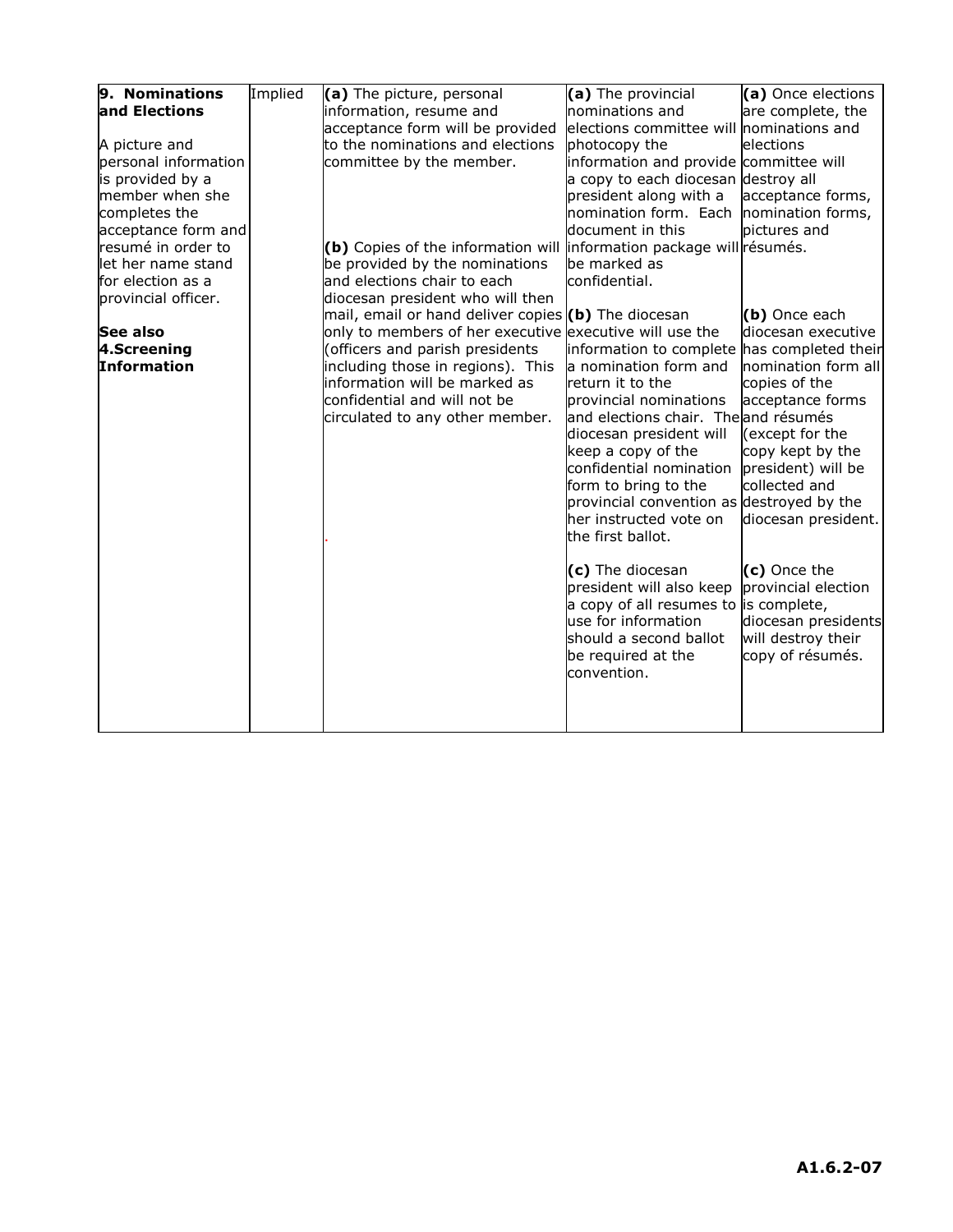| 10. Social Justice | Expressed (a) Nomination form to be           | (a) The nominating                 | (a) The provincial |
|--------------------|-----------------------------------------------|------------------------------------|--------------------|
| Award              | completed and submitted by                    | president forwards the             | organization chair |
|                    | the nominating council                        | nomination form and                | and committee will |
|                    | president                                     | required documentation destroy all |                    |
|                    |                                               | to the diocesan                    | documentation      |
|                    |                                               | president by November              | following the      |
|                    | (b) 2 References (one must be                 | 15 <sup>th</sup>                   | annual convention  |
|                    | the parish priest) to be                      |                                    | in July.           |
|                    | obtained by the nominating                    | (b)The diocesan                    |                    |
|                    | council president (or                         | president verifies the             |                    |
|                    | designate)                                    | nomination and required            |                    |
|                    |                                               | documentation, signs               |                    |
|                    | (c) Detailed paragraph outlining              | the form and sends it to           |                    |
|                    | why they are an ideal                         | the provincial president           |                    |
|                    | candidate to be completed by by November 30th |                                    |                    |
|                    | the parish president (or                      |                                    |                    |
|                    | designate)                                    | (c)The provincial                  |                    |
|                    |                                               | president will send the            |                    |
|                    |                                               |                                    |                    |
|                    |                                               | nominations and                    |                    |
|                    |                                               | required documentation             |                    |
|                    |                                               | to the Social Justice              |                    |
|                    |                                               | Committee by                       |                    |
|                    |                                               | December 15th for                  |                    |
|                    |                                               | review, verification of            |                    |
|                    |                                               | qualifications and                 |                    |
|                    |                                               | approval of criteria. The          |                    |
|                    |                                               | top three suggested                |                    |
|                    |                                               | nominations will be                |                    |
|                    |                                               | forwarded to the                   |                    |
|                    |                                               | provincial president.              |                    |
|                    |                                               |                                    |                    |
|                    |                                               | (d)The provincial                  |                    |
|                    |                                               | president will send the            |                    |
|                    |                                               | three nominations and              |                    |
|                    |                                               | documentation to the               |                    |
|                    |                                               | provincial administration          |                    |
|                    |                                               | committee by January               |                    |
|                    | (d) The award will be presented               | 30th for discussion, via           |                    |
|                    | on an annual basis at the annual              | teleconference or at the           |                    |
|                    | provincial convention                         |                                    |                    |
|                    |                                               | administration meeting             |                    |
|                    |                                               | prior to the winter                |                    |
|                    |                                               | meeting (chairperson's             |                    |
|                    |                                               | discretion).                       |                    |
|                    |                                               |                                    |                    |
|                    |                                               | (e)The provincial                  |                    |
|                    |                                               | council executive will             |                    |
|                    |                                               | choose the recipient by            |                    |
|                    |                                               | a majority vote                    |                    |
|                    |                                               | following consultation             |                    |
|                    |                                               | by the administration              |                    |
|                    |                                               | committee.                         |                    |
|                    |                                               |                                    |                    |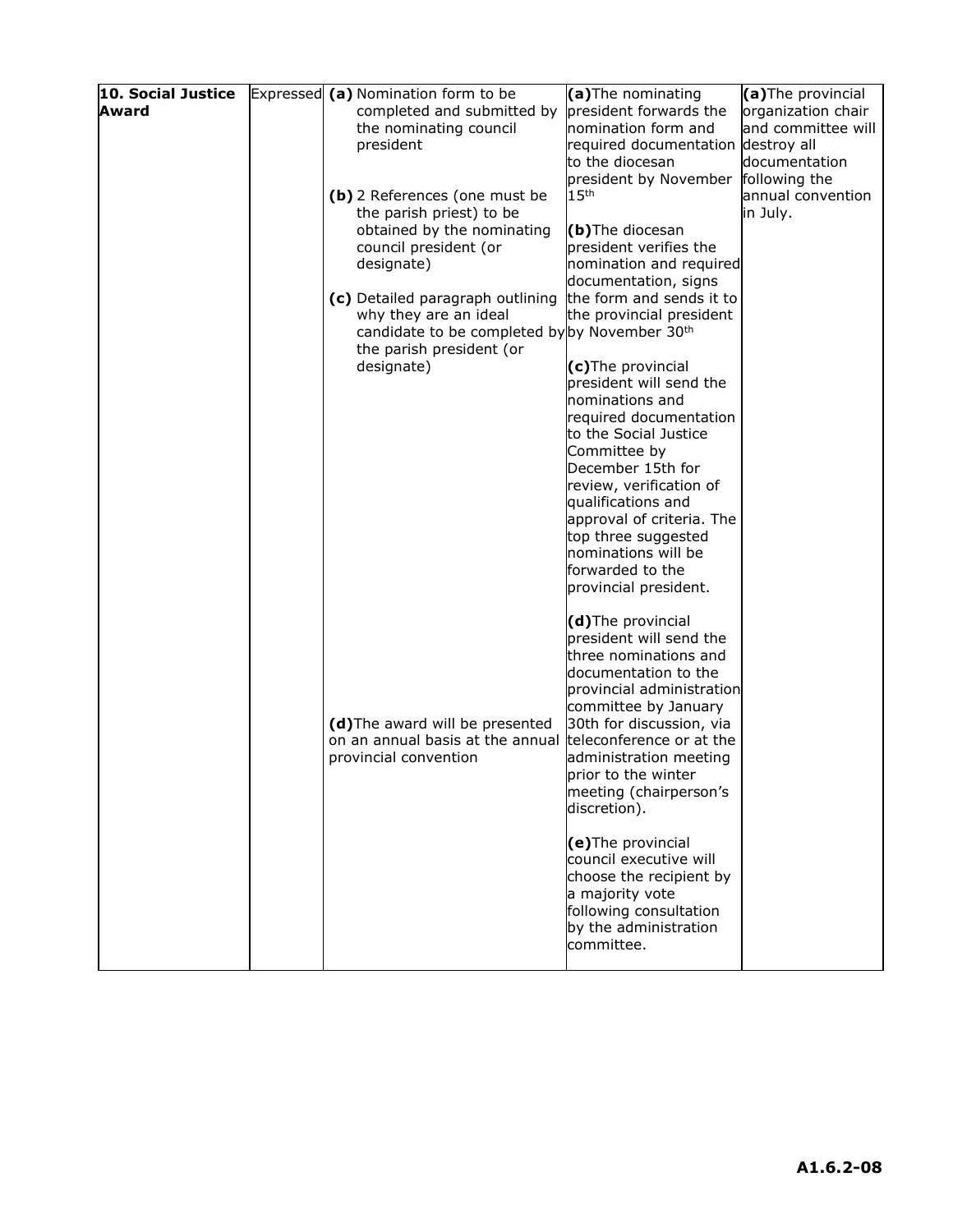#### <span id="page-50-0"></span>**Ontario Provincial Council of The Catholic Women's League of Canada Screening Information Form**



#### **"CONFIDENTIAL"**

**If you are letting your name stand for president, president-elect, recording secretary, or treasurer, you will be required to provide two references** (pastor, friend, professional, work or volunteer associate) **Including a Police Records Check. Ontario Provincial Council will reimburse for any cost incurred for the police check.**

| Please indicate:<br>____ references are completed below<br>consent has been granted to contact references<br>previous information on file is up to date | ____ a Police Records Check has been completed and enclosed<br>consent has been granted to review and/or retain my Police Records Check |
|---------------------------------------------------------------------------------------------------------------------------------------------------------|-----------------------------------------------------------------------------------------------------------------------------------------|
|                                                                                                                                                         |                                                                                                                                         |
|                                                                                                                                                         | <b>References</b>                                                                                                                       |
|                                                                                                                                                         | Please inform your references that they will be contacted by the provincial screening officer.                                          |
|                                                                                                                                                         |                                                                                                                                         |
|                                                                                                                                                         |                                                                                                                                         |
|                                                                                                                                                         |                                                                                                                                         |
|                                                                                                                                                         |                                                                                                                                         |
|                                                                                                                                                         |                                                                                                                                         |
|                                                                                                                                                         |                                                                                                                                         |
|                                                                                                                                                         |                                                                                                                                         |
|                                                                                                                                                         |                                                                                                                                         |
|                                                                                                                                                         |                                                                                                                                         |

*Ontario Provincial Council Manual of Policy and Procedure – Revised February, 2013*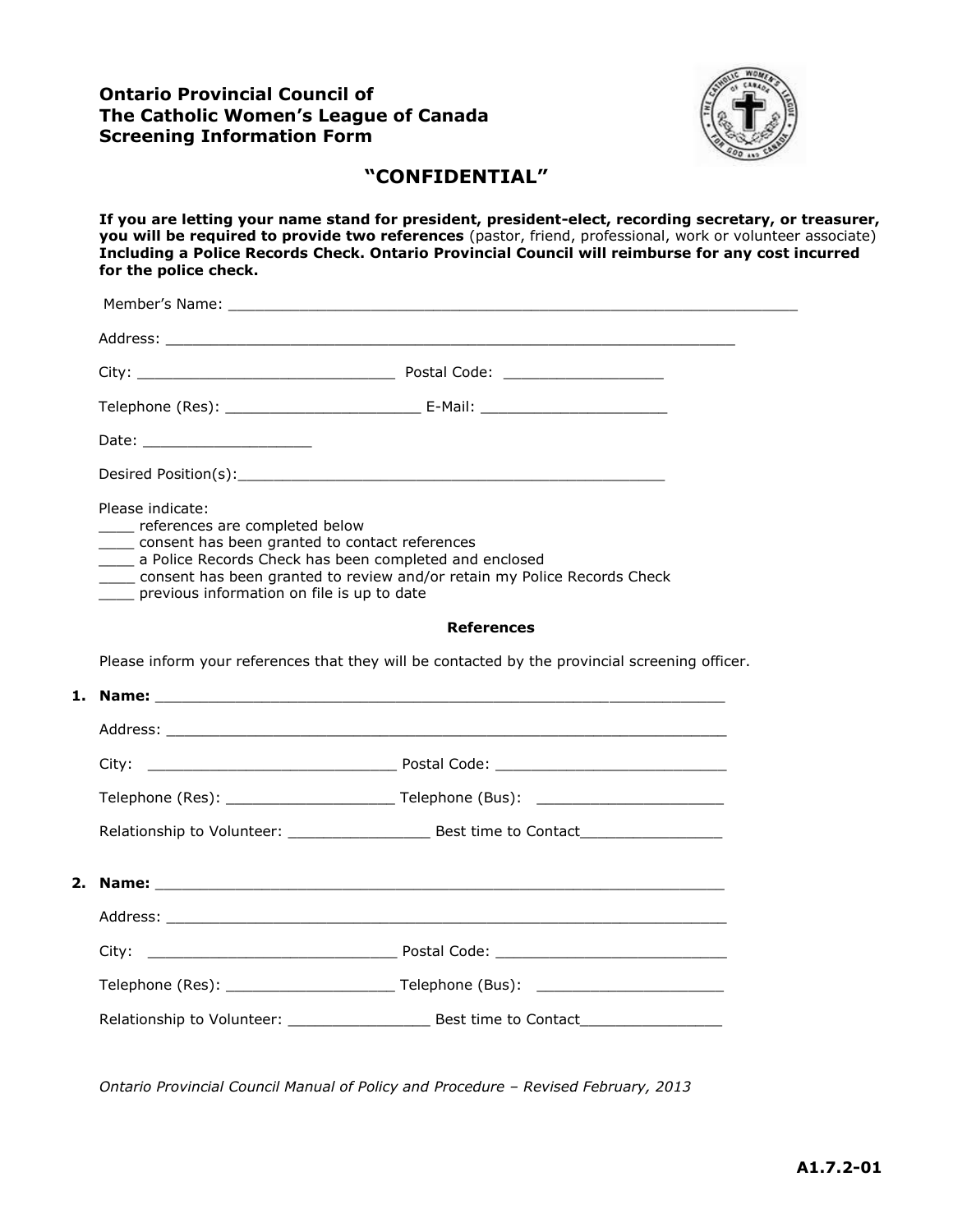|                                                                               | <b>Consent for Reference Checks</b>                                                                                                                                                                          |
|-------------------------------------------------------------------------------|--------------------------------------------------------------------------------------------------------------------------------------------------------------------------------------------------------------|
|                                                                               |                                                                                                                                                                                                              |
|                                                                               |                                                                                                                                                                                                              |
| be kept in strict confidence.                                                 | to contact the references I have provided to collect personal information appropriate to the position<br>for which I have applied. I understand that the information obtained from the reference checks will |
| Date                                                                          | <u>Signature</u>                                                                                                                                                                                             |
|                                                                               | <b>Consent for Police Records Check</b>                                                                                                                                                                      |
|                                                                               | I, Name (please print) (authorize Screening Officer                                                                                                                                                          |
|                                                                               |                                                                                                                                                                                                              |
|                                                                               | to review and/or retain my Police Records Check appropriate to the position for which I have applied.                                                                                                        |
| I understand that the information obtained will be held in strict confidence. |                                                                                                                                                                                                              |
| Date                                                                          | Signature                                                                                                                                                                                                    |
|                                                                               | <b>Job Description</b>                                                                                                                                                                                       |
|                                                                               |                                                                                                                                                                                                              |

The Ontario Provincial Council is concerned about high trust positions which involve the signing authority of the president, president-elect (who will become president), treasurer, and the recording secretary. The concerns include: the maintenance of financial records, receipt of all monies, payment of all accounts, reporting of revenues and expenditures, budget preparation and monitoring, and the examination or auditing of financial records annually.

### **Information Collection**

**All information collected will be forwarded to the screening officer, in an addressed envelope marked "confidential". She will review the materials and ensure that all is in order and file in the provincial screening binder. The binder will be kept under lock and key and available only to the screening officer and the provincial president. The screening officer will notify the nominations and elections chair that the eligible member's name may be added to the acceptance list. Records will remain active for five years. Once the member is no longer eligible for election, the file will be destroyed.**

#### *Screening Officer*

*(Insert name and contact information).*

*Ontario Provincial Council Manual of Policy and Procedure – Revised February, 201*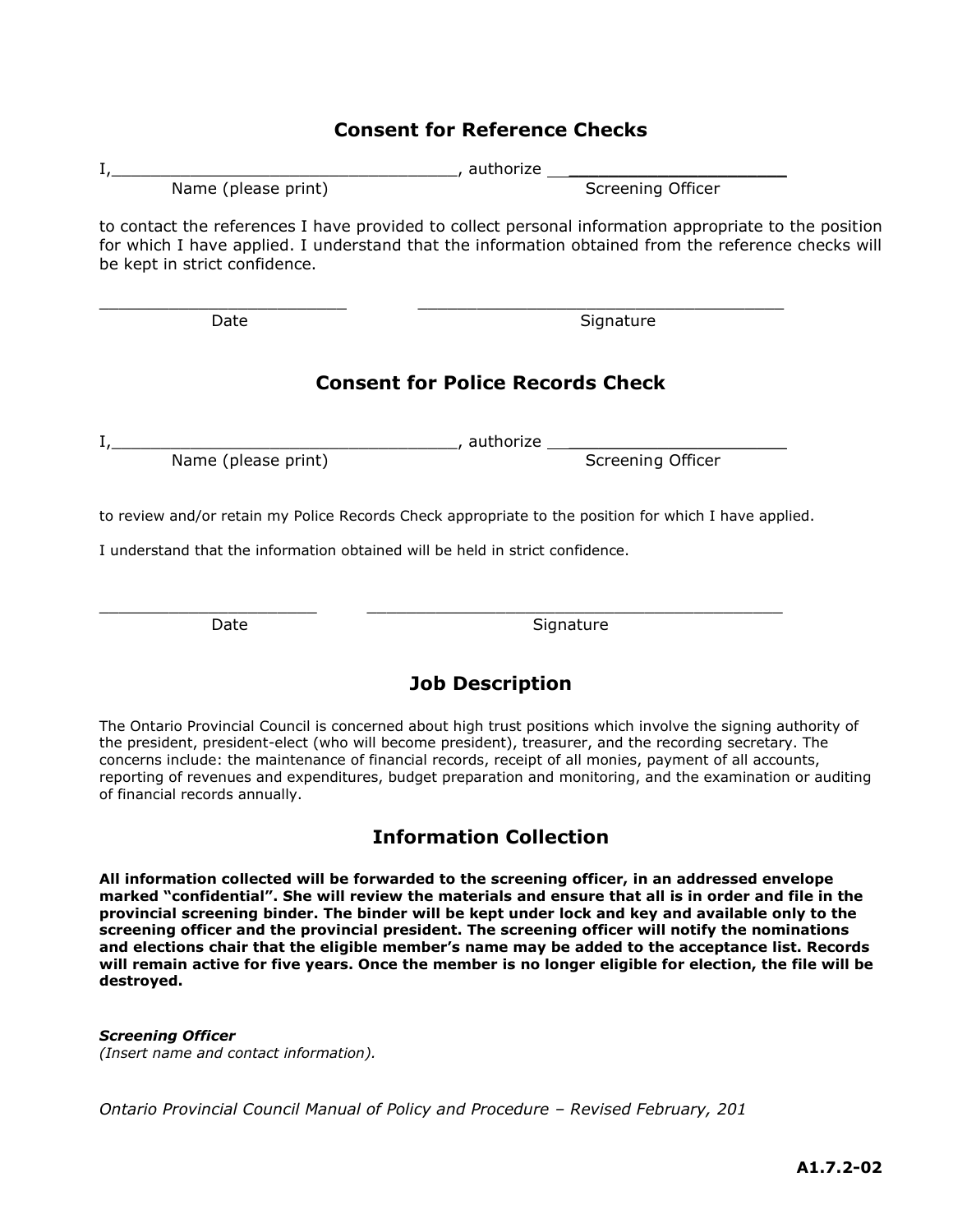## <span id="page-52-0"></span>**Provincial Expense Submission Claim Form A2.5-01**

| <b>Ontario Provincial Council of</b><br>The Catholic Women's League of Canada<br><b>Claim Form 20</b> |           |
|-------------------------------------------------------------------------------------------------------|-----------|
| Use reverse for detailed info if necessary                                                            |           |
|                                                                                                       | Date:     |
|                                                                                                       |           |
|                                                                                                       |           |
|                                                                                                       |           |
| Purpose of this claim:                                                                                |           |
| ___ Executive Meeting<br>Newsletter                                                                   |           |
| ___ Administration for my committee<br>___ Provincial Convention                                      |           |
| ___ Prov. Rep. to Diocesan Convention ________ National Convention                                    |           |
| League Development and/or Training<br>____ Other Meeting _______________________                      |           |
| ,我们也不会有什么。""我们的人,我们也不会有什么?""我们的人,我们也不会有什么?""我们的人,我们也不会有什么?""我们的人,我们也不会有什么?""我们的人                      |           |
| Category                                                                                              | \$ Amount |
| Copies, phone, fax, postage, supplies<br>______+ _____+ _____+ _____+ _____+ _____+ _____+            |           |
| Mileage at \$ .40 per km.                                                                             |           |
|                                                                                                       |           |
| Other modes of travel i.e. train or airplane                                                          |           |
|                                                                                                       |           |
| Meals: Breakfast - \$ 15, Lunch - \$ 20, Supper - \$ 30                                               |           |
| Breakfast dates: _<br>x \$15                                                                          |           |
|                                                                                                       |           |
|                                                                                                       |           |
|                                                                                                       |           |
| <b>Total expense claimed</b>                                                                          |           |
| Please attach receipts where applicable                                                               |           |
|                                                                                                       |           |
| Authorized by: President ___________ Secretary __________ Treasurer __________                        |           |
| Date Issued: __________________________ Cheque No: ___________ Amount: _______________                |           |

*Ontario Provincial Council Manual of Policy and Procedure - Revised February 2013 A2.5-01*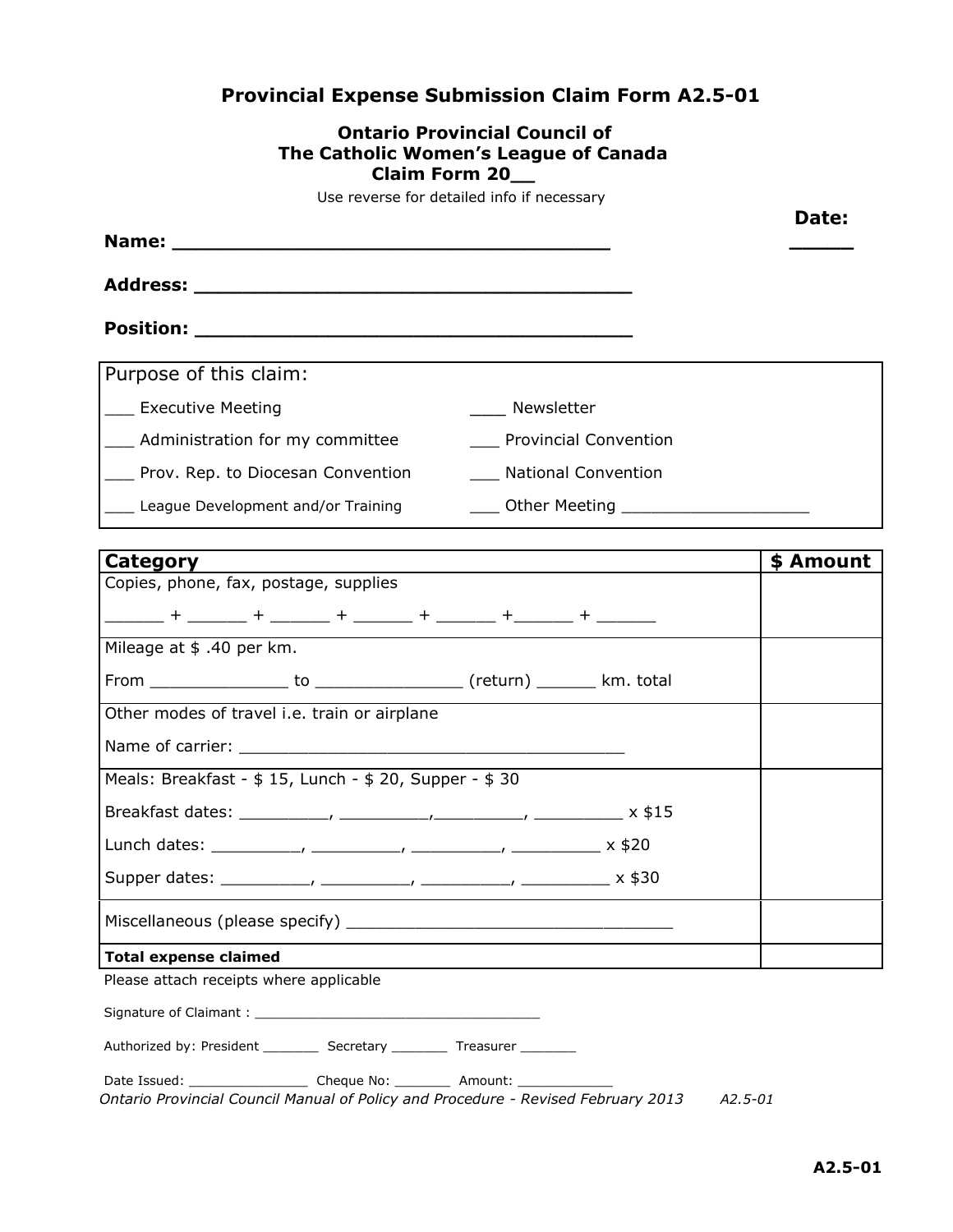#### **Provincial Diocesan Convention Claim Form A2.5-10**

## <span id="page-53-0"></span>**Ontario Provincial Council of The Catholic Women's League of Canada Diocesan Convention Claim Form 20\_\_**

Use reverse for detailed info if necessary

Starting in 2015 each Diocesan Council will pay all the expenses for the Provincial Council Representative, while they are attending the Diocesan Annual Convention. Once the convention is finished the Diocesan Treasurer will fill out this form to claim all the Provincial Council Representatives expenses while a guest at the convention. This form will be sent directly to the Provincial Treasurer to be reimbursed. Along with this form, please include a copy of the registration form of the Provincial Council Representative.

| <b>Name of Diocesan Council:</b>  |  |
|-----------------------------------|--|
| <b>Diocesan Convention Dates:</b> |  |

**Location of the Convention: \_\_\_\_\_\_\_\_\_\_\_\_\_\_\_\_\_\_\_\_\_\_\_\_\_\_\_\_**

#### **Provincial Rep. at your Convention: \_\_\_\_\_\_\_\_\_\_\_\_\_\_\_\_\_\_\_\_\_\_\_\_\_\_\_\_**

| <b>Her Expenses</b>                                                                                                                                                           | Amount |
|-------------------------------------------------------------------------------------------------------------------------------------------------------------------------------|--------|
| Motel Room<br>No. of Nights _______ $x \notin$ _______ (rate per night) =                                                                                                     |        |
| Registration: as per registration form: \$                                                                                                                                    |        |
| Meals as per registration costs for your convention<br>$x$ \$                                                                                                                 |        |
| Mileage (if you had to pick her up) at \$.40 per km.                                                                                                                          |        |
|                                                                                                                                                                               |        |
| <b>Total expense claimed</b>                                                                                                                                                  |        |
| Please attach receipts where applicable (i.e. registration form and hotel rate from the bill)                                                                                 |        |
|                                                                                                                                                                               |        |
|                                                                                                                                                                               |        |
|                                                                                                                                                                               |        |
| Date Issued: ________________________ Cheque No: ___________ Amount: ___________<br>Ontario Provincial Council Manual of Policy and Procedure - Revised February 2015 A2.5-10 |        |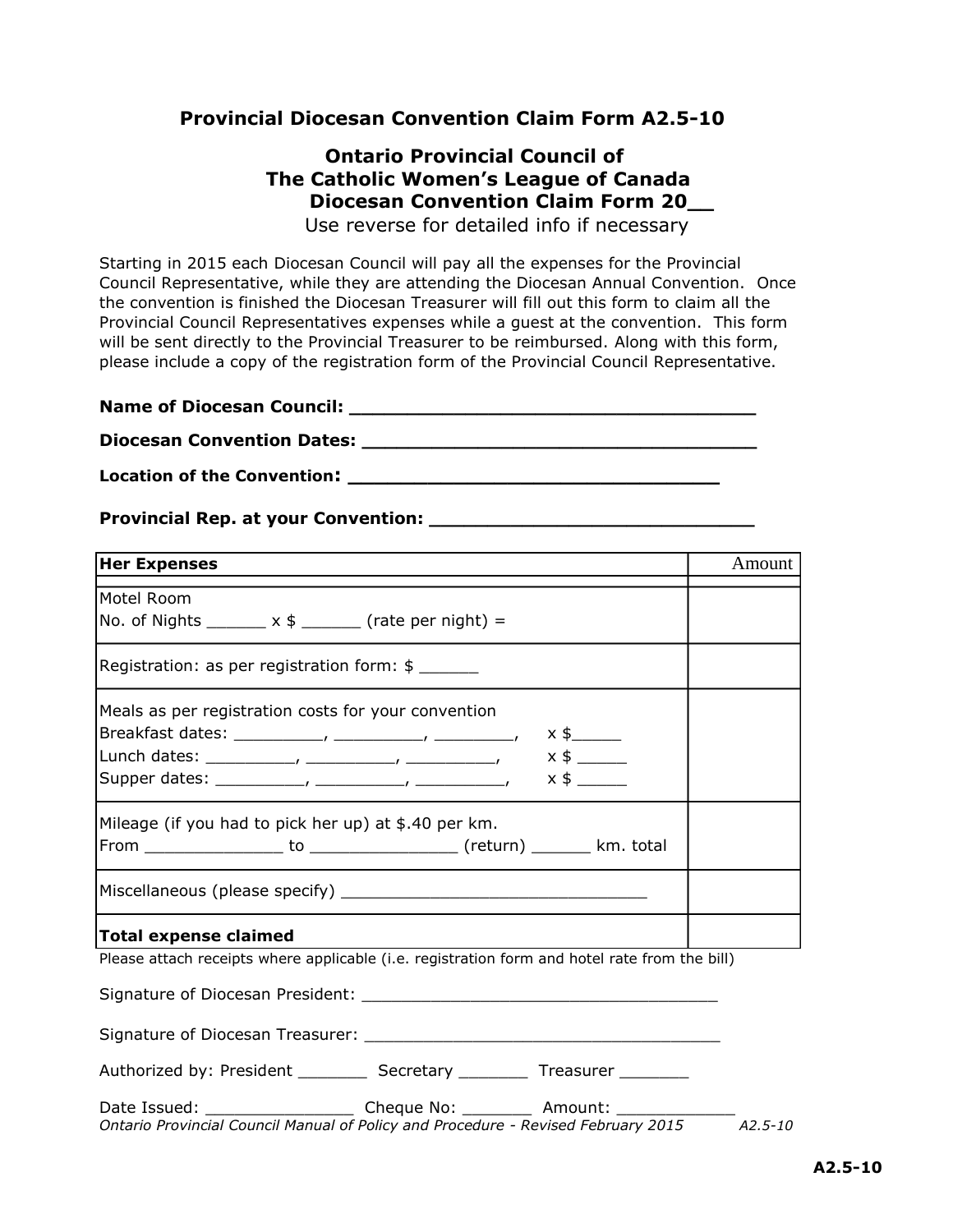#### <span id="page-54-0"></span>**Ontario Provincial Council of The Catholic Women's League of Canada Provincial Development Fund Guidelines**

Requests for funding will be evaluated on an individual basis by the parish, diocesan and provincial presidents. Consideration will be given to requests which assist parish and diocesan councils that have been declined National Development Fund subsidies. Spiritual development must be a component of the program. All reasonable requests will be considered, dependent upon the availability of funds in the provincial budget.

When planning a workshop, emphasis should be placed on using CWL resource materials such as *the Beatitudes, Spirituality: A Day of Discovery, Belonging, Leading the League* and other program materials available at www.cwl.ca, the national website.

The fund does not cover expenses for decorations, meals, refreshments, paid advertising or honoraria for CWL resource persons. A council may apply for assistance once in a given year to hold a workshop during the year.

#### **Steps to take when applying for subsidy:**

- 1. Complete the *Application for Subsidy from the Provincial Development Fund* form A2.6.9-02 attaching information such as agenda, resources, etc.
- 2. Forward the completed application form to the diocesan president for approval/ signature and she, in turn, forwards the application to the provincial president for approval/signature. The diocesan and provincial presidents are responsible for ensuring that the requested subsidy is valid and reasonable.
- 3. The provincial president forwards a copy of the application to the provincial treasurer and provincial chairperson of organization who reviews the workshop and assists with animators if necessary.
- 4. The president will notify the council of acceptance/decline of the application, and send report forms.
- 5. If needed, the provincial treasurer will send an advance to the treasurer of the council submitting the application. Otherwise, payment and/or reconciliation will be made upon receipt of the workshop report and workshop financial summary.
- 6. The workshop must be a minimum of four hours in length.
- 7. Within two weeks of completing the workshop, the council president is responsible for ensuring that the *Workshop Report* A2.6.9-04 and the *Workshop Financial Summary* A2.6.9-05 forms are completed and forwarded to the provincial chairperson of organization and a copy forwarded to the diocesan/parish president and treasurer and the provincial president and treasurer.
- 8. All receipts should be submitted and all unused advance monies must be refunded to provincial council. There will be no carryover of funds for future workshops.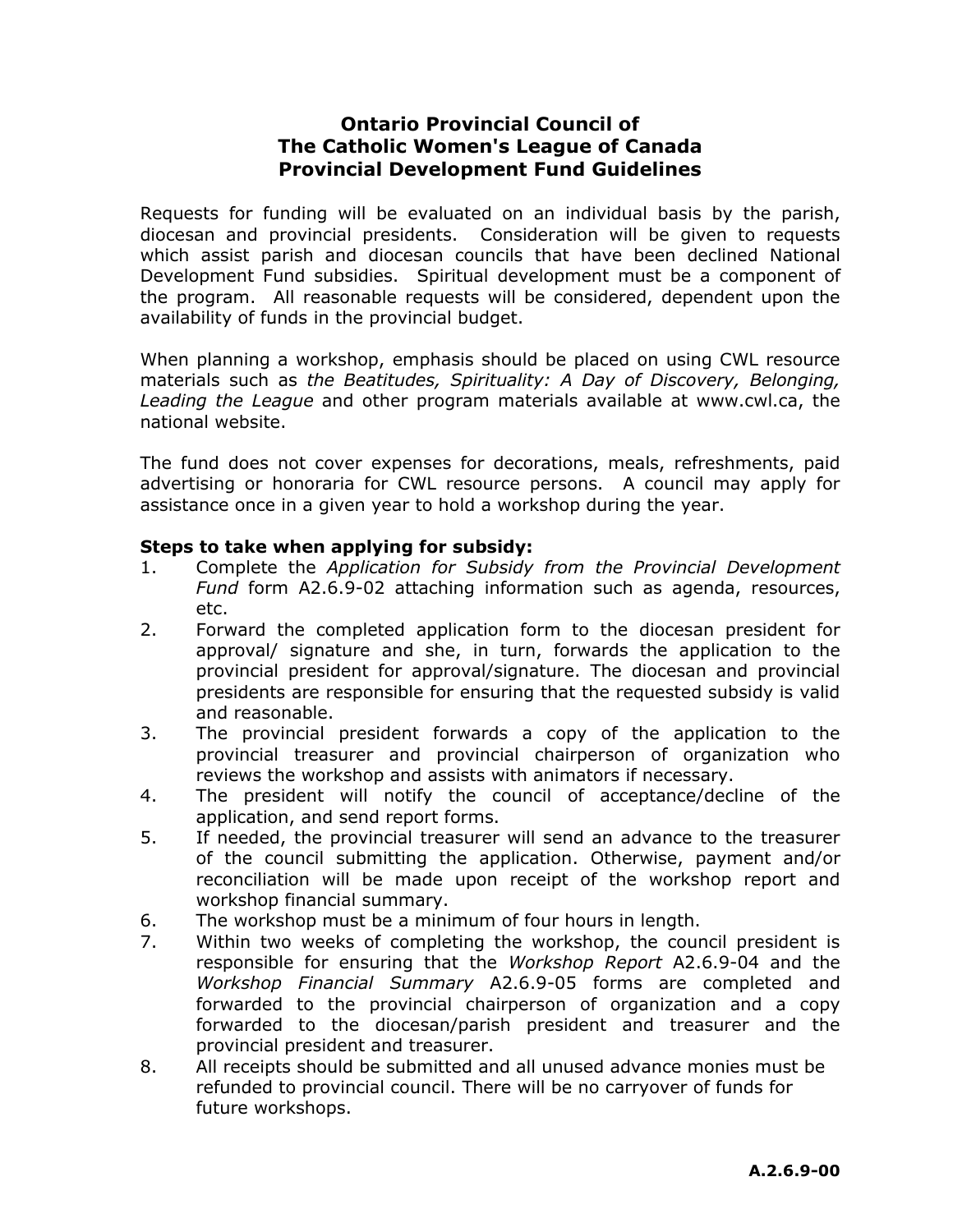#### *Ontario Provincial Council Manual of Policy & Procedure - Revised February 2013* **Ontario Provincial Council of The Catholic Women's League of Canada Application for Subsidy from the Provincial Development Fund**

#### **APPLY FOR SUBSIDY AND COMPLETE THIS FORM TWO MONTHS PRIOR TO HOSTING WORKSHOP**

| (Budget on reverse) |                                   |                                                                                                                                                                                  |        |
|---------------------|-----------------------------------|----------------------------------------------------------------------------------------------------------------------------------------------------------------------------------|--------|
|                     | (Print Name)                      | (Signature)                                                                                                                                                                      | (Date) |
|                     |                                   |                                                                                                                                                                                  |        |
|                     |                                   |                                                                                                                                                                                  |        |
|                     | <b>Workshop title: (Describe)</b> |                                                                                                                                                                                  |        |
|                     |                                   |                                                                                                                                                                                  |        |
|                     |                                   | Place______________ Date__________________ Number attending__________ Duration________                                                                                           |        |
|                     |                                   |                                                                                                                                                                                  |        |
|                     |                                   |                                                                                                                                                                                  |        |
|                     |                                   |                                                                                                                                                                                  |        |
|                     |                                   | The Provincial Development Fund does not cover expenses for:<br>decorations, meals and refreshments for participants,<br>paid advertising or honoraria for CWL resource persons. |        |

**Attach agenda, including a list of resource materials. Following review and approval by the diocesan president, the application form and a copy of the agenda listing the** 

| The cheque will be sent to the council treasurer: |
|---------------------------------------------------|
|                                                   |
|                                                   |
| Supplies requested should be forwarded to:        |
|                                                   |
| Address                                           |
|                                                   |

#### **resource material must be forwarded directly to the provincial president**

**THIS SECTION MUST BE COMPLETED BY THE APPLYING COUNCIL BEFORE THE APPLICATION IS SUBMITTED** 

#### **Application for Subsidy from the Provincial Development Fund**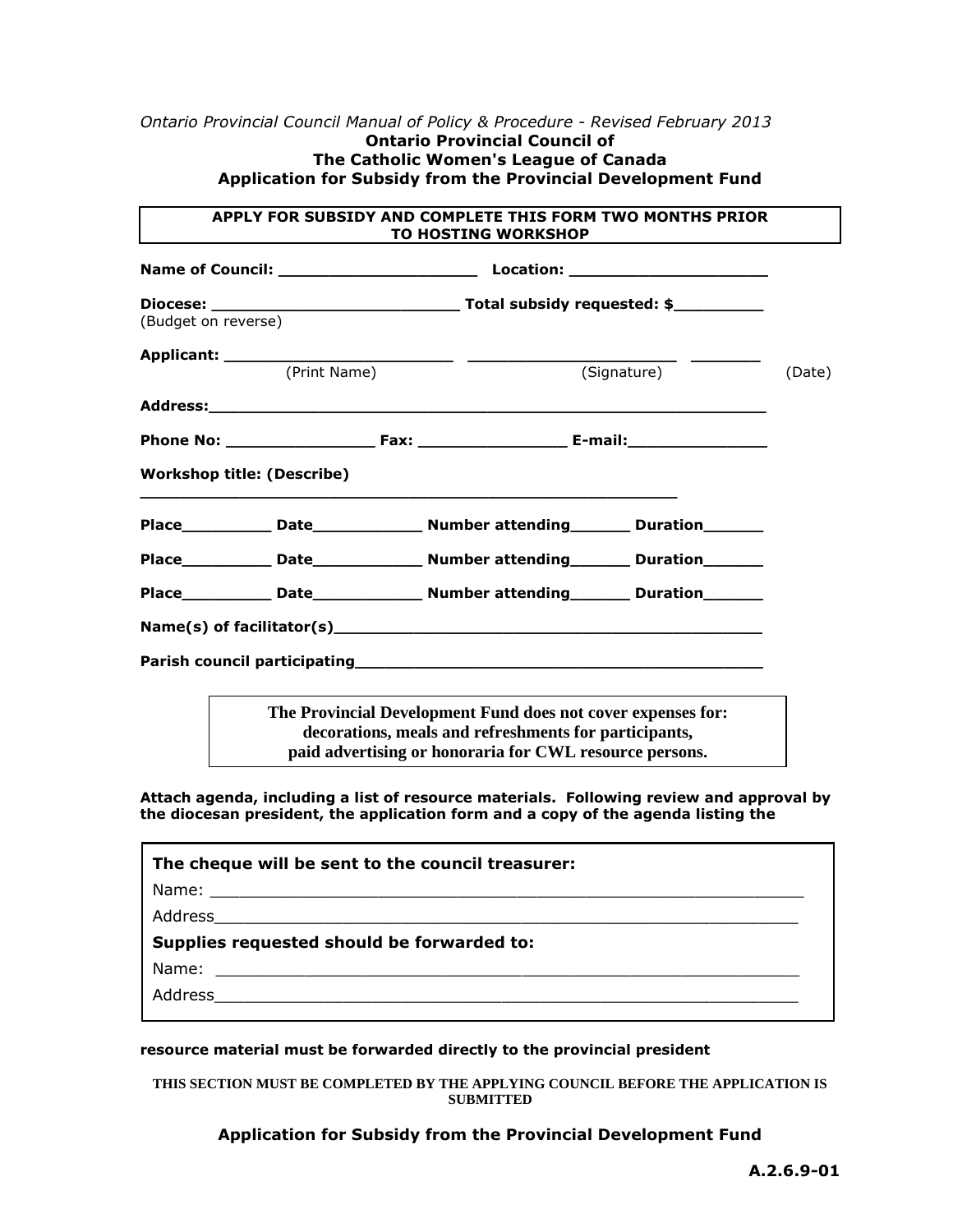#### **BUDGET DETAILS**

| Item                                                                                                 | <b>Description</b>                    | Cost | <b>Income</b> |
|------------------------------------------------------------------------------------------------------|---------------------------------------|------|---------------|
| CWL supplies, handouts and<br>resource materials                                                     |                                       |      |               |
| Stipend for animator(s)<br>Maximum \$300                                                             |                                       |      |               |
| Stipend for use of hall<br>Maximum \$300                                                             |                                       |      |               |
| Expenses for animator(s)<br>(meals/travel/handouts)                                                  |                                       |      |               |
| Transportation for distance<br>over 100 km for any vehicle<br>with two or more workshop<br>attendees | Report as total<br>km @ \$.40 per km. |      |               |
| Non-allowable expenses                                                                               |                                       |      |               |
| Other                                                                                                |                                       |      |               |
| Registration Fee                                                                                     | members @ \$______ each               |      |               |
|                                                                                                      | Total Income and Expense              |      |               |
|                                                                                                      | Subsidy Requested                     |      |               |

Parish President (if applicable):

| (Print Name)                         | (Signature) | (Date)      |
|--------------------------------------|-------------|-------------|
| Diocesan President:                  |             |             |
| (Print Name)                         | (Signature) | (Date)      |
| <b>Provincial President:</b>         |             |             |
| (Print Name)                         | (Signature) | (Date)      |
| <b>Provincial Treasurer Initials</b> |             | <b>Date</b> |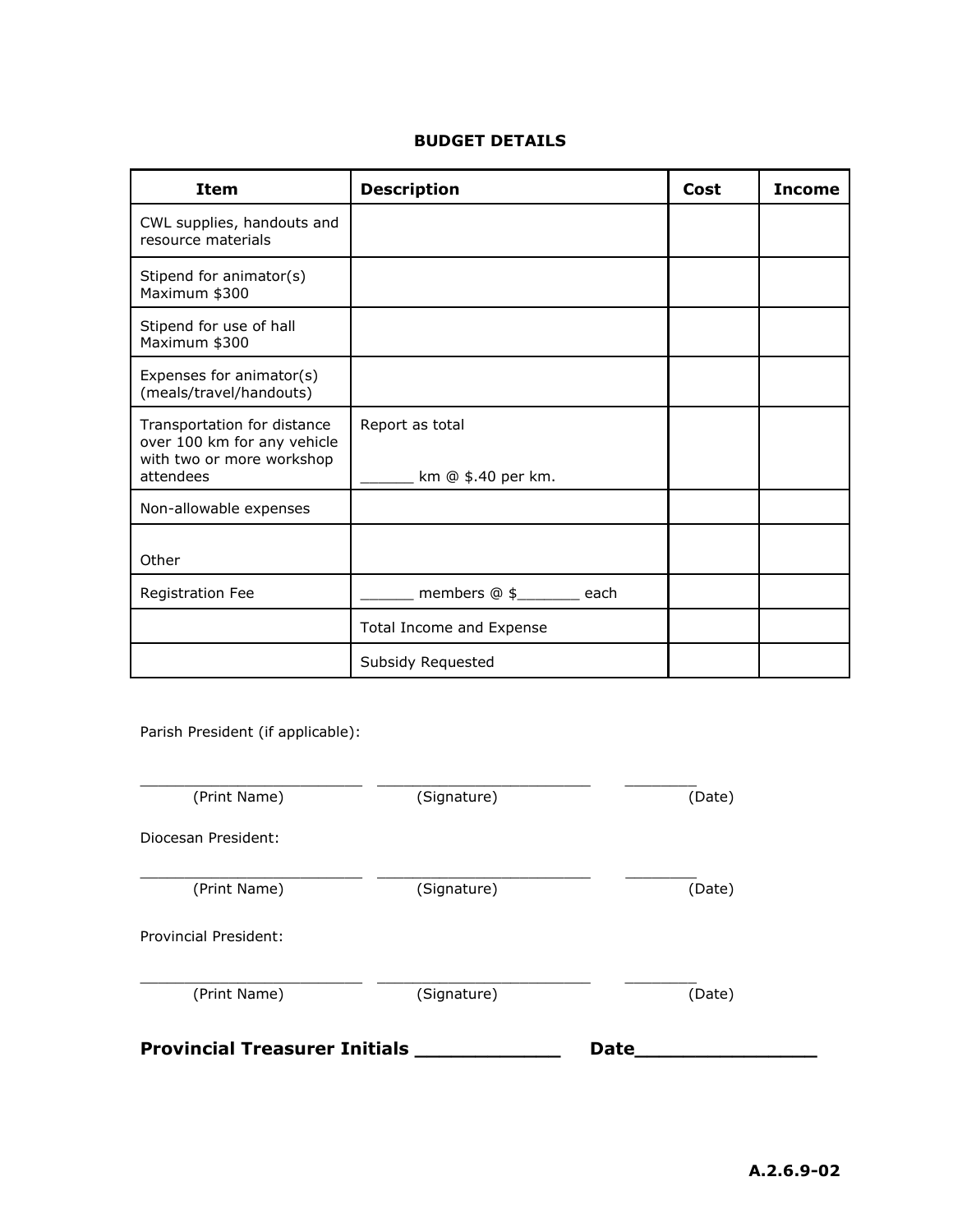#### <span id="page-57-0"></span>**Ontario Provincial Council of The Catholic Women's League of Canada Provincial Development Fund – Workshop Report**

|                                 |                                               | WITHIN TWO WEEKS OF HOLDING THE WORKSHOP, IT IS THE<br><b>RESPONSIBILITY OF THE COUNCIL PRESIDENT TO ENSURE THAT BOTH SIDES</b> |  |
|---------------------------------|-----------------------------------------------|---------------------------------------------------------------------------------------------------------------------------------|--|
|                                 |                                               | OF THIS FORM ARE COMPLETED AND RETURNED TO:                                                                                     |  |
| Original:                       |                                               | Ontario Provincial Chairperson of Organization                                                                                  |  |
| Copy:                           |                                               | Your Diocesan/Parish President and Treasurer                                                                                    |  |
| Copy:                           |                                               | Provincial Council President and Treasurer                                                                                      |  |
|                                 |                                               |                                                                                                                                 |  |
|                                 |                                               |                                                                                                                                 |  |
|                                 |                                               |                                                                                                                                 |  |
|                                 |                                               |                                                                                                                                 |  |
|                                 |                                               |                                                                                                                                 |  |
|                                 |                                               |                                                                                                                                 |  |
|                                 |                                               |                                                                                                                                 |  |
| Name(s) of facilitator(s):      |                                               |                                                                                                                                 |  |
|                                 | Parish councils participating:                |                                                                                                                                 |  |
|                                 | Describe workshop and length of presentation: |                                                                                                                                 |  |
| List materials used:            |                                               | <u> 1989 - Johann Harry Harry Harry Harry Harry Harry Harry Harry Harry Harry Harry Harry Harry Harry Harry Harry</u>           |  |
| Why?                            |                                               | Would you consider this workshop a success? _______                                                                             |  |
| <b>Describe what went well:</b> |                                               |                                                                                                                                 |  |
|                                 |                                               | What would you change if presenting this workshop again?                                                                        |  |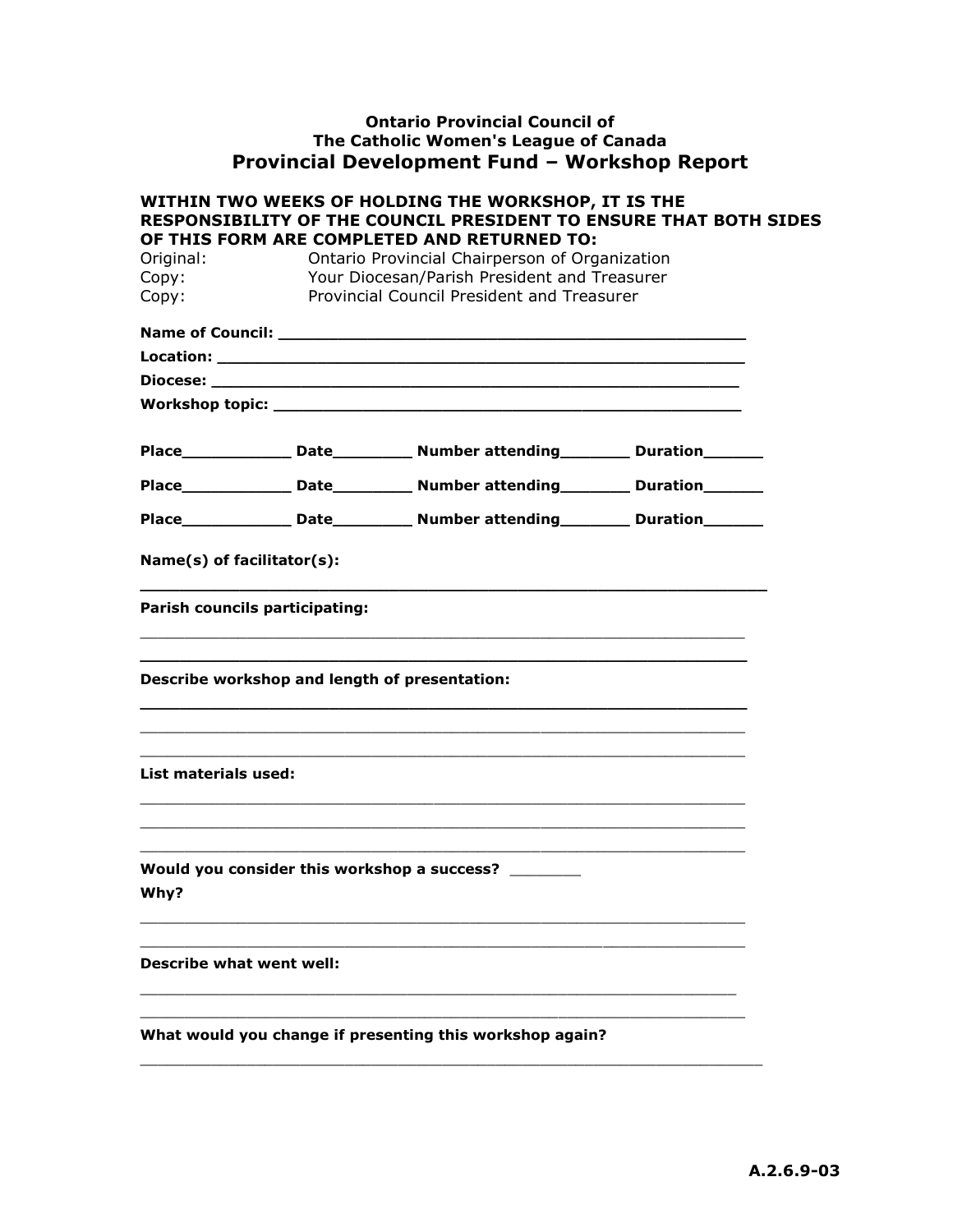#### <span id="page-58-0"></span>**Ontario Provincial Council of The Catholic Women's League of Canada Provincial Development Fund – Workshop Financial Summary**

|          | Submitted by __________________________ | Council, in _________________ |  |
|----------|-----------------------------------------|-------------------------------|--|
| Diocese: |                                         |                               |  |
| Name:    |                                         |                               |  |
| Address: |                                         |                               |  |
| Phone:   | Fax:                                    | E-mail:                       |  |

#### **ACTUAL EXPENSES AND INCOME FOR EVENT (please attach a copy of all receipts)**

| Item                                                                                                                                                               | Projected Cost | <b>Actual Cost</b> | Actual Income  |
|--------------------------------------------------------------------------------------------------------------------------------------------------------------------|----------------|--------------------|----------------|
| <b>CWL supplies, handouts and resource</b><br>materials                                                                                                            |                |                    |                |
| Stipend for animator(s)<br>Maximum \$300                                                                                                                           |                |                    |                |
| <b>Stipend for use of hall</b><br>Maximum \$300                                                                                                                    |                |                    |                |
| <b>Expenses for animator(s)</b><br>(meals/travel/handouts)                                                                                                         |                |                    |                |
| <b>Transportation for distance over 100</b><br>km for any vehicle with two or more.<br>Report as total (include detail on<br>separate sheet)<br>km @ \$.40 per km. |                |                    |                |
| <b>Non-allowable expenses</b>                                                                                                                                      |                |                    |                |
| Other                                                                                                                                                              |                |                    |                |
| <b>Registration Fee</b><br>members $@$ \$<br>each                                                                                                                  |                |                    |                |
| Total Income (B) and Expense (A)                                                                                                                                   |                | A\$                | B\$            |
| $C =$ Advance<br><b>Subsidy Claimed A+B+C=D</b>                                                                                                                    | <b>Claimed</b> | D\$                | C <sub>5</sub> |

Explanation of adjustment made (if necessary)\_\_\_\_\_\_\_\_\_\_\_\_\_\_\_\_\_\_\_\_\_\_\_\_\_\_\_\_\_\_\_\_\_\_\_

I agree that this summary is correct and this statement will close any further transactions.

 $\Box$ 

\_\_\_\_\_\_\_\_\_\_\_\_\_\_\_\_\_\_\_\_\_\_\_\_\_ \_\_\_\_\_\_\_\_\_\_\_\_\_\_\_\_\_\_\_\_\_\_\_\_\_\_\_ \_\_\_\_\_\_\_\_

| (Council President's Printed Name) |  |
|------------------------------------|--|
|------------------------------------|--|

(Signature) (Date)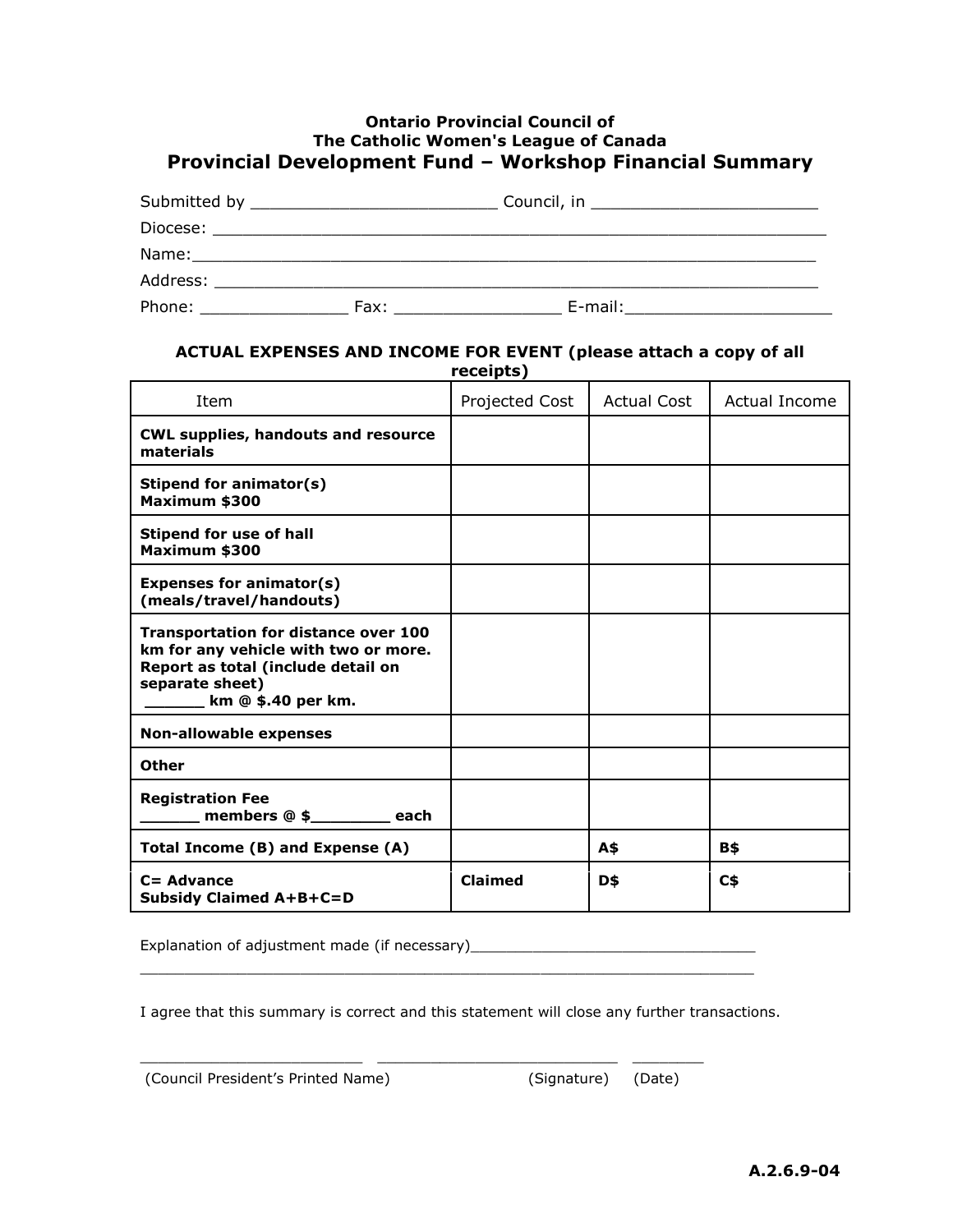### **Ontario Provincial Council of The Catholic Women's League of Canada**

#### **BISHOP BERNARD F. PAPPIN MEMORIAL BURSARY**

#### <span id="page-59-0"></span>**History and Purpose**

Bishop Bernard F. Pappin passed away on August 27, 1998 while serving as Spiritual Advisor to the Ontario Provincial Council of The Catholic Women's League of Canada. In his memory, at the urging of the Sault Ste. Marie Diocese where Bishop Pappin was bishop, a bursary fund has been established by motion of the provincial council for the purpose of assisting diocesan seminarians in need of personal financial support.

The Bishop Bernard F. Pappin Memorial Bursary is financed by donations from The Catholic Women's League council members or other sources. The bursary fund is administered by the administration committee of the Ontario Provincial Council. The committee will review applications received from seminarians and if approved, award bursaries annually.

#### **Administration**

- 1. The Bishop Bernard F. Pappin Memorial Bursary is administered by the provincial administration committee.
- 2. Applications will be held in strict confidence by the administration committee.
- 3. The name of each bursary recipient will be announced publicly.
- 4. All applicants will be notified by the provincial president of the decision of the committee at the end of April. Successful applicants will receive the bursary upon their confirmed return to the seminary in the fall.
- 5. The provincial president will maintain an open file of documentation for each candidate for as long as he is eligible to reapply.
- 6. A brochure explaining the Bishop Bernard F. Pappin Memorial Bursary, along with the application form, will be sent annually to the three seminaries, vocations directors and the bishop of each diocese for forwarding to seminarians in his diocese who are studying outside Ontario.

*See attached application sample for Bursary……………*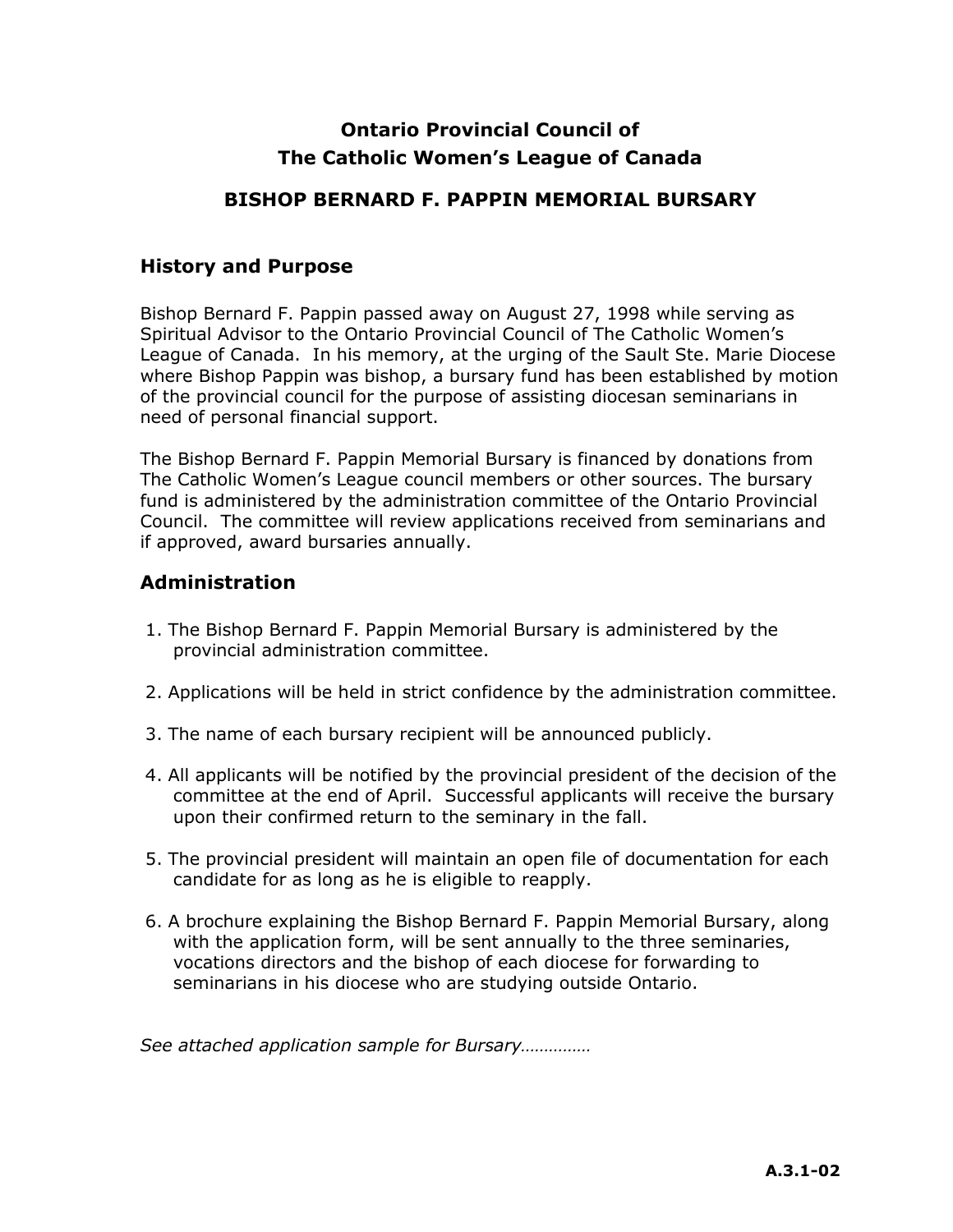## **Ontario Provincial Council of The Catholic Women's League of Canada**

#### **BISHOP BERNARD F. PAPPIN MEMORIAL BURSARY**

#### **Criteria**

- 1. The applicant must be a current diocesan seminarian studying for ministry in a diocese in Ontario.
- 2. The applicant's personal financial need must be verified by the rector of the seminary and/or his bishop.
- 3. The applicant must be considered a serious student with definite plans for ordination to the priesthood.
- 4. The applicant receiving a bursary one year may apply again in subsequent years.

### **Application**

- 1. Application for the *Bishop Bernard F. Pappin Memorial Bursary* must be made on the official application form as found in Appendix A3.1-03.
- 2. Two letters of recommendation must accompany the completed form, one from the rector of the seminary attended and one from the applicant's home bishop, pastor or personal spiritual advisor.
- 3. A one paragraph biography and passport sized photo to accompany the application
- 4. Applications and supporting documentation must be mailed or faxed to the Ontario provincial president no later than January  $31<sup>st</sup>$  in any year. Bursary award(s) of five hundred dollars ( $$500.00$ ) will be announced no later than April 30<sup>th</sup> in the same year.
- 5. All application forms will be strictly confidential.
- 6. Decisions of the administration committee are final.
- 7. The name of each bursary recipient will be announced publicly.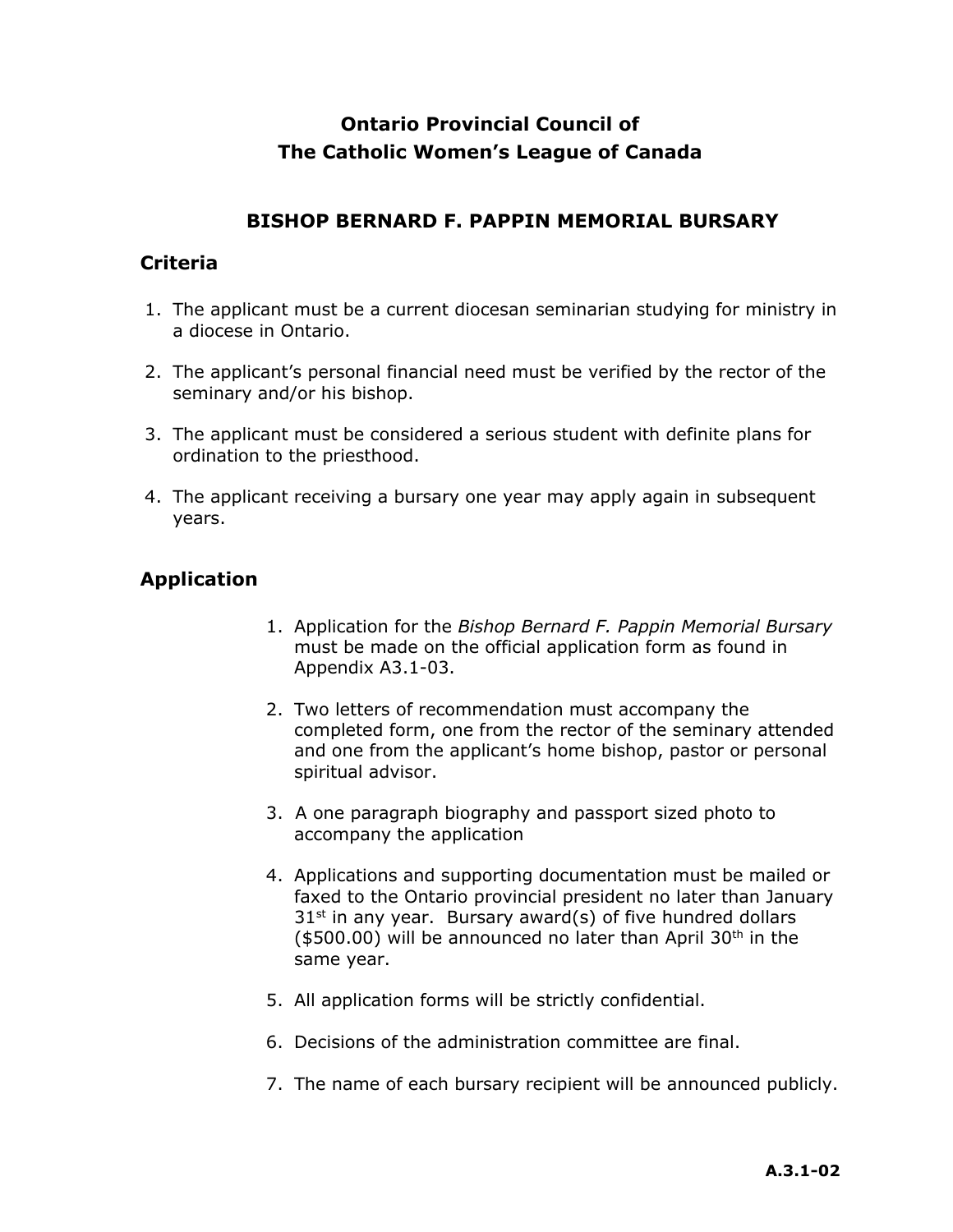#### **Ontario Provincial Council of**

#### **The Catholic Women's League of Canada**

#### *APPLICATION FORM*

#### *BISHOP BERNARD F. PAPPIN MEMORIAL BURSARY*

| Current year of studies: _______________                                         |  |
|----------------------------------------------------------------------------------|--|
| Anticipated year of ordination: _________________                                |  |
| Are you receiving other financial assistance? __________________________________ |  |
|                                                                                  |  |
|                                                                                  |  |

I understand that the president may discuss this application with my references. I understand if a bursary is awarded, my name will be announced publicly.

 $\Box$  . The contribution of the contribution of  $\Box$  . The contribution of  $\Box$  . The contribution of  $\Box$  . The contribution of  $\Box$ 

Signature Date Date

Please attach two letters of recommendation as requested. Email completed form and documentation by January 31st to: Provincial President

(Insert name and address)

Or by email to………………………

**Please attach two letters of recommendation as requested. It is understood that** 

**the Bursary Committee may discuss this application with your references**. **Please attach your bio.** 

#### *All paperwork must be submitted for consideration of Bursary***. (not Verdana font)**

Personal information contained in this application will be used by the administration committee to determine the eligibility of the applicant for a bursary. This information will be held in a secure file by the president for as long as the applicant is eligible to reapply and then it will be destroyed.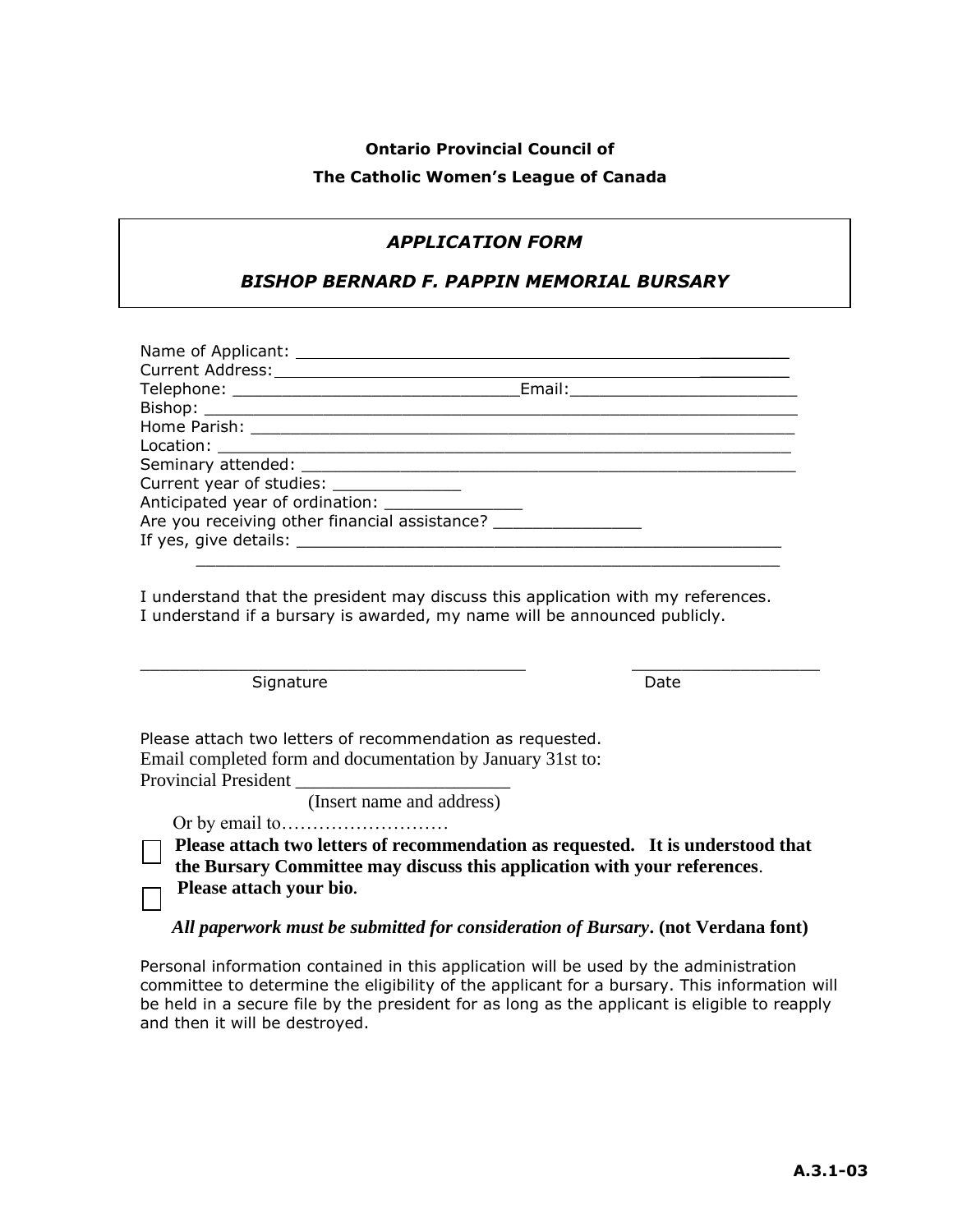#### <span id="page-62-0"></span>**ONTARIO PROVINCIAL CONVENTION CHECKLIST FOR PRESIDENT**

Year of Convention:

| The president will keep an open file for each provincial convention with related |  |  |
|----------------------------------------------------------------------------------|--|--|
| documents included.                                                              |  |  |

| #              | <b>Confirm the following:</b>                                                                                                                                                                         | <b>Deadline</b><br><b>Date</b> | Date<br><b>Received</b> | <b>Initials</b> |
|----------------|-------------------------------------------------------------------------------------------------------------------------------------------------------------------------------------------------------|--------------------------------|-------------------------|-----------------|
| $\mathbf{1}$   | Letter of invitation from diocesan council which<br>indicates a motion was adopted to host provincial<br>convention suggesting which year                                                             | 3 years in<br>advance          |                         |                 |
| $\overline{2}$ | Copy of letter of endorsement from bishop of<br>hosting diocese                                                                                                                                       | 3 years in<br>advance          |                         |                 |
| 3              | When $# 1$ , 2 received, a motion at executive<br>meeting to accept diocesan offer to host                                                                                                            | 2-3 years in<br>advance        |                         |                 |
| 4              | Letter to diocesan council re: acceptance of offer to<br>host and dates of convention                                                                                                                 | min. 2 years<br>in advance     |                         |                 |
| 5              | Consultation with host diocesan president regarding<br>the appointment of convention chair(s) and ongoing<br>communication with hosting council                                                       | min. 2 years<br>in advance     |                         |                 |
| 6              | Inspection and approval of prospective site(s) prior<br>to signing the contract by president or president-<br>elect who will be president or rep and diocesan<br>president and/or convention chair(s) | min. 2 years<br>in advance     |                         |                 |
| 7              | Mandatory budget submission and letter requesting<br>grant from diocesan treasurer/president                                                                                                          | Year before<br>convention      |                         |                 |
|                | YEAR OF ACTUAL CONVENTION                                                                                                                                                                             |                                |                         |                 |
| 8              | Ensure that insurance coverage is in place.                                                                                                                                                           | January 1                      |                         |                 |
| 9              | Ensure that speakers have been contacted.                                                                                                                                                             | January 1                      |                         |                 |
| 10             | Prepare and send draft agenda to convention<br>chair(s) for convention package and newsletter.                                                                                                        | January 10                     |                         |                 |
| 11             | Approve convention forms and letter.                                                                                                                                                                  | January 10                     |                         |                 |
| 12             | Review draft prayers and services for convention.                                                                                                                                                     | March 15                       |                         |                 |
| 13             | Prepare welcome letter for program booklet.                                                                                                                                                           | March 31                       |                         |                 |
| 14             | Review and approve/decline requests for display<br>tables                                                                                                                                             | April 30                       |                         |                 |
| 15             | Ensure that copyright permission has been sought<br>and processed for all music, lyrics and prayer<br>services                                                                                        | <b>May 31</b>                  |                         |                 |
| 16             | Ensure all executive, appointees, guests have been<br>registered and have rooms.                                                                                                                      | <b>May 31</b>                  |                         |                 |
| 17             | Provide final agenda and banquet program for<br>convention chair(s).                                                                                                                                  | June 10                        |                         |                 |
| 18             | Approve program and spiritual booklets.                                                                                                                                                               | June 15                        |                         |                 |
| 19             | Receive final report from convention chair(s).                                                                                                                                                        | August 31                      |                         |                 |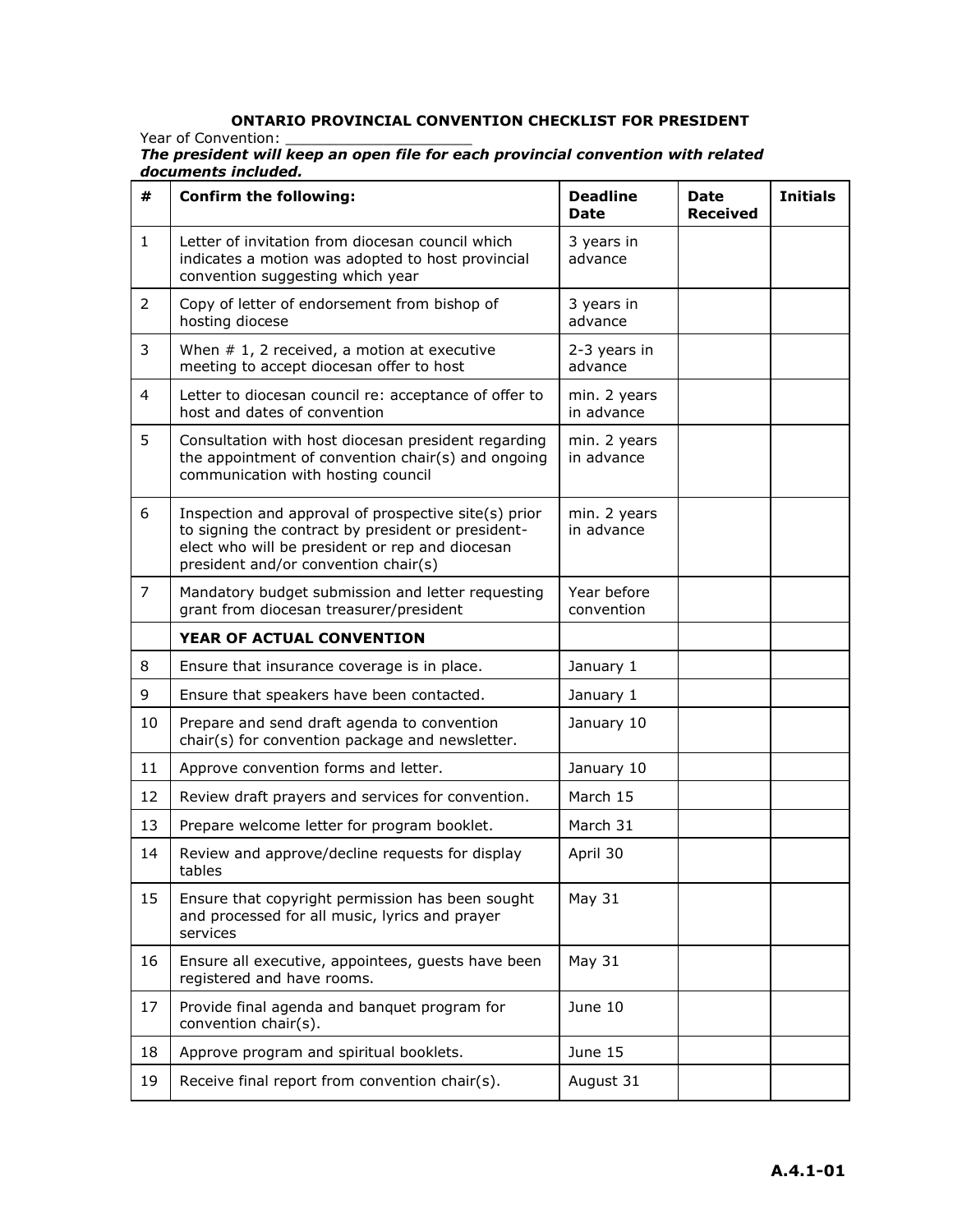th Annual Ontario Provincial Convention The Catholic Women's League of Canada Name of Diocese

July \_\_\_ 20\_\_\_, Hotel Name, City

#### **REGISTRATION FORM**

#### <span id="page-63-0"></span>**REGISTRATION DEADLINE June , 20\_\_\_ (REFUNDS NOT GUARANTEED AFTER June 20\_\_\_)**

#### **One person per registration form (photocopy forms as needed)**

| Name (please print)                                                                      | <u> 1980 - Johann Barn, mars ann an t-Amhain Aonaich an t-Aonaich an t-Aonaich ann an t-Aonaich ann an t-Aonaich</u> |                                                                                                                                        |  |
|------------------------------------------------------------------------------------------|----------------------------------------------------------------------------------------------------------------------|----------------------------------------------------------------------------------------------------------------------------------------|--|
| This is my first provincial convention<br>$\Box$                                         |                                                                                                                      |                                                                                                                                        |  |
|                                                                                          |                                                                                                                      |                                                                                                                                        |  |
| <b>Address</b>                                                                           |                                                                                                                      |                                                                                                                                        |  |
|                                                                                          |                                                                                                                      |                                                                                                                                        |  |
|                                                                                          |                                                                                                                      |                                                                                                                                        |  |
| I am attending this convention as a: (Please check only one item in this section.)       |                                                                                                                      |                                                                                                                                        |  |
| Voting and Accredited Delegatesplease attach credential form                             |                                                                                                                      |                                                                                                                                        |  |
| Voting Delegate (Diocesan President)<br>$\Box$                                           |                                                                                                                      |                                                                                                                                        |  |
| <b>Provincial Officer</b><br>$\Box$                                                      |                                                                                                                      |                                                                                                                                        |  |
| Diocesan - Accredited<br>$\Box$                                                          |                                                                                                                      |                                                                                                                                        |  |
| Parish - Accredited<br>$\Box$                                                            |                                                                                                                      |                                                                                                                                        |  |
| Honorary Life Member<br>$\Box$                                                           |                                                                                                                      |                                                                                                                                        |  |
| Life Member<br>$\Box$                                                                    |                                                                                                                      |                                                                                                                                        |  |
| Non voting attendees                                                                     |                                                                                                                      |                                                                                                                                        |  |
| Provincial Spiritual Advisor<br>$\Box$                                                   |                                                                                                                      |                                                                                                                                        |  |
| Diocesan Spiritual Advisor<br>□                                                          |                                                                                                                      |                                                                                                                                        |  |
| Parish Spiritual Advisor<br>$\Box$                                                       |                                                                                                                      |                                                                                                                                        |  |
| Catholic Women's League Member<br>$\Box$                                                 |                                                                                                                      |                                                                                                                                        |  |
| National Officer/National Spiritual Advisor<br>$\Box$                                    |                                                                                                                      |                                                                                                                                        |  |
| Member of the Hierarchy<br>$\Box$                                                        |                                                                                                                      |                                                                                                                                        |  |
| Guest<br>$\Box$                                                                          |                                                                                                                      |                                                                                                                                        |  |
|                                                                                          |                                                                                                                      |                                                                                                                                        |  |
| Registration fee: \$20.00 per day OR \$50.00 for all three daysAnnual Report Book \$5.00 |                                                                                                                      |                                                                                                                                        |  |
| Monday<br>П.                                                                             |                                                                                                                      |                                                                                                                                        |  |
| Tuesday<br>$\Box$                                                                        | update registration amount, etc.                                                                                     |                                                                                                                                        |  |
| Wednesday<br>$\Box$<br><b>Full Convention</b><br>П                                       |                                                                                                                      |                                                                                                                                        |  |
|                                                                                          |                                                                                                                      |                                                                                                                                        |  |
| \$10 late fee if registering after June , 20                                             |                                                                                                                      |                                                                                                                                        |  |
|                                                                                          |                                                                                                                      | The personal contact information provided will be used by the convention registration committee for registration, preparing name tags, |  |
| assigning workshops and will be destroyed once the convention is adjourned.              |                                                                                                                      |                                                                                                                                        |  |
| Make all cheques payable to: CWL Provincial Convention, 20                               |                                                                                                                      |                                                                                                                                        |  |

**Mail to: Name of Contact Person** Address City, Prov, Postal Code

**Phone: E-mail:**

<span id="page-63-1"></span>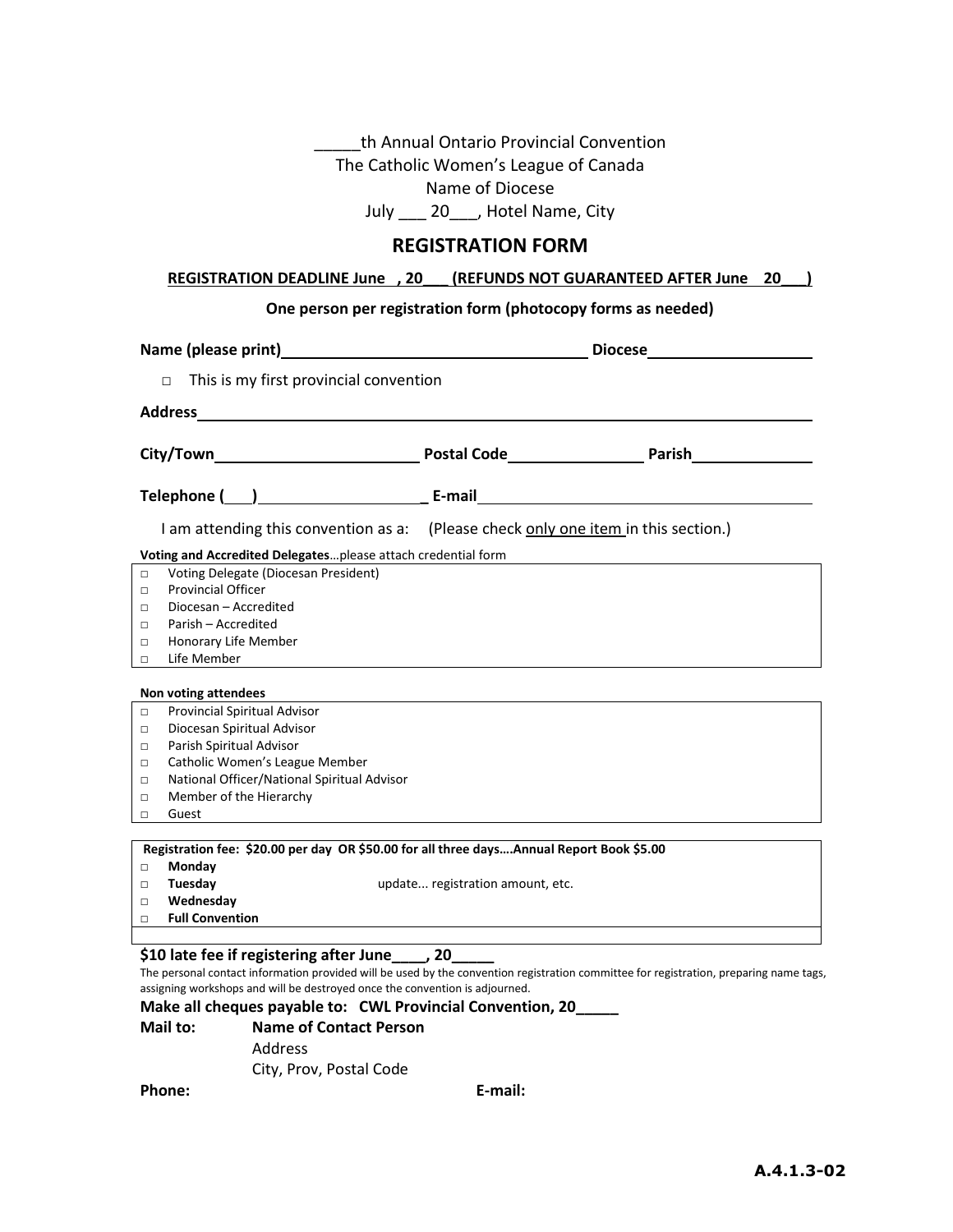#### **Credential Form – Provincial Accredited Delegate**

| This contact information will be used by the registration committee and provincial recording secretary for checking credentials, preparing voting<br>cards and the credential record. Information will be destroyed once the convention is over.                                                      |
|-------------------------------------------------------------------------------------------------------------------------------------------------------------------------------------------------------------------------------------------------------------------------------------------------------|
| Provincial Officer                                                                                                                                                                                                                                                                                    |
| This is to certify that:                                                                                                                                                                                                                                                                              |
|                                                                                                                                                                                                                                                                                                       |
| is an Accredited Delegate of the Ontario Provincial Council.                                                                                                                                                                                                                                          |
|                                                                                                                                                                                                                                                                                                       |
| Return this form with your completed registration form.                                                                                                                                                                                                                                               |
| Credential Form - Life Member Accredited Delegate<br>This contact information will be used by the registration committee and provincial recording secretary for checking credentials, preparing voting<br>cards and the credential record. Information will be destroyed once the convention is over. |
| Please check one:                                                                                                                                                                                                                                                                                     |
| ___ Past Provincial President & Life Member _________ Life Member<br>___ Honorary Life Member                                                                                                                                                                                                         |
|                                                                                                                                                                                                                                                                                                       |
|                                                                                                                                                                                                                                                                                                       |
|                                                                                                                                                                                                                                                                                                       |
|                                                                                                                                                                                                                                                                                                       |
|                                                                                                                                                                                                                                                                                                       |
| Copy of convention minutes: YES NO (circle one)<br>Return this form with your completed registration form.                                                                                                                                                                                            |
| Credential Form - Diocesan Voting Delegate                                                                                                                                                                                                                                                            |
| This contact information will be used by the registration committee and provincial recording secretary for checking credentials, preparing voting<br>cards and the credential record. Information will be destroyed once the convention is over.                                                      |
| This is to certify that:                                                                                                                                                                                                                                                                              |

is the Voting Delegate of the Diocese of: \_\_\_\_\_\_\_\_\_\_\_\_\_\_\_\_\_\_\_\_\_\_\_\_\_\_\_\_\_\_\_\_\_\_\_\_\_\_\_\_\_\_\_\_\_\_\_\_\_\_\_

Signature of Diocesan President: \_\_\_\_\_\_\_\_\_\_\_\_\_\_\_\_\_\_\_\_\_\_\_\_\_\_\_\_\_\_\_\_\_\_\_\_\_\_\_\_\_\_\_\_\_\_\_\_\_\_\_\_\_\_\_\_\_

Signature of Diocesan Recording Secretary: \_\_\_\_\_\_\_\_\_\_\_\_\_\_\_\_\_\_\_\_\_\_\_\_\_\_\_\_\_\_\_\_\_\_\_\_\_\_\_\_\_\_\_\_\_\_\_\_\_ Return this form with your completed registration form.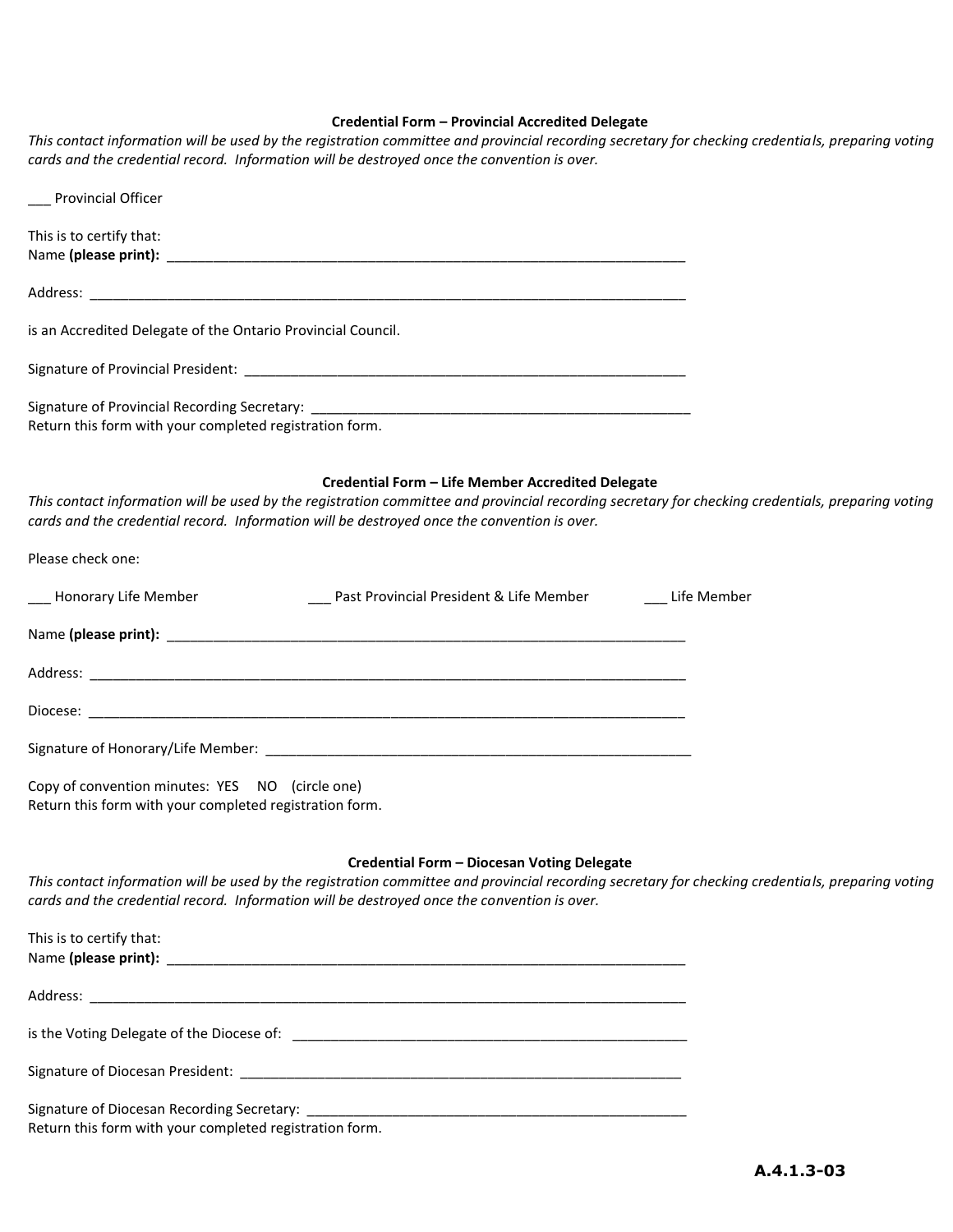#### **Credential Form – Diocesan Accredited Delegate (1)**

*This contact information will be used by the registration committee and provincial recording secretary for checking credentials, preparing voting cards and the credential record. Information will be destroyed once the convention is over.*

| This is to certify that:                                |
|---------------------------------------------------------|
|                                                         |
|                                                         |
|                                                         |
| Return this form with your completed registration form. |

#### **Credential Form – Diocesan Accredited Delegate (2)**

This contact information will be used by the registration committee and provincial recording secretary for checking credentials, preparing voting *cards and the credential record. Information will be destroyed once the convention is over.*

| This is to certify that:                                |
|---------------------------------------------------------|
|                                                         |
|                                                         |
|                                                         |
| Return this form with your completed registration form. |

#### **Credential Form – Parish Accredited Delegate (1)**

*This contact information will be used by the registration committee and provincial recording secretary for checking credentials, preparing voting cards and the credential record. Information will be destroyed once the convention is over.*

| This is to certify that:                                |                                       |
|---------------------------------------------------------|---------------------------------------|
|                                                         |                                       |
|                                                         |                                       |
|                                                         | Diocese: ____________________________ |
|                                                         |                                       |
| Return this form with your completed registration form. |                                       |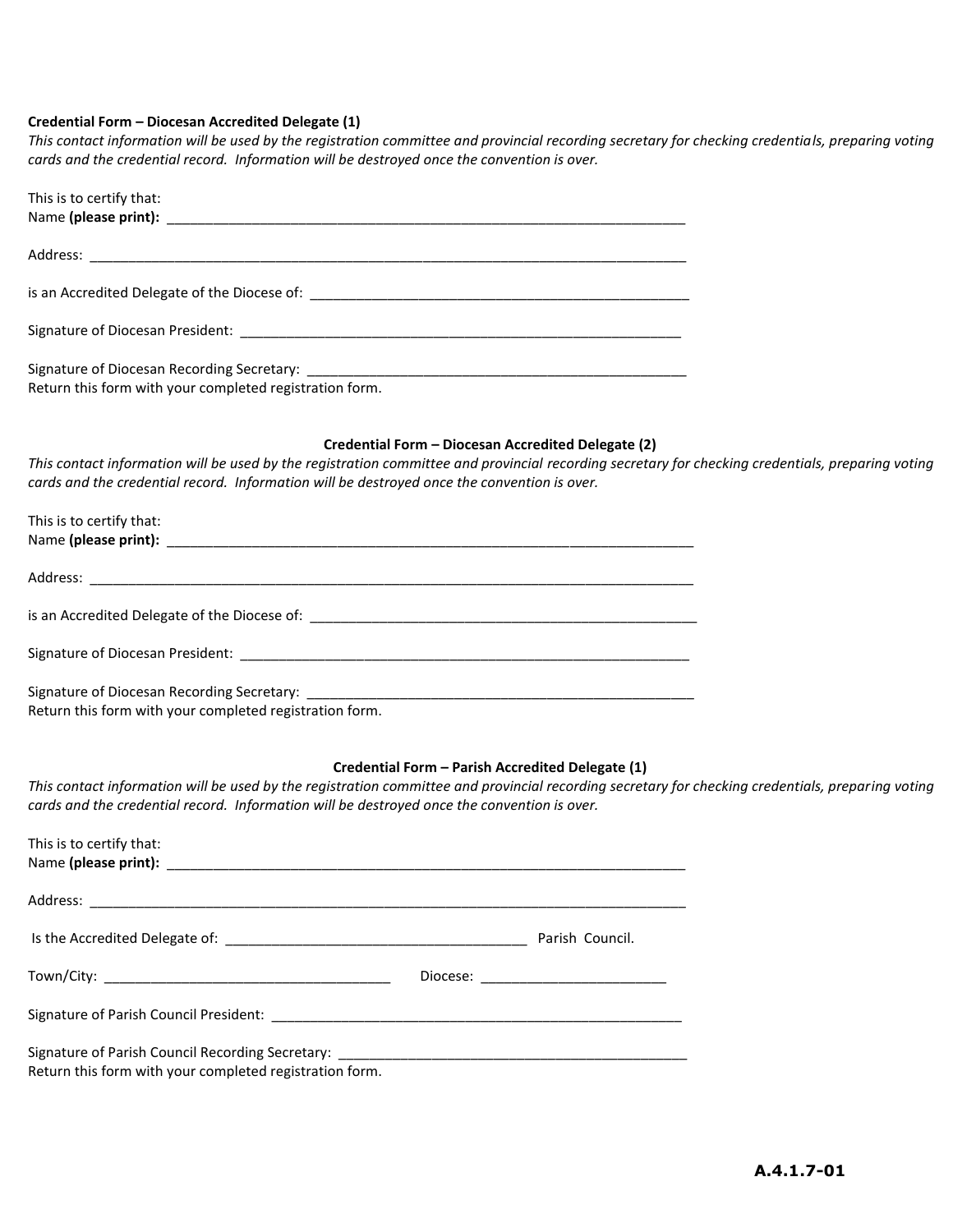## **Standing Rules for the Ontario Provincial Convention 2020**

#### **Registration**

- 1. Each person attending this convention shall register at the convention registration desk and shall be required to wear the official badge for admission to all business sessions.
- 2. Registrants shall be classified as: voting delegates (diocesan presidents), accredited delegates (provincial officers, diocesan accredited, parish accredited, honorary life members, and life members), Catholic Women's League members, hierarchy, spiritual advisors or guests.
- 3. The registration and credentials committee, at the beginning of the first business session, shall provide a credentials report summarizing the number of voting members registered at the convention. When adopted, the credentials report shall be the official roll of voting members. If additional voting members register after the report has been adopted, a supplementary report shall be given and adopted at the beginning of the next day's business session.
- 4. A Catholic Women's League member registered as an accredited delegate may, upon proper clearance by the registration and credentials committee, be transferred from accredited to voting status at any time during the business sessions.

#### **Seating Arrangements**

5. The business sessions of the convention shall have a designated area in which all voting members will be seated. All members are requested to be in their seats at least five (5) minutes before the scheduled sessions open.

#### **Voting**

- 6. Voting cards shall be issued to voting members and these cards shall be exhibited when a member votes.
- 7. The chair shall ask for affirmative and negative votes only. A voting member wishing her abstention to be recorded in the minutes shall request same before the vote is taken.

#### **Debate**

- 8. Anyone wishing to speak shall use the microphone, which shall be available on the floor, take a place in line, and upon being recognized, state name, status, parish and diocese.
- 9. When time is of the essence, voting members shall be given priority to speak over non-voting members.
- 10. No delegate shall speak more than once on the same motion on the same day, or longer than three (3) minutes, without permission of the assembly.
- 11. No delegate shall be allowed to transfer time for discussion to another delegate whose time has lapsed.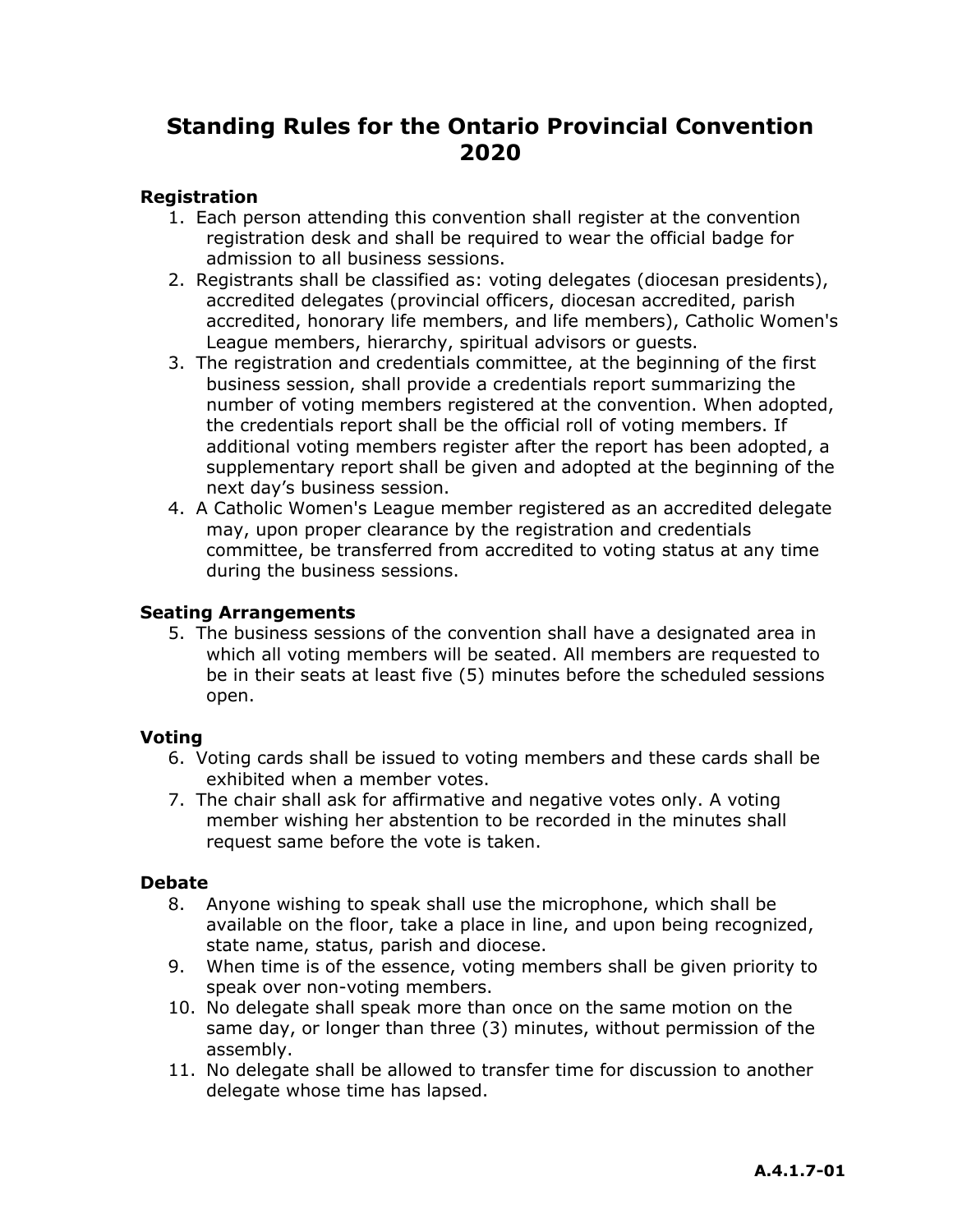#### **Motions and Resolutions**

- 12. Members wishing to introduce new business to this convention shall submit the proposed motion on the proper form to the president or recording secretary at least one (1) hour prior to the business session at which it will be presented.
- 13. Only resolutions submitted to the resolutions committee before May 28, 2018 shall be considered for presentation to this convention.
- 14. Resolutions concerning urgent matters may be accepted after the deadline of May 28, 2018 for the presentation to this convention, at the discretion of the resolutions committee.
- 15. Copies of resolutions shall be made available to the delegates prior to the business sessions.
- 16. The procedure for presenting resolutions to the convention shall be:
	- a) The resolutions chairperson shall read the resolution.
	- b) The president of the diocese submitting the resolution shall move its adoption. If more than one diocese has submitted the resolution, the diocesan presidents concerned shall decide prior to the meeting who will move its adoption.
	- c) The president(s) of the diocese(s) submitting the resolution shall have the opportunity to speak first to the resolution or shall designate another person to speak in her place.
- 17. Amendments to resolutions shall be submitted on the proper form to the resolutions chairperson, preferably by the end of the business meeting on the day prior to the meeting at which the resolutions will be presented; otherwise, they shall be submitted on the proper form to the resolutions chairperson at the time they are presented.
- 18. Final wording of titles and briefs shall be the responsibility of the resolutions committee.
- 19. Grammatical or minor changes to a resolution may not need to be formally amended but may be given to the resolutions committee prior to the resolution being presented to the assembly.
- 20. Adopted resolutions shall be posted to the Ontario Provincial Council of The Catholic Women's League of Canada website.

#### **Minutes**

- 21. The provincial president shall appoint a minutes review committee to verify the minutes of all meetings of the convention.
- 22. The provincial executive shall approve the minutes of this convention at its winter meeting. If corrections are necessary after approval, they may be made by motion at a convention.

#### **Publicity**

- 23. Only the provincial president, or someone designated by her, may grant official interviews about the work and the policies of the League.
- 24. All publicity shall be under the supervision of the convention publicity chairperson in co-operation with the provincial chairperson of communications.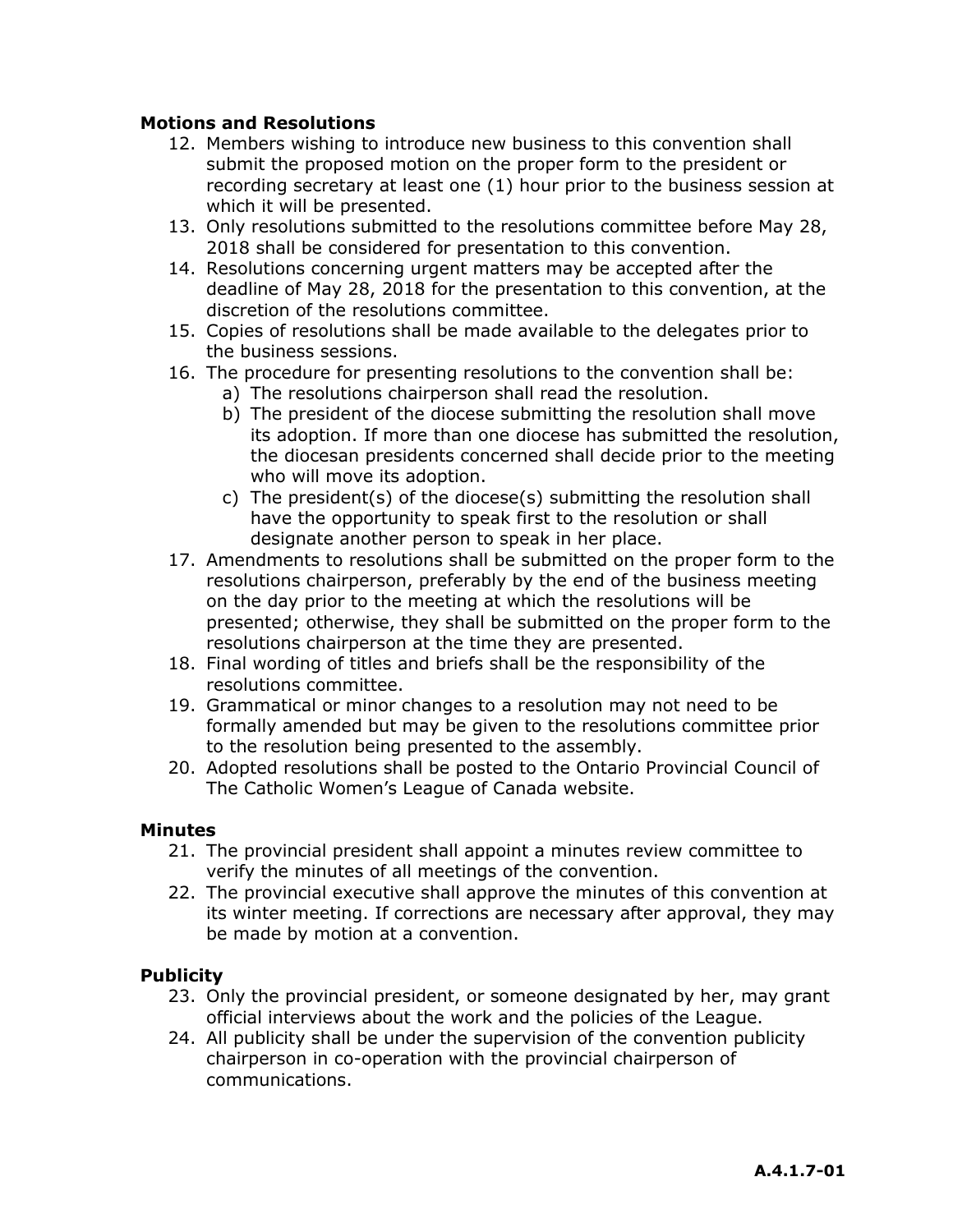#### **Miscellaneous**

- 25. No materials shall be distributed at this convention without the prior approval of the provincial president.
- 26. No appeals of support, collections or announcements of any kind shall be made without a written request, clearly stating the purpose and identifying the person making the request, having been presented in advance to the provincial president and approved by the provincial executive.
- 27. Any actions adopted at this convention shall become effective at the adjournment of the convention unless a specific date has been chosen by this convention for particular action to become effective.

#### **For Information Only**

*These rules are not amendable as they are taken from the Constitution & Bylaws 2013*

- A. **Voting Powers: (PART XV, Section 2)**
	- a) Voting delegates shall take part in all proceedings and shall have the power to vote on all questions.
	- b) Accredited delegates may take part in the business sessions of the annual convention and vote on any question except the election of officers, amendments to the Constitution and Bylaws and increase in per capita fees.

*(Note: Other CWL members and Spiritual Advisors may speak when recognized by the chair, but they may not introduce motions or vote.)*

B. A parliamentarian may be appointed for the convention at the discretion of the president. [**PART XXI** (b)]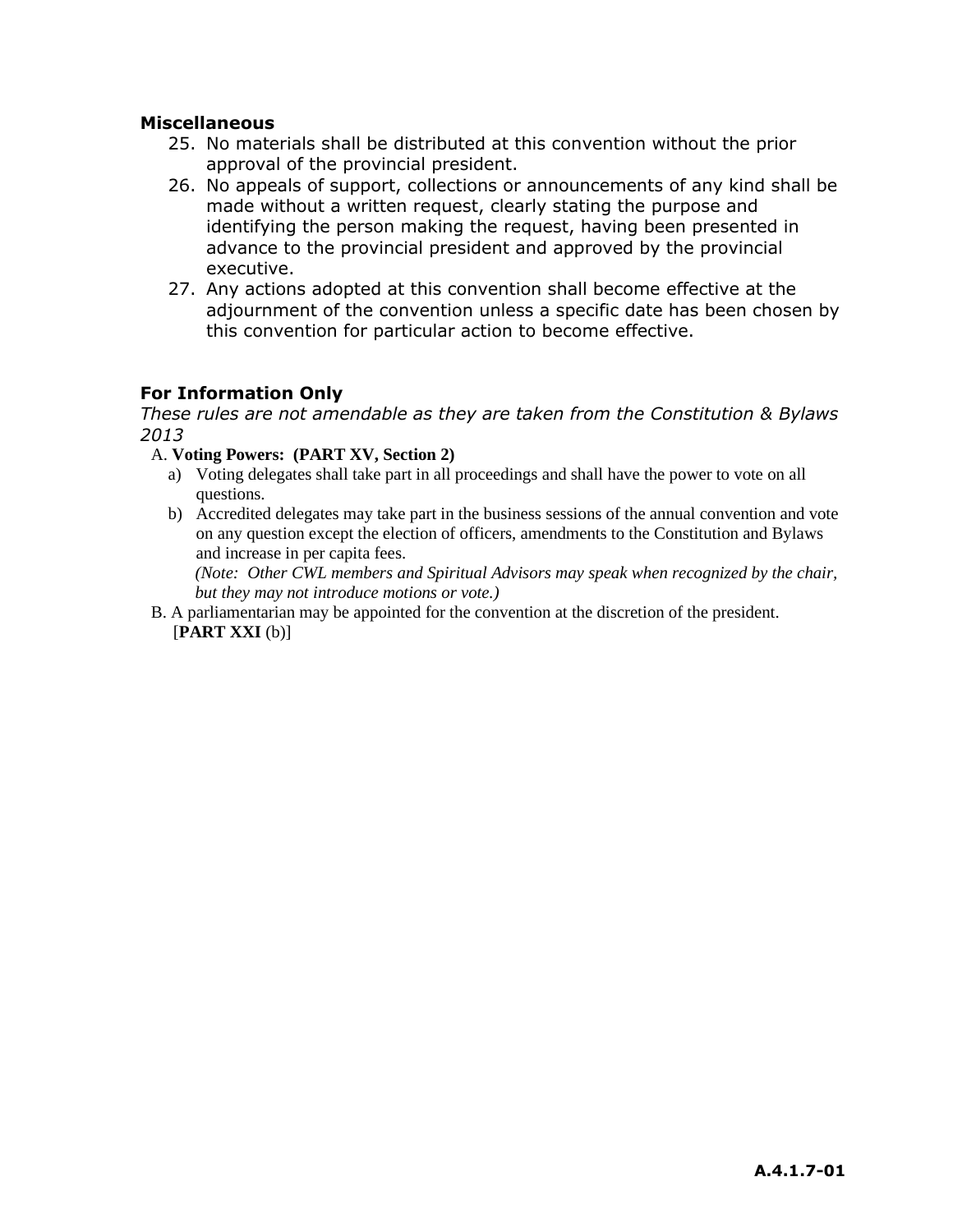## **Social Justice Award Nomination Form**

| (Please print in black ink)                                                                                                                                  |                                                                                                                                                                                                                                                                                                                                                              |
|--------------------------------------------------------------------------------------------------------------------------------------------------------------|--------------------------------------------------------------------------------------------------------------------------------------------------------------------------------------------------------------------------------------------------------------------------------------------------------------------------------------------------------------|
|                                                                                                                                                              |                                                                                                                                                                                                                                                                                                                                                              |
|                                                                                                                                                              |                                                                                                                                                                                                                                                                                                                                                              |
|                                                                                                                                                              |                                                                                                                                                                                                                                                                                                                                                              |
| province of Ontario?<br>and in her community? ___________<br>4. Has the nominee demonstrated?<br>o Exemplary leadership<br>○ Generosity of spirit __________ | Respond 'yes' or 'no' to the following 4 questions: Has the individual been<br>1. A CWL member in good standing for the past 5 years?<br>2. A member in good standing of The Catholic Women's League of Canada in the<br>3. A CWL member active at (parish/diocesan/provincial/national) level {circle one}<br>o Lived the mission of the League ___________ |
|                                                                                                                                                              | Name the social justice issue that this member has been involved with:                                                                                                                                                                                                                                                                                       |
|                                                                                                                                                              |                                                                                                                                                                                                                                                                                                                                                              |
| <b>References:</b><br>1. Candidate's Parish Priest:                                                                                                          |                                                                                                                                                                                                                                                                                                                                                              |
| (Printed name)<br>$\frac{1}{2}$<br>(Date YYYY/MM/DD)<br>2. Other reference:                                                                                  | $\overline{\text{(Signature)}}$                                                                                                                                                                                                                                                                                                                              |
| (Printed name)                                                                                                                                               | (Signature)                                                                                                                                                                                                                                                                                                                                                  |

 $\frac{1}{2}$ (Date YYYY/MM/DD)

## **Signatures:**

1. Individual making the nomination:

\_\_\_\_\_\_\_\_\_\_\_\_\_\_\_\_\_\_\_\_\_\_\_\_\_\_ \_\_\_\_\_\_\_\_\_\_\_\_\_\_\_\_\_\_\_\_\_\_\_\_\_\_\_\_ (Printed name) (Signature)

 $\overline{\phantom{a}}$   $\overline{\phantom{a}}$   $\overline{\phantom{a}}$   $\overline{\phantom{a}}$   $\overline{\phantom{a}}$   $\overline{\phantom{a}}$   $\overline{\phantom{a}}$   $\overline{\phantom{a}}$   $\overline{\phantom{a}}$   $\overline{\phantom{a}}$   $\overline{\phantom{a}}$   $\overline{\phantom{a}}$   $\overline{\phantom{a}}$   $\overline{\phantom{a}}$   $\overline{\phantom{a}}$   $\overline{\phantom{a}}$   $\overline{\phantom{a}}$   $\overline{\phantom{a}}$   $\overline{\$ (Date YYYY/MM/DD)